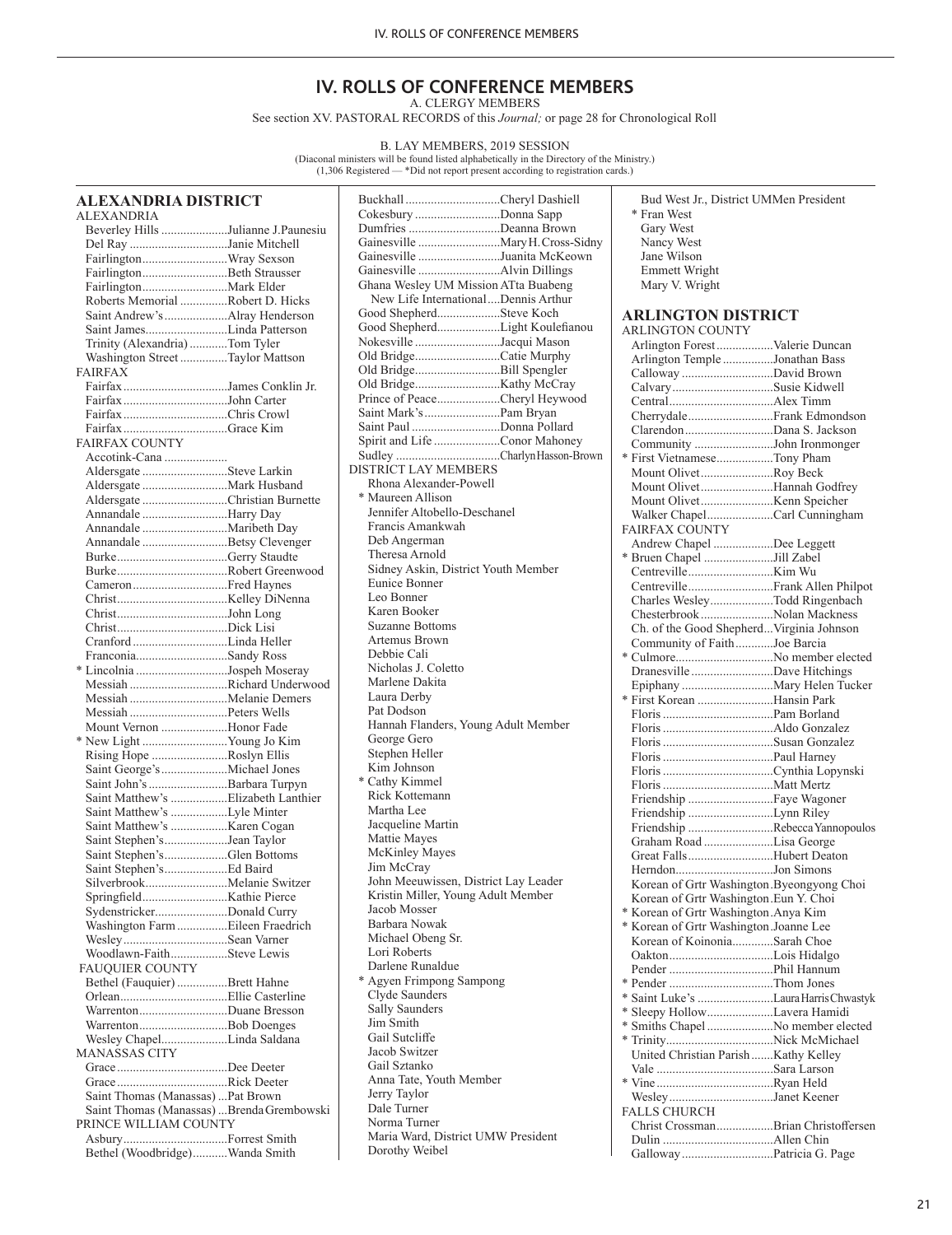FRANKLIN COUNTY

HENRY COUNTY

**MARTINSVILLE** 

PATRICK COUNTY

PITTSYLVANIA COUNTY

Bethlehem (Rocky Mount) .Darla Bennett Callaway Parish ..................Eric Krauss East Franklin .......................Cindy Galvin Fork Mountain ....................Leah Johnson Gogginsville........................Brenda Williams Pleasant Hill........................Linda Ayers Red Valley...........................Ed Gorski Redwood .............................Tammy Manning Rocky Mount ......................Linda Walters Saint James (Ferrum)..........Annita Nelson Upper Franklin Parish.........Anne Perdue Washington Parish...............Joyce Haupt Washington Parish...............Christine Mosig West Franklin ......................Rodney Spencer West Franklin ......................Patty Spencer

Axton...................................Robert Young Fieldale-Mount Bethel ........Edd Mills Henry County Parish...........Lidia Hairston Pleasant Grove ....................Christina Tisdale Smith Memorial ..................Wally Cook \* Stanleytown.........................Lisa Westmoreland Two County Parish..............Mike Bass Two County Parish..............Jeff Crews

First (Martinsville)..............Paul Geib Wesley Memorial................Kathy Rice

Fellowship...........................Chris Corbett \* Meadow...............................Laura Gaylor \* Mountain View....................No member elected North Patrick.......................Stephanie Martin North Patrick.......................Charlene Rakes \* Providence...........................Phyllis Whitehead Salem...................................Marian Ullrich Stuart...................................Becki Turner West Patrick ........................Phyllis Eastridge

Brosville..............................Irene Jordan \* Calvary-Kerns Memorial ....Hilda Williamson Concord-Mt Pleasant ..........Joe Doss \* Floral Hills..........................Patsy Wyatt

| LOUDOUN COUNTY                         |  |
|----------------------------------------|--|
| Aldie-Arcola Tianna Durbin             |  |
| * Ashburn Korean No member elected     |  |
| * CrossroadsNo member elected          |  |
| Galilee Jennifer Duley                 |  |
| * Galilee Neil Mickelson               |  |
| Pleasant Valley Mary Hicks             |  |
| SterlingSarah Korte                    |  |
| SterlingBeth Meserve                   |  |
| DISTRICT LAY MEMBERS                   |  |
| Eva Barcia                             |  |
| Melissa Billman                        |  |
| Virginia Carney                        |  |
| Louis Cartwright                       |  |
| Shirley Cauffman                       |  |
| J. Eugene Cross, District Lay Leader   |  |
| Doris Douglass, District UMW President |  |
| Harry Elanko                           |  |
| <b>Thomas Feeney</b>                   |  |
| * Lula Gaskins                         |  |
| Christian Granberg                     |  |
| Sam Han                                |  |
| Danielle Hettmann, Young Adult Member  |  |
| Amanda L. Holmes                       |  |
| Laura Hough-Shelton                    |  |
| <b>Betsy Hudson</b>                    |  |
| Kathi Hughes Wise                      |  |
| Art Hunt                               |  |
| Song Huynh                             |  |
| Frederick T. Jones                     |  |
| Miran Kim                              |  |
| Sunja Kim                              |  |
| Jae Lee                                |  |
| Jennifer Lee                           |  |
| Karen McElfish                         |  |
| Phil Mohr                              |  |
| * A. Cantrell Moten                    |  |
| Kelvin Mulembe                         |  |
| Alison Murphy, Young Adult Member      |  |
| Elizabeth Philpot, Youth Member        |  |
| Joel Pollard                           |  |
| Lynn Riley                             |  |
| Mikyung Ryu                            |  |
| Jennifer Secki-Shields                 |  |
| Sarah-Grace Singleton, Youth Member    |  |
| Tylee Smith                            |  |
| Lane Timm                              |  |
| Marilyn Traynham                       |  |
| <b>Bane Vaughn</b>                     |  |
| <b>Brett Wilson</b>                    |  |
| <b>Grace Wines</b>                     |  |
| Neal Wise                              |  |
|                                        |  |

# **CHARLOTTESVILLE DISTRICT**

| ALBEMARLE COUNTY |               |
|------------------|---------------|
| $A$ ldergrate    | Susan Painter |

| Aldersgate Susan Painter          |  |
|-----------------------------------|--|
| * BatesvilleGloria Nash           |  |
|                                   |  |
|                                   |  |
| Ivy CreekBob Pattison             |  |
| Mount Moriah Jay Ragsdale         |  |
| * Restoration No member elected   |  |
| Southern Albemarle Sharon Wormser |  |
| Trinity (North Garden)Bill Marley |  |
| West Albemarle Jeremy Halterman   |  |
| <b>AMHERST COUNTY</b>             |  |
| * Bethany-Sardis Glenda Hash      |  |
| Mount PleasantLinda Woody         |  |
| Wesleyan Jean Schaar              |  |
| <b>CHARLOTTESVILLE</b>            |  |
|                                   |  |
|                                   |  |
| Hinton AvenueCookie Ferrier       |  |
| Wesley Memorial Fred O'Bryant     |  |
| <b>CULPEPER COUNTY</b>            |  |
| CulpeperJan Fitts                 |  |
|                                   |  |

| East Culpeper Debra Switzer                                   |  |
|---------------------------------------------------------------|--|
| Little Fork Circuit Mira Suddreth                             |  |
| <b>FLUVANNA COUNTY</b>                                        |  |
| Byrd Chapel CatherineMcLaughlin                               |  |
| Cunningham Madison Garrett<br>* Haden ChapelNo member elected |  |
| Palmyra Patricia Sclater                                      |  |
|                                                               |  |
| * South Fluvanna No member elected                            |  |
| <b>GREENE COUNTY</b>                                          |  |
|                                                               |  |
| StanardsvilleJeanne Van Dyke                                  |  |
| * WestoverNo member elected<br><b>LOUISA COUNTY</b>           |  |
| LouisaJennifer J. Palmer                                      |  |
| * MacedoniaNo member elected                                  |  |
| Mineral-Mount PleasantDavid Compton                           |  |
| West LouisaAnne Winn                                          |  |
|                                                               |  |
| <b>MADISON COUNTY</b>                                         |  |
| Bethel-Mountain View Rosemary Anderegg                        |  |
| * MadisonDavid Netting                                        |  |
| North Madison Wayne Jones<br>Rapidan Tom Miller               |  |
| NELSON COUNTY                                                 |  |
| * Bethany No member elected                                   |  |
| Bethlehem (Nelson) Judy Spencer                               |  |
|                                                               |  |
|                                                               |  |
| Rock Spring Janice Dorman                                     |  |
| <b>ORANGE COUNTY</b>                                          |  |
| GordonsvillePaul Harris                                       |  |
| * Orange CircuitLeslie Munn                                   |  |
| Trinity (Orange) Margaret H. Rowe                             |  |
| RAPPAHANNOCK COUNTY                                           |  |
|                                                               |  |
| RappahannockCe Pike                                           |  |
| <b>DISTRICT LAY MEMBERS</b><br>* Pam Bryant                   |  |
| Rhonda Christman                                              |  |
| Pat Cutright                                                  |  |
| John Glass, District Lay Leader                               |  |
| Mary Jeffries                                                 |  |
| Sue Lewis                                                     |  |
| Karen McGowan                                                 |  |
| Dian McNaught, District Lay Leader                            |  |
| <b>Anthony Moyers</b><br>Kimberly Moyers                      |  |
| Helen Nitzsche, Youth Member                                  |  |
| Ashley Oliver, Young Adult Member                             |  |
| Mary Parr                                                     |  |
| * Gloria Phillips, District Lay Leader                        |  |
| * Deb Reynolds                                                |  |
| * Dave Reynolds, District UMMen President<br>Alyssa Ryberg    |  |
| Hu Shaffer                                                    |  |
| Linda Stead                                                   |  |
| William Stead                                                 |  |
| * Sandra Thornton, District UMW President                     |  |
| Rebecca Wagner                                                |  |
| Margaret Webster                                              |  |
| Nina Winkler                                                  |  |
|                                                               |  |
| <b>DANVILLE DISTRICT</b><br><b>DANVILLE</b>                   |  |
| Fairview Rickey Parker                                        |  |
| Grace DesignBilly Phelps                                      |  |
| Moseley MemorialDebbie Fox                                    |  |
| Mount Vernon Melissa Herke                                    |  |
| Saint Luke's Sherman England                                  |  |

Trinity..................................Sonnie Brown Wesley Chapel-Rock Springs Jason Tate

\* Harris Chapel ......................Ralph Barnard

FLOYD COUNTY

#### Harmony .............................Judy Griffith Hopewell.............................Stan Owen Mount Olivet.......................Ruth Dillion Oakland...............................Chris Miller \* Swansonville .......................Rita Irby Watson Memorial................Glenn Shelton Whitmell-St. John's.............William F. Hayden Whitmell-St. John's.............Carol Stowe DISTRICT LAY MEMBERS Hunter Beck, Young Adult Member Jackson Boles Joe Calhoun Tara Ferris, Young Adult Member Sandra S Fulcher Will Haskins Lia Haskins, Young Adult Member Sherri Krauss, District UMW President Michael "Mike" Lewis, District Lay Leader Rebecca Lutz Charles "Chaz" Nickens \* Dwain Severs, District UMMen President Rebecca Shadrick, Youth Member Jacob Thomasson Lisa Thomasson Jennifer White Taylor White, Youth Member **EASTERN SHORE DISTRICT** ACCOMACK COUNTY Accomack Co-op Parish .....Joe Morgan Accomack Co-op Parish .....Shirlene Shrieves

Adams-Bloxom Co-op Par..Sandra White Belle Haven-Bethel.............Paige Guy Ross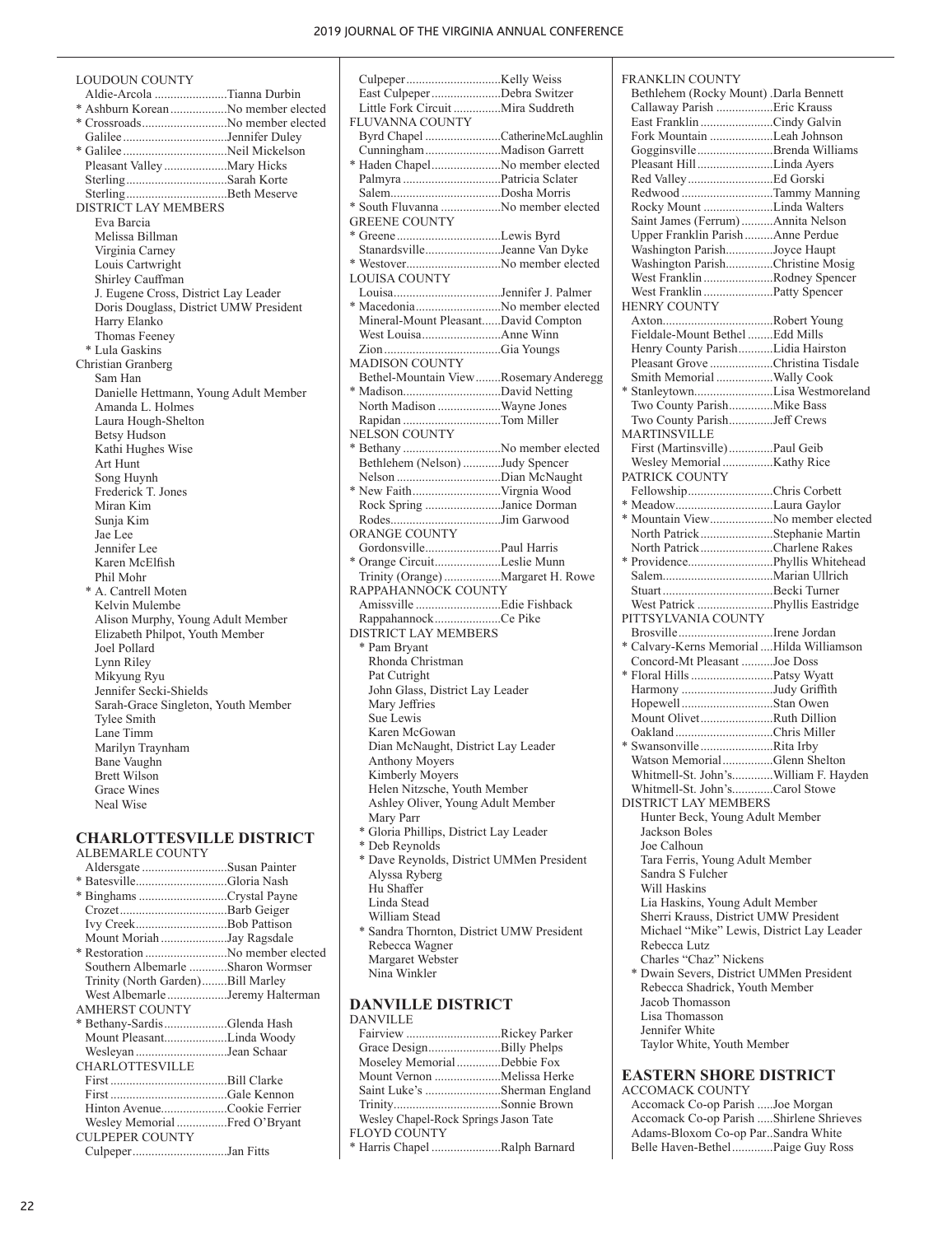| * CalvaryNo member elected                     |  |  |
|------------------------------------------------|--|--|
|                                                |  |  |
|                                                |  |  |
| CraddockvilleCarol Wehner                      |  |  |
| GraceNancy Cheesman                            |  |  |
| * Greenbackville Judy Hunt                     |  |  |
|                                                |  |  |
| GuilfordJoel Simpson                           |  |  |
| * HallwoodCharles Russell                      |  |  |
| * Market Street (Onancock)Larry Thomas         |  |  |
|                                                |  |  |
| New BeginningsRachel Watson                    |  |  |
| New Hope Donald Hart                           |  |  |
| * Ocean View No member elected                 |  |  |
| OnleyJuanita Daley                             |  |  |
| Pittsville-Pocomoke-Wattsville.Mickey Merritt  |  |  |
| Saint John's (Altantic)Justine Custis          |  |  |
| * Sanford-SaxisNo member elected               |  |  |
|                                                |  |  |
| Seaside Sue Schofield                          |  |  |
| * Snead Memorial Boyd White                    |  |  |
| Swain Memorial (Tangier). William A. Parks Sr. |  |  |
|                                                |  |  |
| NORTHAMPTON COUNTY                             |  |  |
| * Cape Charles-Capeville Sally Richarson       |  |  |
| * Cheriton Co-op ParishNo member elected       |  |  |
| Epworth (Exmore) Allen Caison                  |  |  |
| Franktown AnnePinder-Batchelder                |  |  |
| * JohnsonsLorna DeGrazia                       |  |  |
| New Mission Brenda Upshur                      |  |  |
| DISTRICT LAY MEMBERS                           |  |  |
| Bonnie Joyce Bowen, District UMW President     |  |  |
| <b>Bill Cheesman</b>                           |  |  |
| William Lee Custis Sr.                         |  |  |
| <b>Bonnie Davis</b>                            |  |  |
| Danni Greer                                    |  |  |
| Jennifer Greer                                 |  |  |
| Rebekah Greer, Young Adult Member              |  |  |
| Jennifer Hume, District Lay Leader             |  |  |
| Nathaniel Hume, Youth Member                   |  |  |
| Barbara Mason                                  |  |  |
| * Ida Nedab                                    |  |  |
| * Robin Nedab                                  |  |  |
| Iris Smith                                     |  |  |
| Harold White Jr., Young Adult Member           |  |  |
|                                                |  |  |
|                                                |  |  |
| <b>ELIZABETH RIVER DISTRICT</b>                |  |  |
| <b>CHESAPEAKE</b>                              |  |  |

| Covenant Liz Wilson              |  |
|----------------------------------|--|
|                                  |  |
| Good Hope John Doody             |  |
| Great BridgeJim Butts            |  |
|                                  |  |
| Great BridgeDenise Carbaugh      |  |
| Hickory Clyde Harrell            |  |
|                                  |  |
|                                  |  |
|                                  |  |
| * Mount PleasantJohnna Byrd-King |  |
| New Creation Debbie Armistead    |  |
| New Creation Pat Barnes          |  |
| Oak GroveSusan Baker             |  |
| Oak GroveBette Price             |  |
|                                  |  |
| PortlockDesiree Flora            |  |
|                                  |  |
| CURRITUCK COUNTY, NC             |  |
| Knotts Island Dale Johnson       |  |
| <b>NORFOLK</b>                   |  |
| * Aldersgate Lucinda Williams    |  |
|                                  |  |
|                                  |  |
|                                  |  |
|                                  |  |
| LarchmontGinny Pollard           |  |
| LarchmontFrances Holsinger       |  |
| Miles MemorialEd Majors          |  |

| NorfolkFreida Clark                                      |  |
|----------------------------------------------------------|--|
|                                                          |  |
| The GardenHilton Ayala-Rivera                            |  |
| Wesley Grace G. Gray Puryear Jr.                         |  |
| PORTSMOUTH                                               |  |
|                                                          |  |
| Community-Saint Mark Frances Styles                      |  |
| CrossroadsJanet Day                                      |  |
| Monumental Robert Scott                                  |  |
| Saint Andrew's Vernon Bloodgood                          |  |
| <b>SUFFOLK</b>                                           |  |
| Beech GroveSydney Tabor                                  |  |
|                                                          |  |
| Virginia KoreanGun Wu Kim                                |  |
| Wesley ChapelDavid Goodrich                              |  |
| <b>VIRGINIA BEACH</b>                                    |  |
|                                                          |  |
|                                                          |  |
| CharityJames Oglesby                                     |  |
|                                                          |  |
| Community Andrew Kissell                                 |  |
| Community Jackie Stein                                   |  |
| Courthouse Community  Bob Catlin                         |  |
| Foundry Ralph Keel                                       |  |
| Francis Asbury Bruce Doyle                               |  |
| Haygood Leslie Lampella                                  |  |
| HaygoodRuth Page                                         |  |
| HeritageCathy Allred                                     |  |
| Light of HopeJennifer King                               |  |
| LynnhavenDave Yemington                                  |  |
| MemorialAnnie Lu Guertin                                 |  |
| * Nimmo Dave Rademacher                                  |  |
| Resurrection Olga Caalim<br>Saint Andrew's Rebecca Orton |  |
|                                                          |  |
| SalemJana Marcias<br>* Sandbridge Community Ben Lane     |  |
| Tabernacle Ginger Williams                               |  |
|                                                          |  |
| The Gathering at Scott Mem.Rhiannon Houser               |  |
| Virginia BeachAmy Simpson                                |  |
| Virginia BeachTrotman Simpson                            |  |
| <b>DISTRICT LAY MEMBERS</b>                              |  |
| Darlene Amon                                             |  |
| Jennifer Ayala                                           |  |
| Joseph L. Bass                                           |  |
| * Jim Bergdoll                                           |  |
| Janet Bracey                                             |  |
| Deborah Bunn                                             |  |
| Olga Caalim                                              |  |
| John Case                                                |  |
| Jannette Clavez                                          |  |
| * David Collins, District UMMen President                |  |
| Gary Denette, District Lay Leader                        |  |
| Helen Dipietro                                           |  |
| Christine DiPietro, Youth Member                         |  |
| Johnnie Draughon                                         |  |
| Ryan Duncan, Young Adult Member                          |  |
| Rebecca Ellis                                            |  |
| Mary Sue Floyd                                           |  |
| Terry Forringer                                          |  |
| Olivia Hinton                                            |  |
| * Wendy Howard                                           |  |
| Ashley Kline, Young Adult Member                         |  |
| Michael LaRock                                           |  |
| Donn Lee                                                 |  |
| Harmon Long                                              |  |
| Gary Lupton                                              |  |
| Paige Manter                                             |  |
| Joann McClung                                            |  |
| Lori Michalochick, Young Adult Member                    |  |
| <b>Todd Moissett</b>                                     |  |
| Mike Monge                                               |  |
| Floyd Parker                                             |  |
| <b>Betsy Parsons</b>                                     |  |
| Marta Pizzeck, District UMW President                    |  |
| Kellie Potter                                            |  |

# **FARMVILLE DISTRICT**

| <b>AMELIA COUNTY</b>                   |  |
|----------------------------------------|--|
| AmeliaDon Shreffler Jr.                |  |
| * JourneyNo member elected             |  |
| North AmeliaRoslyn Greig               |  |
| APPOMATTOX COUNTY                      |  |
| Memorial (Appomattox) George Bergdoll  |  |
| Pamplin Ricky Harris                   |  |
| <b>BRUNSWICK COUNTY</b>                |  |
|                                        |  |
| BrodnaxSandra Malone                   |  |
| * LawrencevilleJohn Sykes              |  |
| * North Brunswick Ruby Lee Anderson    |  |
| ProspectLinda May                      |  |
| South Brunswick Nancy Williams         |  |
| West Brunswick Becky Hinkle            |  |
| West Brunswick Carol Irving            |  |
| <b>BUCKINGHAM COUNTY</b>               |  |
| Buckingham Pennie Allen                |  |
|                                        |  |
| * Dillwyn Janet Rose                   |  |
| * James RiverNo member elected         |  |
| West Buckingham Sherry Ragland         |  |
| <b>CHARLOTTE COUNTY</b>                |  |
| CharlotteJacob Hudson                  |  |
| Keysville Charles Rathgeber            |  |
| Mount Carmel-PhenixSheila Schaefer     |  |
| New Hope-Southall Mem.  Misook Hong    |  |
| <b>CUMBERLAND COUNTY</b>               |  |
| AntiochDale Totten                     |  |
|                                        |  |
|                                        |  |
|                                        |  |
| Thomas Chapel Faye Lickey              |  |
| HALIFAX COUNTY                         |  |
| * Cherry Hill No member elected        |  |
| East HalifaxNettie Irby                |  |
| * GlenwoodBryant Hunt                  |  |
| Halifax-Union Parish Michelle Newcomb  |  |
| Main StreetLucy Harris                 |  |
| * McCanless Memorial No member elected |  |
| * McKendree-AsburyNo member elected    |  |
| Mount CanaDianne Holmes                |  |
| Mount Laurel Robin Yates               |  |
| * Shady GroveNo member elected         |  |
|                                        |  |
| LUNENBURG COUNTY                       |  |
|                                        |  |
| KenbridgeGinger Phelps                 |  |
| Lunenburg Nancy Turner                 |  |
| * PlantersvilleJanice Thompson         |  |
| VictoriaDarlene Dix                    |  |
| MECKLENBURG COUNTY                     |  |
| BoydtonHarold Sexton IV                |  |
| * Centenary (Chase City)Delmer Aylor   |  |
| * EastersNo member elected             |  |
| Jamieson MemorialEloise Sloan          |  |
| * LaCrosse No member elected           |  |
|                                        |  |
|                                        |  |
| * North Mecklenburg No member elected  |  |
| * Providence-Trinity Jamie Rogers      |  |
| * Rehoboth (Boydton)Catherine Mendez   |  |
|                                        |  |
| * South HillDoug Child                 |  |
| * Union Chapel No member elected       |  |
| * West Mecklenburg Sherry Guerrant     |  |
|                                        |  |
|                                        |  |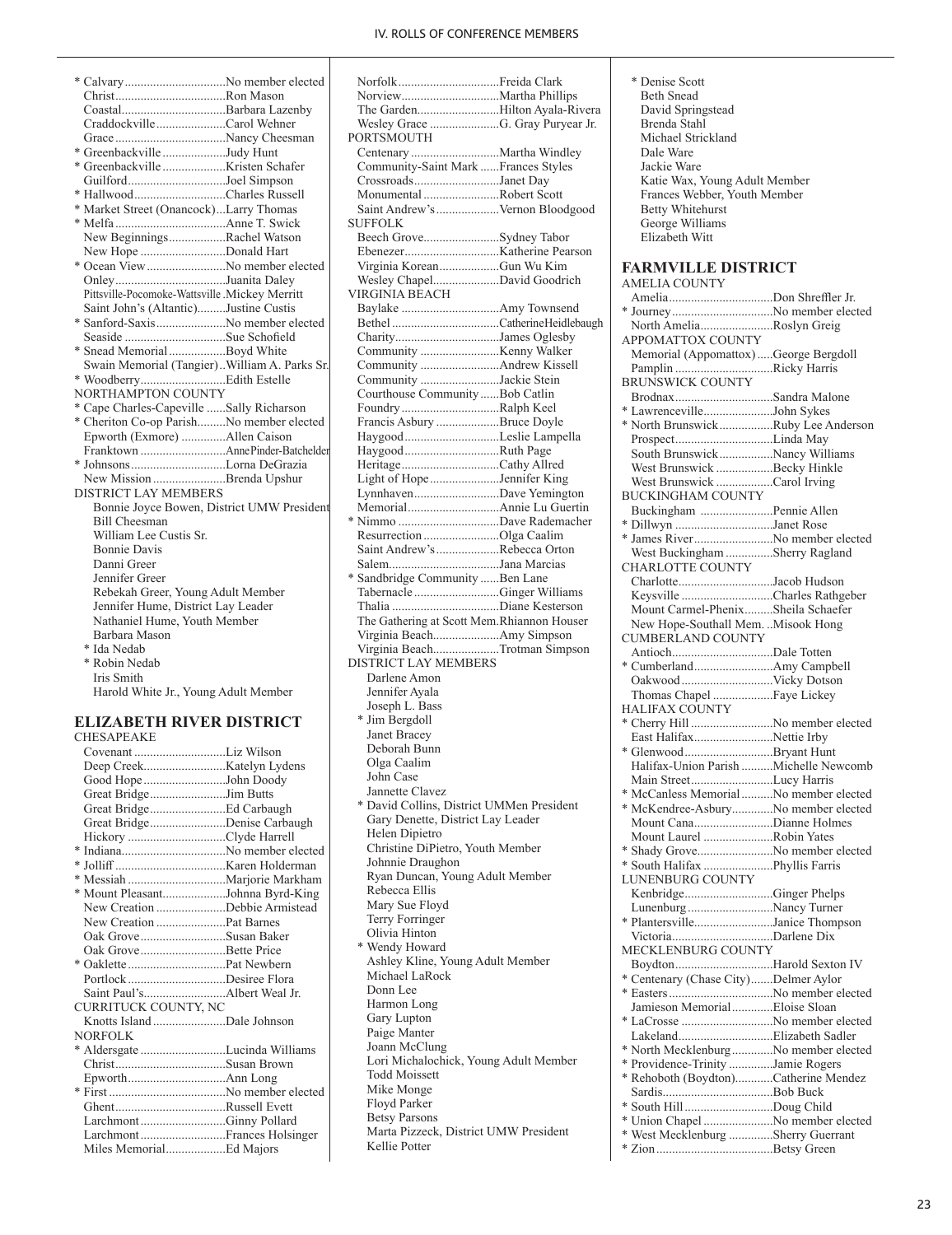| NOTTOWAY COUNTY                       |
|---------------------------------------|
| BurkevilleJohann Reid                 |
| Crenshaw (Blackstone)NancyWilsonMoody |
| CreweRobert Horn                      |
| East NottowayCarla W. Brandon         |
| NottowayConnie Jones                  |
| Nottoway-LunenburgPhillip Urban       |
| PRINCE EDWARD COUNTY                  |
| FarmvilleAmy Campbell                 |
|                                       |
|                                       |
| * MeherrinNo member elected           |
| Prince EdwardMary Whitlock            |
| * ProspectSteven Kerns                |
| <b>DISTRICT LAY MEMBERS</b>           |
| Abigail Barnes                        |
| Joshua Blakely                        |
| Michelle Clary, Young Adult Member    |
| Kristy Cole                           |
| Thelma Crowder                        |
| <b>Breanne Hicks</b>                  |
| Sue Mayo, District Lay Leader         |
| * Betty Morris                        |
| Libby Parrish                         |
| <b>Jeff Postans</b>                   |
| Laura Jane Rash                       |
| <b>Billy Sanderson</b>                |
| Geraldine Sanderson                   |
| Carol Sanger                          |
| * Ann Thomas                          |
| Susie Wolf                            |
| Oliver Wright                         |
|                                       |
|                                       |

#### **HARRISONBURG DISTRICT** AUGUSTA COUNTY

Annex-Crimora ...................Kimi Wills Bethany ...............................Rosemary Wagoner \* Harriston-Mt. Bethel...........No member elected Mount Pisgah ......................Portia Pruitt \* Mount Zion (Mount Solon).Cherie Driver New Hope ...........................Jennifer Strother \* Parnassus.............................Sue Ann Sheets \* Sangerville ..........................Lulubelle Ziegler Verona .................................Doug MacTavish Verona .................................Irene Sutton Weyers Cave .......................Steve Van Vickle HARRISONBURG Asbury.................................Ann Knicely Asbury.................................Ellen McDorman John Wesley ........................Carlton Banks Otterbein .............................Carter Ritchie RISE....................................Adam King PAGE COUNTY Luray...................................Jeff Jennings Page.....................................Arthur'JR' P. Stratton III \* Shenandoah..........................Linda Goodson Shenandoah Circuit.............Marv Kelley \* Stanley.................................Jeff Horchner ROCKINGHAM COUNTY \* Blue Ridge ..........................No member elected Bridgewater.........................Becky Downey Clover Hill ..........................George Quick Dayton.................................Debbey Roadcap Elkton..................................Winston Hensley \* Evangelical..........................Tony Plume Fellowship-Linville-Edom..Lori Boller \* First (Timberville)...............No member elected Fulks Run............................Edward Steele Grottoes...............................Melanie Wiseman Keezletown .........................B.J. Smith \* Massanutten ........................No member elected McGaheysville ....................Phyllis Foltz Mount Clinton.....................Kathy Rothgeb Mount Crawford..................Jerry McCammon \* Mount Horeb.......................Shirley Newman

Mount Tabor........................Daneen Coakley Mountain Vly-Cedar Grove Barbara Phillips Port Republic ......................Ralph Groves Saint James (Pleasant Vly)..David Gordon \* Saint James (Pleasant Vly)..Carrie Talbott \* Saint Paul ............................Harold Johnson Singers Glen........................Megan Geier Sunset Drive (Broadway)....Michael Malloy Vision of Hope ....................Bill Lalla SHENANDOAH COUNTY \* Christian Newcomer ...........Jean Crites \* Columbia Furnace-Union Forge Wendy Poole Edinburg..............................Sarah Kline Fort Valley...........................Carol Senters Manor Memorial .................Mary Otey Mount Jackson ....................Wendell Cochran Mount Olive-Shiloh ............Lucinda Erbach Mount Pleasant....................Martha Mobley Mount Pleasant....................Dottie Prichard \* Shenandoah Valley..............Peggy Pye \* Shenandoah Valley..............Edith Wallace Strasburg .............................Jane Hisghman Toms Brook.........................Gloria Kronk Woodstock...........................Beth Dalton DISTRICT LAY MEMBERS Joseph H. Amend III, District Lay Leader Sharon Z. Benson Kitty Bolinger Lisa A. Coffelt Christine Cole Charles Wesley Curry Elizabeth "Betsy" Curry Tom Devore, District UMMen President Brooke DiCicco, Young Adult Member Marsha Gordon Tamara (Tammy) R. Gordon Jacob Hall, Youth Member Marcus Hall, Youth Member Sharon Harold, District UMW President Mona Kay Green Huffer Dolly Huffman Gene Knicely Katharine Layton Jo Ann Liskey Esther Malloy Diana S. Miller Dennis W. Rawley Phyllis Todd Virginia (Ginger) Turner Priscilla M. West Graham Witt Nicholas Zimmerman, Young Adult Member

#### **JAMES RIVER DISTRICT**

| <b>BRUNSWICK COUNTY</b>             |  |
|-------------------------------------|--|
| Brunswick Jane Ward                 |  |
| PhiladelphiaLinda Callis            |  |
| CHESTERFIELD COUNTY                 |  |
| Bermuda HundredPhyllis B. Carpenter |  |
| Bethia Shawn McCain                 |  |
| * Centenary No member elected       |  |
|                                     |  |
|                                     |  |
|                                     |  |
| HopewellPaul Smith                  |  |
| Ivey MemorialDolores Crowthers      |  |
|                                     |  |
| Trinity (Chesterfield)David Bailey  |  |
| Wesley ChapelTerry Shipe            |  |
|                                     |  |
| <b>COLONIAL HEIGHTS</b>             |  |
|                                     |  |
| HighlandCole Shinault               |  |
|                                     |  |
|                                     |  |

| <b>DINWIDDIE COUNTY</b>                 |  |
|-----------------------------------------|--|
| AsburySam Hayes                         |  |
| Carson Barbara Pittman                  |  |
| * Crawford No member elected            |  |
|                                         |  |
| Kenwood (Dinwiddie) Tracy N. DeLuca     |  |
|                                         |  |
|                                         |  |
| Rocky Run T.Y. Lee                      |  |
|                                         |  |
| South Dinwiddie HopeRennie Bridgman     |  |
| Twin Grove Daryel Hill                  |  |
| West DinwiddieMary Jane Harvey          |  |
| <b>EMPORIA</b>                          |  |
|                                         |  |
| Main Street (Emporia) Andrew Weaver     |  |
| Monumental Suzanne Franklin             |  |
| <b>GREENSVILLE COUNTY</b>               |  |
| Centenary No member elected             |  |
|                                         |  |
|                                         |  |
| <b>HOPEWELL</b>                         |  |
|                                         |  |
| * Wesley (Hopewell)No member elected    |  |
| PETERSBURG                              |  |
|                                         |  |
| * Saint Mark's Mel Talley               |  |
| Trinity (Petersburg)Jamie Burnett       |  |
| * Washington Street Ann Harvill         |  |
| * Washington Street Charles Harvill     |  |
| PRINCE GEORGE COUNTY                    |  |
|                                         |  |
| Prince George ParishRussell Kvasnicka   |  |
| Prince George ParishMagen Moore         |  |
| * Prince George ParishRachel Vaughan    |  |
|                                         |  |
| SycamoreRobert Dyer                     |  |
| Trinity (Disputanta)Savannah Helmer     |  |
| <b>SOUTHAMPTON COUNTY</b>               |  |
| Boykins Carolyn Medlin                  |  |
|                                         |  |
|                                         |  |
| CourtlandCarrie McClung                 |  |
| * Grace Memorial Lou Anne Davis         |  |
| High StreetJim Yarborough               |  |
|                                         |  |
|                                         |  |
| <b>SUFFOLK</b>                          |  |
| Magnolia Joyce Garretson                |  |
|                                         |  |
|                                         |  |
| Main Street (Suffolk) Steve A. Webb     |  |
| * Oxford No member elected              |  |
| ProvidenceAnnie Marie Ward              |  |
| SomertonDavid McMillan                  |  |
|                                         |  |
| * WhaleyvilleNo member elected          |  |
| <b>SUSSEX COUNTY</b>                    |  |
| Concord (Sussex)JJ Green                |  |
| Fort GroveLisa Hammer                   |  |
| Lebanon (Sussex)Martha Gordon           |  |
|                                         |  |
|                                         |  |
| Wakefield Judy Britt                    |  |
| WaverlyNancy Pritchett                  |  |
|                                         |  |
| <b>SURRY COUNTY</b>                     |  |
| ClaremontSheena Laine                   |  |
| * SurryNo member elected                |  |
| <b>DISTRICT LAY MEMBERS</b>             |  |
| Leticia Borden                          |  |
|                                         |  |
| Phyllis Bowman Carpenter                |  |
| Carol Elmore                            |  |
| Brogan Foy                              |  |
| * Justin Foy, Young Adult Member        |  |
| Gerry Fuss, District Lay Leader         |  |
|                                         |  |
| Chris Ganoe, Youth Member               |  |
| * Eric Hamilton                         |  |
| * Nancy Hamilton                        |  |
| Laura Hancock                           |  |
| Diana Harbarger, District UMW President |  |
|                                         |  |
| Darlene Harvanek                        |  |
| Marie Hawks                             |  |
| Keith Jordan, District Lay Leader       |  |
| * Russell Kvasnika                      |  |
| Kathy Lee                               |  |
| Katey Petrey McCarney                   |  |

\* Jeannette McMillion

\* Magen Moore

Gene Mims, District UMMen President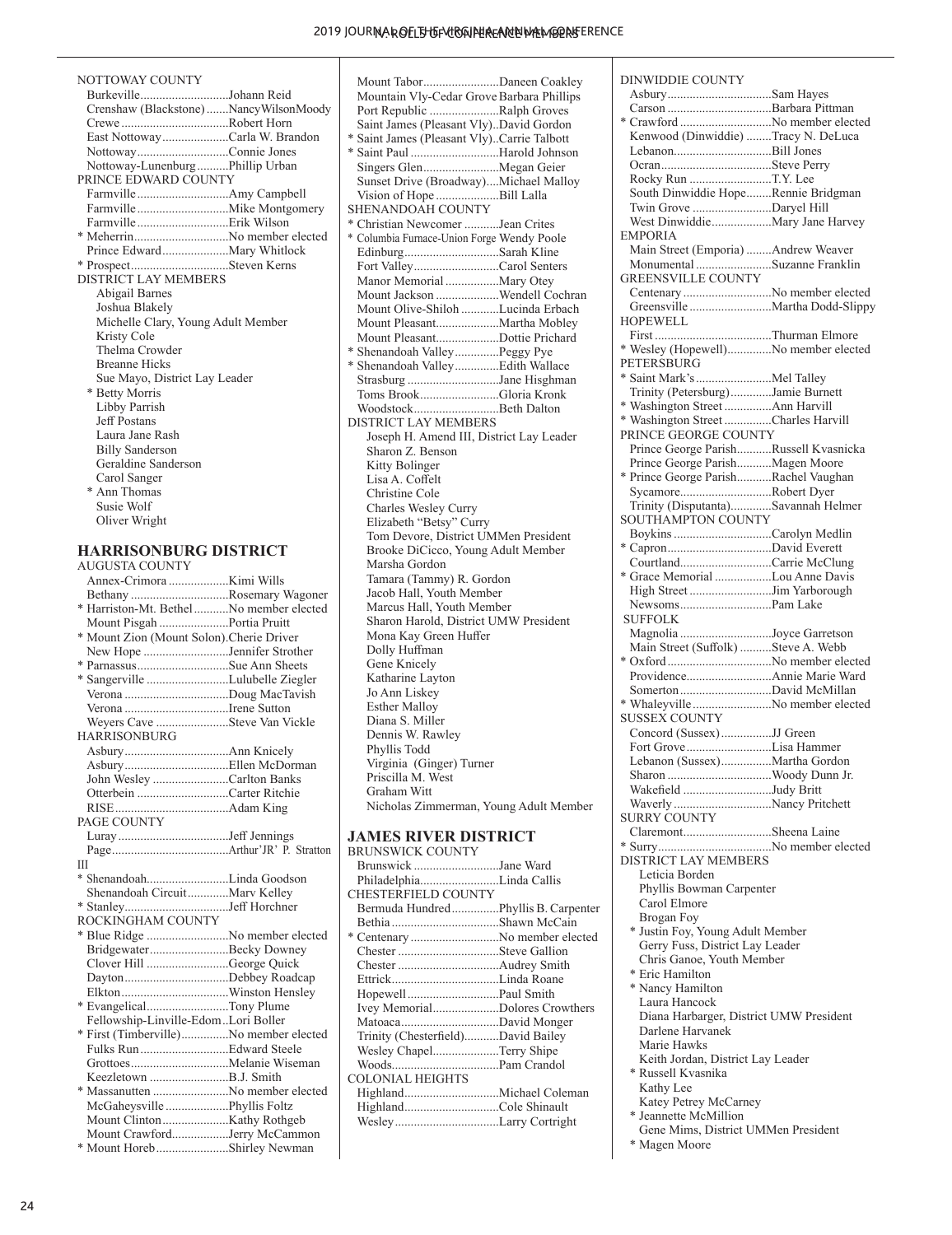- Susan Petrey Joseph Plemmons \* Mike Ponder Rick Ridpath Amy Riggs Candee Speirs Mildred Spiers Peggy Watson \* Alexandra Woody, Young Adult Member Chris Workman
- **LYNCHBURG DISTRICT**

AMHERST COUNTY Amelon................................Judy Dudley Emmanuel ...........................Sue Lamm \* Mount Tabor-Smyrna..........No member elected APPOMATTOX COUNTY Appomattox Circuit ............Louis Moore \* Bethel ..................................No member elected BEDFORD Main Street..........................Carol Ellis BEDFORD COUNTY Bellevue ..............................Marsha Martin Bethesda-Patmos Parish......Maureen Evans Bethlehem (Moneta) ...........Larry Broomall \* Center Point-Salem.............Marian Kelly Cove ....................................Ruth Mercer Ebenezer-Otterville .............Robert Foutz Emmaus-Leesville...............Mary Wither Epworth (Thaxton)..............Wally Wagner Jr. \* Forest-Forest Rd Par ...........Steve Driskill \* Kelly Circuit........................Elnora Tucker Lebanon...............................Sandra Parker Mountain View....................Jan Bryant \* Otter ....................................No member elected Peaksview ...........................Janet Carter Shiloh-Mt Olivet Par...........Joanne Johnson \* Union...................................No member elected CAMPBELL COUNTY Bethany (Campbell)............Mary Caldwell \* Bethlehem (Concord)..........No member elected \* Brookneal............................Benny David \* Calvary................................Ron Lovelace Huddleston-Mount Horeb ...Andy Whitehead Jr. Indian Hill ...........................Susan Jones \* Lane Memorial....................Kathy Jackson Mead Memorial...................Linda Millner Mount Hermon....................Jan Klahn \* Mount Zion (Campbell)......No member elected \* New Hope-Sharon...............Geraldine Riley Providence-Whites..............Kim Millner Rustburg..............................Pam Booth \* Salem...................................Veronica Hall Timberlake ..........................Larry Scott Timberlake ..........................Stephany Weigand Wesleybury..........................Sarah Monroe West Campbell....................Barbara Walker LYNCHBURG Boonsboro...........................Laura Kitts Centenary ............................Garland Harper Chestnut Hill.......................Frances Unruh Christ's Comm Fellowship .Ken Cyrus Court Street-Marsh Mem....Sherwood Newton Court Street-Marsh Mem....Martha A. Prebble Fairview-New Bethel..........Jeff Ferguson Fort Hill...............................Ann Vincent Fort Hill...............................Greg Vincent Heritage...............................Carla Lentz-Bales Heritage...............................Jamie Michalides Jackson Street......................Theresa R. Copeland Peakland..............................Sharyn Marks \* Tyreeanna............................No member elected PITTSYLVANIA COUNTY Anderson Mem (Gretna).....Deborah Moran Fowler Memorial ................Elaine Brown \* Hurt .....................................No member elected

| * Mount AiryNo member elected        |
|--------------------------------------|
| * New Bethel-MotleyJohn Gibson       |
| * PaynetonJohn McCormick             |
|                                      |
| Smith Mountain Melissa Newbill       |
|                                      |
|                                      |
| <b>DISTRICT LAY MEMBERS</b>          |
| * Anna May Angus, Youth Member       |
| Karen Bragg                          |
| Deb Broadwater                       |
| * Brenda Bryant                      |
| Shelley Burleigh                     |
| Connie Coleman                       |
| Harriett Darst, District Lay Leader  |
| Joyce Duncan                         |
| Briannah Ecklund, Young Adult Member |
| Dolores 'Dodie' Fauber               |
| Fred Fauber                          |
| Ginny Greer                          |
| Brenda Hudson                        |
| Justine Kiger                        |
| Kim Millner, District UMW President  |
| Linda Millner                        |
| <b>Travis Morris</b>                 |
| Ida Powell                           |
| Roberta Tucker                       |
| Jeanette Walker                      |
| Lynn Watson                          |
| Teresa Watson                        |
| Willie Weigand                       |
|                                      |

#### **RAPPAHANNOCK RIVER DISTRICT**

| <b>CAROLINE COUNTY</b>              |  |
|-------------------------------------|--|
|                                     |  |
| * Bowling Green No member elected   |  |
| CarolineTimothy M. Hume             |  |
| * HopewellLisa Chandler             |  |
| Rehoboth (Caroline)Karen Sloop      |  |
| Shiloh Lynwood Broaddus             |  |
| Wrights Chapel Shawn Kiger          |  |
| <b>ESSEX COUNTY</b>                 |  |
| * Essex-King and QueenDolly Murdock |  |
| Tappahannock MemorialJohn Dille     |  |
| <b>FAUQUIER COUNTY</b>              |  |
|                                     |  |
| Grace (Hartwood) David Whitesell    |  |
| LibertyGeorge Brown                 |  |
| MidlandJim Settle                   |  |
| MorrisvillePam Dannaf               |  |
| * Mount HorebDebbie Myers           |  |
| RemingtonBetsy McConn               |  |
| <b>FREDERICKSBURG</b>               |  |
| Fredericksburg Mike Cotter          |  |
| Fredericksburg Jillian M. Levis     |  |
| Fredericksburg Joanne Wilson        |  |
|                                     |  |
| KING AND QUEEN COUNTY               |  |
| * Mizpah No member elected          |  |
|                                     |  |
| KING GEORGE COUNTY                  |  |
| DahlgrenDenise Ramsbotham           |  |
| Fletchers ChapelTina Lauber         |  |
| Trinity (King George)Dave Loudin    |  |
| KING WILLIAM COUNTY                 |  |
| EpworthLona Dunlavey                |  |
| McKendreeLynn M. Barbour            |  |
| <b>LANCASTER COUNTY</b>             |  |
| * AsburyNo member elected           |  |
| Bethel-Emmanuel Deborah Beuchelt    |  |
| IrvingtonDonna Funkhouser           |  |
| Kilmarnock Sherry Ketner            |  |
|                                     |  |
| NORTHUMBERLAND COUNTY               |  |
| Bethany (Reedville) Linda Hixon     |  |

| * Bluff PointNo member elected                |  |
|-----------------------------------------------|--|
|                                               |  |
| * Heathsville Susan Stephens                  |  |
| Henderson Gwen Headley                        |  |
| Melrose Lynne Balderson                       |  |
| * Mila-Wicomico No member elected             |  |
| Northumberland Judy Mooers                    |  |
| * Rehoboth No member elected                  |  |
| RICHMOND COUNTY                               |  |
| RichmondLaura Barrett                         |  |
| WarsawJulia Blackley-Rice                     |  |
| SPOTSYLVANIA COUNTY                           |  |
| * EastlandCharles Barnett                     |  |
|                                               |  |
| * Shady Grove-Olivet B.J. Oliver              |  |
|                                               |  |
| Wilderness CommunityMichelle Engel            |  |
|                                               |  |
|                                               |  |
| <b>STAFFORD COUNTY</b>                        |  |
| Andrew Chapel George Langford                 |  |
| * AntiochDon Eldred                           |  |
| Ebenezer (Stafford) Allison Hickey            |  |
| * Ebenezer (Stafford) Keith Priest            |  |
| Falmouth Deborah Beveridge                    |  |
| New Hope Charles Jett                         |  |
|                                               |  |
| Regester Chapel Larry Towne                   |  |
| Saint Matthias Matt McBride                   |  |
|                                               |  |
| WESTMORELAND COUNTY                           |  |
| Andrew Chapel Nancy Kittrell                  |  |
| * Carmel-Coles PointKris Hicks                |  |
| Colonial BeachAmy Tabler                      |  |
| EbenezerFran Taylor                           |  |
| Edgewater Dick Lahey                          |  |
| Grace (Oak Grove)Steve Allen                  |  |
|                                               |  |
| * Montross Diane Waltrip                      |  |
| DISTRICT LAY MEMBERS                          |  |
| George Allen                                  |  |
| Annette Ashton                                |  |
| Terry Bain, District Lay Leader               |  |
| David Berry, District Lay Leader              |  |
| Ellen Brown                                   |  |
| Mary Beth Bryant                              |  |
| Danielle Cloud, Youth Member                  |  |
| Karen Elmore                                  |  |
|                                               |  |
| Mary Ella Fuquay                              |  |
| Julia Meade "JM" Gallier, District UMW Presi- |  |
| dent                                          |  |
| * Peggy Garland                               |  |
| Susan Gayle                                   |  |
| Barbara Hays                                  |  |
| Jim Helm                                      |  |
| Carolyn Nelson                                |  |
| John Nelson                                   |  |
| Sue Oliveri                                   |  |
|                                               |  |
| Bob Pickett, District UMMen President         |  |
| Ramona Ritter                                 |  |
| Stephanie Serrett                             |  |
| Christopher Sharon                            |  |
| Suzanne Shrader                               |  |
| Helen Smith, Young Adult Member               |  |
| * Robert Stephens                             |  |
| Barbara Swingle                               |  |
| Larry Tubbs                                   |  |
| Patricia "Trish" Vaughan                      |  |
|                                               |  |
| Mary Wildy                                    |  |
| Kristina Wilson, Young Adult Member           |  |
| Kelsey Wilson, Youth Member                   |  |
| Kay Wright                                    |  |
|                                               |  |
| <b>RICHMOND DISTRICT</b>                      |  |
| CHESTERFIELD COUNTY                           |  |
| Asbury MemorialEugene Hawkins                 |  |
|                                               |  |
|                                               |  |

Beulah...........................................Vic Bouril Bon Air..........................................Barbara Grier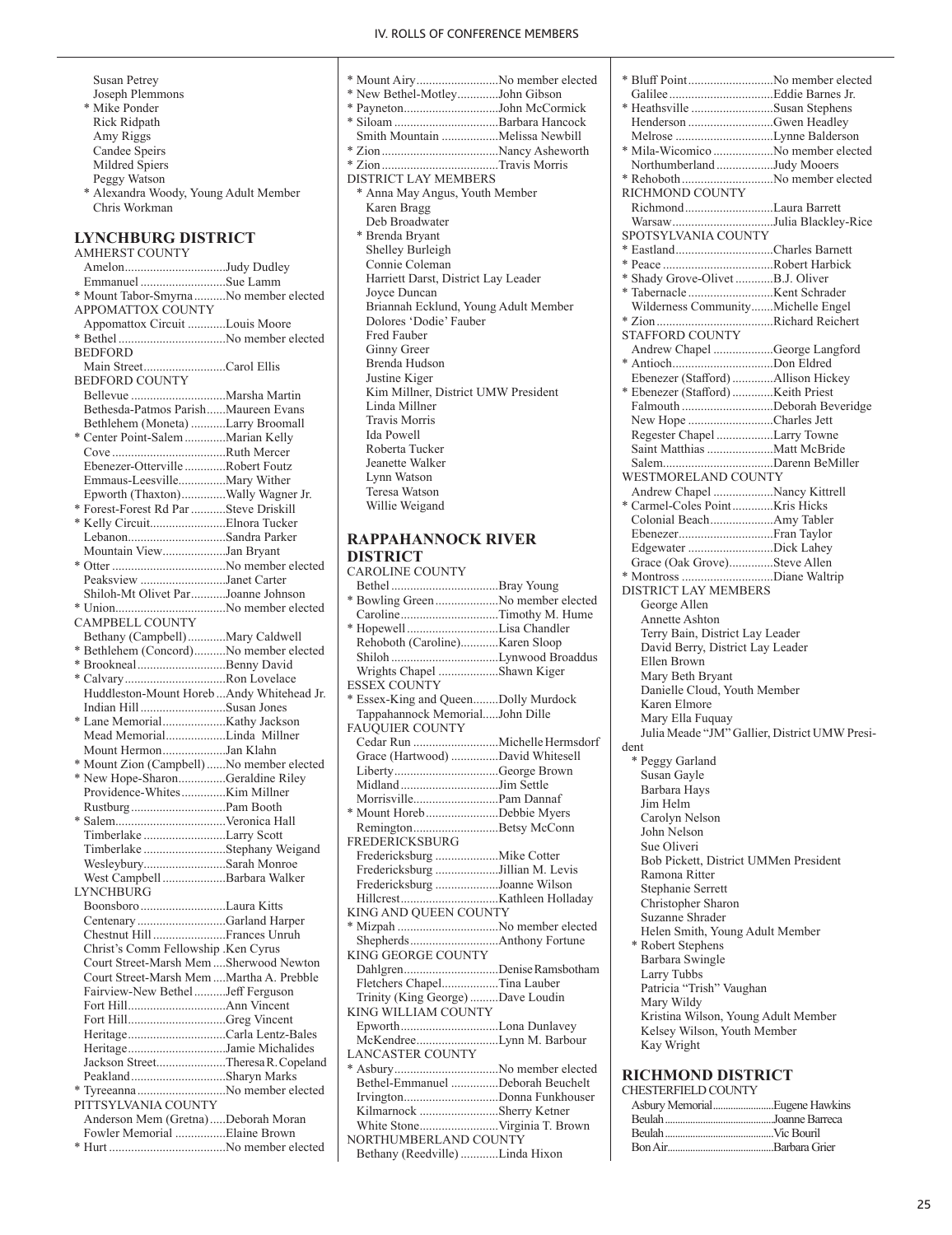Bon Air..........................................Richard Grier Brandermill..................................Karen Harp Mount Pisgah...............................Deanna Kirn Mount Pisgah...............................John Kirn New Life.......................................Victor Neal Providence (Chesterfield)...........Joseph Gillette Saint Luke's..................................A. Ray Kyle Saint Mark's.................................Banks Buchanan Sherbourne...................................Bob Copeland Woodlake......................................Mark C. Manasco Woodlake......................................Don Vaught Woodlake......................................Jackie Nation GOOCHLAND COUNTY Bethel............................................Judith Hall Corinth (Goochland)...................Thomas Browning Saint Matthew's...........................Patty Johnson HANOVER COUNTY Duncan Memorial (Ashland)....Richard Fisher Dunns Chapel..............................Theresa Warinner Enon..............................................Carol Faye Lipes Forest Grove.................................Sandra Mills Kenwood......................................Alice Trivett Lebanon........................................Jimmy Mills Mechanicsville.............................Pat Patrick \* Mount Hermon............................Lillie Donahue \* New Song.....................................Becky Storm \* New Song.....................................Jamie Storm \* Prospect.........................................No member elected ........Mandy Nevins. Shady Grove (Mechanicsville).John Gillette Shady Grove (Mechanicsville).Will Wentzien \* Shiloh............................................Mary Ann Fleming West Hanover ................................Nancy Lear HENRICO COUNTY<br>\* Brookland..................... ...............Carolyn Babcock Chamberlayne Heights...............Dean Pittman Chamberlayne Heights...............Garrett Ray \* Christ.............................................Lloydette Diggs Corinth (Sandston)......................Beverly Ellis Discovery......................................Bobbie Kay Wash Fairmount.....................................Marc Hinerman Good Shepherd............................Renee Delgado Good Shepherd............................Archana Samuel Good Shepherd............................Ellen Smith Greenwood-Laurel Park.............Susan Johnston<br>Highland Springs...........................Tom Eubank Highland Springs.........................Tom Eubank Lakeside........................................Teresa Temple Laurel Hill....................................Theresa Duke River Road...................................Karl Bren Saint Andrew's........ Shady Grove (Short Pump).......Dave Adkins Shady Grove (Short Pump).......Chuck Noble Skipwith........................................Diana Cruickshank Trinity............................................Brad Booker Trinity............................................Jan Booker Trinity............................................Art Utley Welborne.......................................John Janssen ..Julia Roquemore \* Worship and Praise......................Eric Rodgers LOUISA COUNTY Gum Spring..................................Jim Worley NEW KENT COUNTY Providence (New Kent)..............Dan Vandervort POWHATAN COUNTY ..Jason Norton RICHMOND Asbury (Church Hill)..................Angela Coleman Belmont........................................Kay Nicholas Boulevard.....................................Kylee Ponder Schilling Calvary..........................................Patricia Ellington ..............Dougals Wilson Central...........................................Bonnie Neighbour Emmaus at Stratford Hills..........Timothy Maeng Ginter Park...................................Sarah Croll Huguenot......................................Gerry Flinchbaugh Ramsey Memorial......................Sue Newman

| Ramsey Memorial Rick Vance            |  |
|---------------------------------------|--|
|                                       |  |
|                                       |  |
|                                       |  |
| Walmsley Boulevard Anne Moseley       |  |
| Wesley Memorial Bessie Owens          |  |
| Westhampton Sheri McGavic             |  |
| Westover HillsJames Mays              |  |
| DISTRICT LAY MEMBERS                  |  |
| Karen Albro                           |  |
| Joanna Ambrose                        |  |
|                                       |  |
| Marshall Bailey                       |  |
| JoAnn Batteiger                       |  |
| Russell Busch                         |  |
| Alfredo Calderon                      |  |
| Bill Chaffin                          |  |
| MaryKaye Cochran                      |  |
| Marie Coone                           |  |
| Susan Custer, District Lay Leader     |  |
| <b>Agnes Dalton</b>                   |  |
| * Debbie Dietrich                     |  |
| Robin Dodson                          |  |
| Scotty Doyle, District UMW President  |  |
| Carol Draper                          |  |
| Hailey Draper, Youth Member           |  |
| Joanna Etheredge                      |  |
| Elizabeth Farrell                     |  |
| John Fuller                           |  |
|                                       |  |
| Peggy Gillette                        |  |
| Myrna Graves                          |  |
| Pamela K. Johnson                     |  |
| J.D. Jump                             |  |
| Carolyn Kreider                       |  |
| A. Regina Leftwich                    |  |
| Rosa Lewis                            |  |
| Sue Ann Lewis                         |  |
| Sally Martin                          |  |
| Maria Maxwell                         |  |
| Ron McGavic                           |  |
| Brenda NeSmith                        |  |
| Janie Nuttall                         |  |
| Karen Paxton                          |  |
| <b>Bill Pike</b>                      |  |
| Linda Porter                          |  |
| C. Rives Priddy                       |  |
| * Garrett Ray, Young Adult Member     |  |
| * Sonny Rea, District UMMen President |  |
| Jill Riddle                           |  |
|                                       |  |
| Kip Robinson                          |  |
| Nicholas Ruxton                       |  |
| Estrella Serrano                      |  |
| Wenda Singer                          |  |
| Sung Song                             |  |
| Yoon Song                             |  |
| Sandy Sowder                          |  |
| <b>Emily Stallings</b>                |  |
| Robert "Bob" Stephens                 |  |
| Claude Stocky                         |  |
| Martha Stokes                         |  |
| Isabelle Sullivan                     |  |
| <b>Susan Thomas</b>                   |  |
| Tom Wagstaff                          |  |
| <b>Betty Walker</b>                   |  |
| Andrew White                          |  |
| Ruth Wilkinson                        |  |
|                                       |  |

#### **ROANOKE DISTRICT** BEDFORD COUNTY

| DLDI OND COON I I                  |  |
|------------------------------------|--|
|                                    |  |
|                                    |  |
| Three Oaks Fellowship Robin Claris |  |
| <b>BOTETOURT COUNTY</b>            |  |
| Andrew Chapel Sandra Camper        |  |
|                                    |  |
| Eagle RockDebbie Thurston          |  |
| EbenezerJudy Kelly                 |  |
|                                    |  |

| Fincastle Weldon Martin                                        |  |
|----------------------------------------------------------------|--|
| Saint Mark's Norman Craft<br><b>CRAIG COUNTY</b>               |  |
| * Foothills Luther Compton                                     |  |
| New Castle Peggy Huffman                                       |  |
| FLOYD COUNTY                                                   |  |
| Floyd Parish Reba Goff                                         |  |
| FRANKLIN COUNTY<br>* Boones MillSusan Cain                     |  |
| Mount OlivetMcKinley Nelson                                    |  |
| <b>GILES COUNTY</b>                                            |  |
| * Newport-Mt. OlivetMarcie Fleischer                           |  |
| * Pembroke Ron Smith<br>MONTGOMERY COUNTY                      |  |
| Asbury (Christiansburg)Jalin Diggs                             |  |
|                                                                |  |
| Blacksburg Preston Lattimer                                    |  |
| Blacksburg Tim Thacker                                         |  |
| Blacksburg Claire Waldron<br>Calvary (Christiansburg)Sue Fritz |  |
| * Crockett SpringsJoyce Jewell                                 |  |
| FieldstoneAlexis Gillmore                                      |  |
| Goodwin MemorialSusan Conner                                   |  |
| * Lafayette Sean Hall                                          |  |
| Mount Elbert Glenda Brouwer                                    |  |
| Mount TaborBob MacLeod                                         |  |
|                                                                |  |
| Saint Paul (Christiansburg). Tom Bell                          |  |
| Trinity (Christiansburg) Clarisa Shepherd                      |  |
| Wesley Memorial Teresa Gantt                                   |  |
| White Memorial Barnett Carr                                    |  |
| <b>ROANOKE</b><br>Fairview Jackie Baldwin                      |  |
|                                                                |  |
| Greene Memorial Ann Swank                                      |  |
| Huntington Court Sue Brewer                                    |  |
| Raleigh CourtSue McCoy                                         |  |
|                                                                |  |
| Saint Paul (Roanoke) Frances Chubb                             |  |
| South Roanoke Everett Holland                                  |  |
| Trinity (Roanoke)LeRoy Worley                                  |  |
| West End Everett Werness                                       |  |
| Windsor Hills Heather Case                                     |  |
| Woodlawn John Bingham<br><b>ROANOKE COUNTY</b>                 |  |
|                                                                |  |
| Catawba Circuit Joseph Reich Jr.                               |  |
|                                                                |  |
| Cave SpringDebbie Jones                                        |  |
| Cave SpringBonnie Tate<br>Lawrence MemorialSusie Ross          |  |
| Locust GroveNancy Deyerle                                      |  |
| * Mount PleasantDenise C. Gray                                 |  |
| Northview Linda Farrell                                        |  |
| Rockingham CourtMaria Wickham<br>Thrasher MemorialJo Brooks    |  |
| Thrasher MemorialCarol Mattox                                  |  |
| <b>SALEM</b>                                                   |  |
| * Calvary (Salem) Joe Salvia                                   |  |
| CentralDot Hayes                                               |  |
|                                                                |  |
| <b>DISTRICT LAY MEMBERS</b>                                    |  |
| David Bates                                                    |  |
| Nathaniel Bishop<br>Sylvia Bishop                              |  |
| Warner Bonderman                                               |  |
| <b>Brenda Brooks</b>                                           |  |
| J. Andree Brooks                                               |  |
| James Buckles, Youth Member<br>Sandra Bullington               |  |
| Rachel Cannon, District Young Adult                            |  |
| Jane Collins<br>Jan McCall Failes                              |  |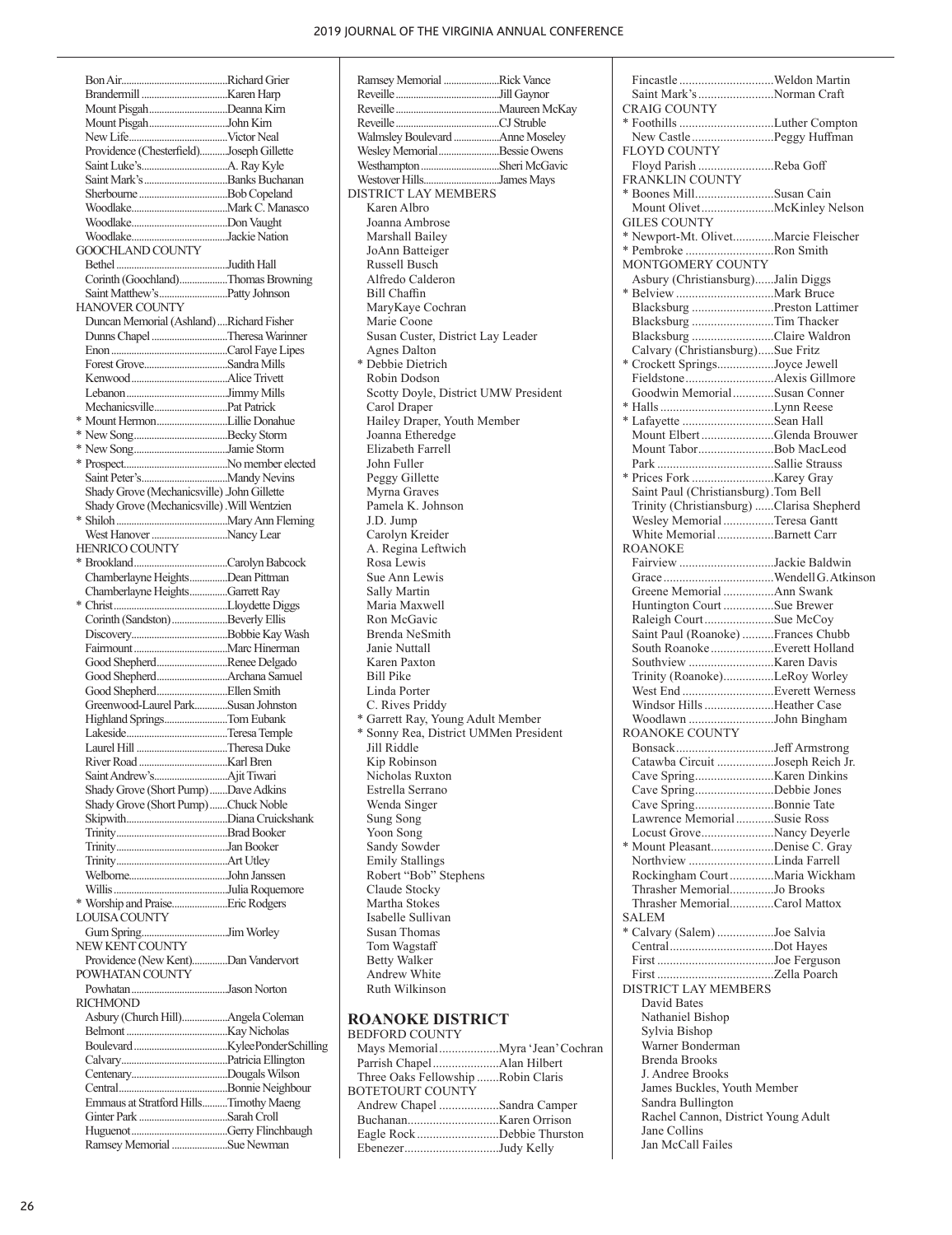Rebecca Frazier Phyllis Geoghegan, District UMW President Leta Gillespie Mackenzie Haley Joyce Ison Alan Johnson Quaid Jones, Youth Member Cynthia Martin Gary Morris, District Lay Leader Jacob Paysour Amy Robertson Rhonda Rogers \* Lois Sanborn Mike Sanborn Sue Speed Terri Urquhart Helen Watson

#### **STAUNTON DISTRICT**

ALLEGHANY COUNTY \* Alleghany............................Sam Clemons Callaghan ............................Linda White Epworth-Mountain Valley...Monty Bowman Iron Gate .............................David L. Persinger Mt Pleasant-S Covington ....Linda Black \* Potts Valley .........................Carl Mann AUGUSTA COUNTY Bethlehem-Jollivue .............Megan McIlwee Calvary................................Bill Betlej Churchville Co-op Par.........Tom Rose Fishersville..........................Leigh Iberg Fishersville..........................Lauren Sandercock Greenville............................Bill Case Lyndhurst-Oak Hill .............Elmer Alger \* McKinley ............................Gary Riley Mint Spring .........................Midge Price \* Saint Paul's-Goshen............Cody Adkins \* Shenandoah.........................Arnita Grose Sherando .............................Phyllis Breeden West Augusta.......................Linda Tinsley BATH COUNTY Bath.....................................Denny Hansford Hot Springs.........................Frank Johnson BOTETOURT COUNTY Mount Olivet.......................Martha Gray BUENA VISTA Saint John's (Buena Vista)..Carlton P. Brinkley \* People United in Christ.......No member elected CLIFTON FORGE Central (Clifton Forge)........Phyllis Owens COVINGTON Christ's Co-op Parish ..........Don Woodward \* Granbery Memorial.............Kim Warlitner Mount Carmel.....................Mary Mynes HIGHLAND COUNTY \* Blue Grass...........................Catherine Halterman McDowell ...........................Lee Blagg Monterey.............................Jennifer Propst LEXINGTON Trinity (Lexington) .............Anne Grimmer ROCKBRIDGE COUNTY \* Collierstown........................Patricia Nicely \* Ebenezer..............................No member elected Fairfield...............................Teresa Fisk \* Marvin.................................Brenda Campbell Rockbridge..........................Sherry Shafer **STAUNTON** Central (Staunton)...............Connie Davis Cherryvale Co-op Parish.....Bonnie Reeves Christ (Staunton).................Rita Watkins \* Marquis Memorial ..............Barbara Painter Saint John's (Staunton).......Amanda Riley Saint Paul's..........................Doug Harris \* Staunton-Grottoes...............Tracey Veney WAYNESBORO Basic....................................Robin Powell

| Glovier MemorialKaren Wright               |
|--------------------------------------------|
| Main StreetEvelyn F. Britton               |
| Pleasant ViewClarence Durrette             |
| Saint Mark's Donna Desper                  |
| <b>DISTRICT LAY MEMBER</b>                 |
| * Peggy Beck                               |
| Vicki Boger                                |
| Marilyn Blagg                              |
| Jerry Campbell                             |
| Patricia Carter                            |
| Earl David Cash                            |
| * Beth Christian                           |
| Larry Creamer, District Lay Leader         |
| Scarlett Danraj                            |
| Hannah Doty, Youth Member                  |
| Dorothy Dunnings                           |
| Joyce Emerson                              |
| Laney Greer, Young Adult Member            |
| David Grimm                                |
| Deborah Grimm                              |
| * Patricia K. Hartman, District Lay Leader |
| * Calvin Hughes, District UMMen President  |
| Anita Jackson                              |
| Libby Keyser, District UMW President       |
| Ann Klotz                                  |
| Susan Obaugh, District Lay Leader          |
| Sarah Powell, Young Adult Member           |
| Ben Rochford, Youth Member                 |
| Gayle Urban                                |
| <b>Butch Washer</b>                        |
|                                            |

#### **WINCHESTER DISTRICT**

| <b>CLARKE COUNTY</b>                          |  |
|-----------------------------------------------|--|
| Boyce-Millwood-White Post. William Fulton     |  |
|                                               |  |
| Duncan Memorial Juli Luzzi                    |  |
| * Marvin Chapel No member elected             |  |
| Paris Mountain Terry McCarty                  |  |
| FAUQUIER COUNTY                               |  |
| * Cool Spring Bill Puckett                    |  |
| Linden-Markham-Marshall.Sal Ortiz             |  |
| Middleburg-RectortownLarry Schueble           |  |
| * Saint Mark's Fredi Berge                    |  |
| <b>FREDERICK COUNTY</b>                       |  |
|                                               |  |
| Burnt Factory Donna Gallagher                 |  |
| Cedar Grove Dennis Fishel                     |  |
| Emmanuel Cheryl Gearhart                      |  |
| Fairview-Refuge Patti Howard                  |  |
|                                               |  |
| Grace (Middletown)Carolyn Bell                |  |
| Hites ChapelRhea Orndorff                     |  |
| KernstownJR Richard                           |  |
| MacedoniaLinda McCauley                       |  |
| Mount Olive-ReliefMaria Cuccio                |  |
| North Frederick Brandon Bagnell               |  |
| Old Bethel-Welltown Doris Santmier            |  |
| Pleasant ViewLarry Tomek                      |  |
|                                               |  |
| Round Hill (Frederick)Joseph Salyer           |  |
| Stephens City  Mary Beth Powell               |  |
| * Wesley Chapel-Pine Grove .Nancy Reed        |  |
| * Wesley Chapel-Pine Grove .Dwayne Tranbarger |  |
| LOUDOUN COUNTY                                |  |
| Agape Rebecca Campbell                        |  |
| Bethany (Purcellville) Bobbie Cochran         |  |
| Bethel Jan Benjamin                           |  |
| Evergreen Ralph Carver                        |  |
| Harmony (Hamilton)Lorenzo Goins               |  |
| LeesburgJudy Craun                            |  |
| LeesburgRebekah Daugherty                     |  |
| Loudoun Lisa Ferris-McCann                    |  |
| Mt. Olivet-Mt. PleasantJulie Yanekian         |  |
| Mt. Zion-Willisville Walter Owens             |  |
| * Rehobeth Julie Cornelius                    |  |
| Round Hill (Loudoun)Kathleen Lutman           |  |
|                                               |  |

Short Hill.............................Mary Weshinskey \* West Loudoun .....................Patrice Sullivan WARREN COUNTY Bethel (Warren)...................Jerri Ridgway Front Royal .........................Rita Biggs Howellsville ........................Heather Justice \* John Wesley ........................Preston Barbour Reliance-Ridings Chapel ....Sandy Walters Riverton...............................Cecil Pullen Warren.................................Debbie Burke Warren.................................Carole Feiring WINCHESTER Braddock Street...................Kathy Hopson Braddock Street...................Jerry Gordon Braddock Street...................Chip Newcome First .....................................Ben Rothermel Greenwood-Market St.........Heather Littleton Greenwood-Market St.........Janet Moore John Mann-Wesley Parish...Donnie Whitacre Montague Avenue ...............Archie Skiles DISTRICT LAY MEMBERS Shelly Ballard Amy Beckwith Patricia Beckwith J.D. Berlin Joy Bly Linda Borror Kathleen Chapman Steve Cunningham, District UMMen President Nathan Everett, Young Adult Member Hannah Hale, Young Adult Member Chad Hrbek Wilma Jennings, District Lay Leader Lisa Knick Paula Levesque Meleah Mayton, Youth Member Melanie Melester Raini Newman Janis Purdy Stephen R. Purdy Catherine Richard Shirley Richardson Charlie Shepley, Youth Member Pauline Skiles Lillian Sloan Sheila A. Smith Michael Vickers Nancy Walsh Janice Webb Linda Whitacre Carolyn Woodrum, District UMW President

#### **YORK RIVER DISTRICT** CHASE CITY COUNTY

| MemorialRussell Talbert                 |  |
|-----------------------------------------|--|
| <b>GLOUCESTER COUNTY</b>                |  |
| BellamyHannah Kellogg                   |  |
| Bethany (Gloucester Point). Alan Harvey |  |
| Bethlehem Jimmy Shackelford             |  |
| Locust GroveRichard Clements            |  |
| Mount Zion Charles Clements             |  |
| New Hope  Miriam Charnock               |  |
| Salem-Olive BranchEarlene Miller        |  |
| Salem-Olive BranchCurt Walker           |  |
| Singleton Judy Smith                    |  |
| Susanna WesleySarah Clarke              |  |
| <b>HAMPTON</b>                          |  |
| Bethany (Hampton)Ed Merry               |  |
| First (Fox Hill)Lisa Hite               |  |
|                                         |  |
| Fox Hill Central Carol Hudgins          |  |
| * Kecoughtan Christina Marshall         |  |
|                                         |  |
| Saint JamesTracySmall-Johnson           |  |
| Saint Mark's Trish Hurst                |  |
| * Wallace Memorial No member elected    |  |
|                                         |  |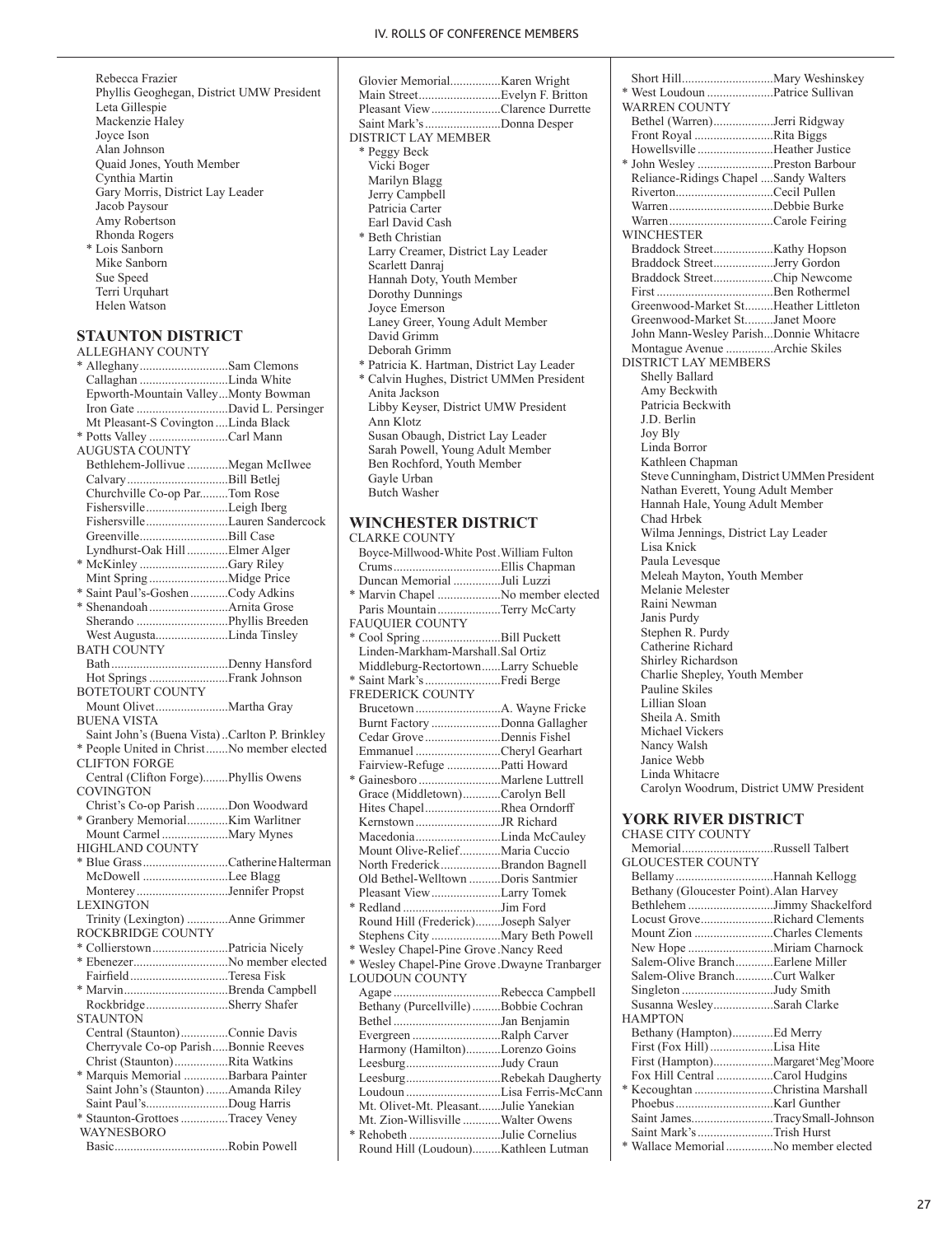Wesley.................................Charlie Morris ISLE OF WIGHT COUNTY Benn's .................................Corliss Faircloth Bethany (Isle of Wight).......Debra Frank Oak Grove-Riverview.........Joan Mizelle Trinity (Isle of Wight).........Blair Meador \* Uzzell ..................................Connie Wade Woodland ............................Billy Bell JAMES CITY COUNTY Mount Vernon .....................Richard Abbott New Town...........................Thomas Hassler Wellspring ...........................Ronda Williams KING & QUEEN COUNTY Shackelfords Chapel ...........Emily Ezzell Shackelfords Chapel ...........Sue Young KING WILLIAM COUNTY West Point ...........................Todd Hoar MATHEWS COUNTY \* Bethel-Saint Matthew .........Betty Hammond Beulah-Saint Paul................Suzi Maloney Central (Mathews) ..............Denise Bane Mathews Chapel..................Peggy Newsome Salem (Mathews) ................Jim Drummond West Mathews.....................George McKnight MIDDLESEX COUNTY Clarksbury...........................Terry Cleveland Lower Church .....................Julie Rosas Middlesex............................Roger Wyatt Urbanna...............................Bill Sharp NEW KENT COUNTY \* New Kent ............................Ann Cowles \* New Kent ............................Annemarie Johnson NEWPORT NEWS Asbury.................................Byron Kelly Chestnut Memorial..............Ernie R. Dash \* Christ (Newport News).......Diane Bonney \* Christ (Newport News).......Debi Hartz First (Newport News) .........Jonathan Smith Grace ...................................Mulatawork Hilton Holy Cross International.....Ji-soo Kim Parkview .............................Jean Wimmer Trinity (Newport News)......Nancy B. Blagg Warwick Memorial .............Gerry Mingee Warwick Memorial .............Gloria Mingee Warwick Memorial .............Dorothy Scott-Wrenn POQUOSON Tabernacle ...........................Nancy Grizzard Tabernacle ...........................Melanie Martin Trinity (Poquoson)..............Sharon Hopkins WILLIAMSBURG Williamsburg.......................Terri Morgan Williamsburg.......................Donna Potts Williamsburg.......................Fred Potts YORK COUNTY Crooks Memorial ................Chuck Eldred Providence...........................Melissa White Saint Luke's ........................Helen Farley Saint Luke's ........................Sarah Vance Zion.....................................Chip Rowley DISTRICT LAY MEMBERS Phyllis Ayers William Ayers Cindy Banek Lynn Butler Jim Chaffin, District UMMen President Susan Clements Megan Collins Mary Elder Blair Ellis Bekah Elmore Horace Gilchrist II Sandra Harper Addie Haynes Walker Jean Hogge Margaret Keator Michael Koerber, Youth Member

 Berkley (Allen) Langford Jr. Peggy Langford Carlos Liceaga Debra McDaniels C.W. Miller Judy Moughon Mike Nelson Trilla Ramage Sylvia Rumsey, District UMW President Judy Rushton Anne Scott Janette Sharp Cecelia Short Alyssa Smith, Youth Member Loretta Sutton William Sutton Susie Welker Brenda Wiley Joyce Winston Nancy Yarborough, District Lay Leader \* Sue Young **CONFERENCE LAY MEMBERS** Conference Chancellor—Steven D. Brown Conference Treasurer—David D. Dommisse Chair, Council on Finance and Administration— Betty Forbes Conference Lay Leader—Warren R. Harper Connectional Table—Michelle Hettmann President, United Methodist Men—Andrew Kissell Conference CCYM President—Elizabeth Lawrence General Board of Church and Society—Alison Malloy Chair of Trustees—Carl L. Moravitz Assistant Conference Secretary—Bev Myers President, Bd. of Pensions—Ken Peterson Conference President of UMW—Mary Jane Rawley Director of Lay Servant Ministries—Richard **Speirs** CEMCA Co-Chair—Lori Valentine de Segovia Chair, UM Foundation—Christine Williamson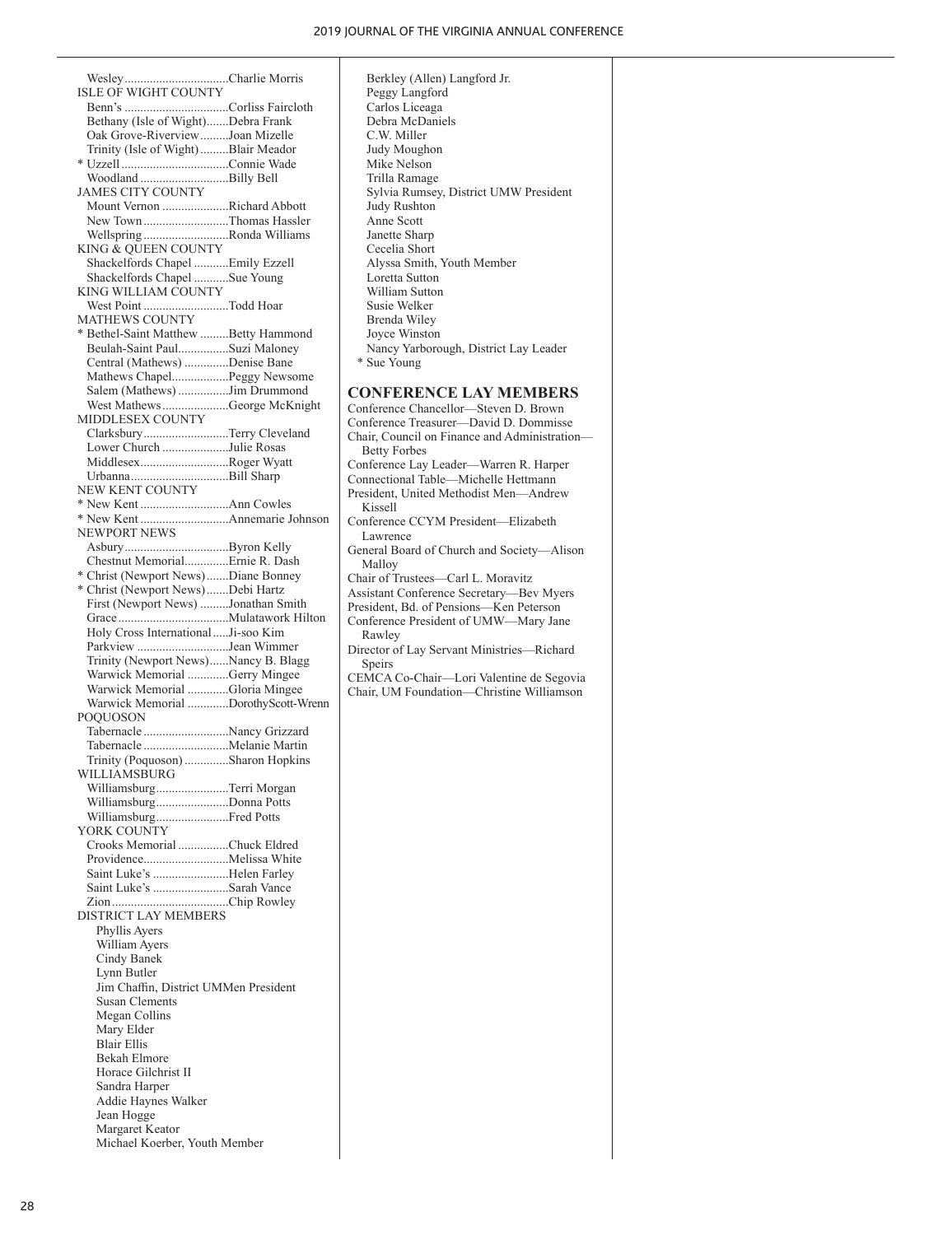# **C. CHRONOLOGICAL ROLL AND SERVICE YEARS**

1. ELDERS IN FULL CONNECTION IN ORDER OF SENIORITY

 Denotes Retired Relationship ‡ Denotes serving extension or other valid ministries † Denotes Personal Leave § Denotes Granted Medical Leave ƒ Denotes Family Leave *S* Denotes Sabbatical Leave *t* Denotes Transition Leave

"Ent. Probationary/Provisional" is the year entered into membership as Probationer/Provisional.

"Other Years" are years in the chaplaincy, institutions or other conferences which Virginia United Methodist Pensions, Inc. is not responsible for years of service.

"Va. Conf. Yrs." include years of service that are counted toward retirement eligibility under ¶358.2 in the *Book of Discipline.*

 "Total Yrs." are the total years of service that are counted toward retirement eligibility under ¶358.2 in the *Book of Discipline.* These records are revised to correspond with the records of the General Board of Pension and the Virginia United Methodist Pensions, Inc. as of July 1, 2018. Contact Nancy Blair, Virginia United Methodist Pensions, Inc., P. O. Box 5606, Glen Allen, Va. 23058. Each individual will need to be in contact with the General Board of Pension or the Virginia United Methodist Pensions, Inc. office to determine pension benefits available at the time of retirement.

*Bishop C.P. Minnick Jr. (Retired), Bishop R. Kern Eutsler (Retired), Bishop H. Hasbrouck Hughes Jr. (Retired), Bishop Ray W. Chamberlain Jr. (Retired) Bishop Timothy W. Whitaker (Retired), and Bishop Young Jin Cho (Retired) having been elected to the episcopacy from the Virginia Conference, are Honorary Members of the Virginia Conference.*

| 0.00<br>0.00<br>$\mathbf{1}$<br>Wren, Raymond $F$ 1942<br>40.25<br>40.25<br>52<br>Powell, James E., Jr. 1953<br>39.75<br>$\mathfrak{2}$<br>Cofer, Gilbert F1945<br>0.00<br>53<br>Rollins, Milford C. 1953<br>0.25<br>30.75<br>30.75<br>36.75<br>3<br>1.00<br>54<br>0.00<br>Crumb, C. Warner1945<br>44.75<br>45.75<br>Stables, Alfred G. 1953<br>25.75<br>38.00<br>4<br>Newman, M. Douglas1945<br>0.00<br>47.75<br>47.75<br>55<br>Taylor, Edward J., Jr. 1953<br>2.00<br>5<br>Willis, David S., Jr1946<br>5.25<br>35.75<br>41.00<br>56<br>Beasley, Joseph H1954<br>0.00<br>42.00<br>0.00<br>57<br>6<br>Fuss, Harold H1947<br>43.75<br>43.75<br>Caudill, Charles C 1954<br>0.00<br>45.50<br>7<br>0.00<br>45.00<br>45.00<br>58<br>Hogge, W. Ernest1954<br>0.00<br>43.00<br>Reynolds, J.W., Jr1947<br>8<br>Paylor, Earl W., Jr. 1948<br>0.00<br>42.75<br>59<br>McAden, Robinson1954<br>11.00<br>36.00<br>47.00<br>42.75<br>9<br>Trumbo, Warren1948<br>41.75<br>2.00<br>43.75<br>60<br>Martin, Richard K1954<br>25.00<br>6.25<br>31.25<br>0.00<br>39.75<br>39.75<br>0.00<br>44.00<br>10<br>Donat, Ward L. 1949<br>61<br>Minnick, Jack A1954<br>44.00<br>Moyer, Herbert A1954<br>Ferguson, William S. 1949<br>0.00<br>39.75<br>39.75<br>62<br>0.00<br>40.00<br>40.00<br>11<br>12<br>Jamison, Lee Roy 1950<br>0.00<br>32.75<br>32.75<br>63<br>Palmer, David J1954<br>20.00<br>19.00<br>39.00<br>0.00<br>39.75<br>39.75<br>Shelton, Garry J1954<br>3.75<br>Potts, R.H., III 1950<br>64<br>33.00<br>36.75<br>13<br>0.00<br>38.75<br>65<br>Smith, David H1954<br>0.00<br>43.00<br>43.00<br>14<br>Thomas, William K. 1950<br>38.75<br>Thomas, Wilton B1950<br>28.00<br>16.75<br>44.75<br>66<br>Soulen, Richard N. 1954<br>31.00<br>12.00<br>43.00<br>15<br>Chappell, Willie A. 1951<br>26.00<br>14.75<br>40.75<br>67<br>Campbell, Deroy C1955<br>0.00<br>38.00<br>38.00<br>16<br>5.00<br>35.00<br>68<br>Chattin, Norman S. 1955<br>0.00<br>40.00<br>17<br>Duley, James L. 1951<br>40.00<br>40.00<br>5.25<br>69<br>0.00<br>18<br>John, James M. 1951<br>38.75<br>44.00<br>Corr, Laughton L. 1955<br>40.00<br>40.00<br>44.00<br>0.00<br>70<br>Hall, Wm. P. Jr. 1955<br>0.00<br>19<br>Kitchen, Theodore J1951<br>44.00<br>27.00<br>27.00<br>31.00<br>9.75<br>71<br>0.00<br>20<br>Mitchell, F. Joseph1951<br>40.75<br>Minter, Allen D1955<br>37.75<br>37.75<br>40.75<br>72<br>Parrish, Whitney W1955<br>Via, Bernard S., Jr1951<br>0.00<br>40.75<br>25.00<br>15.00<br>40.00<br>21<br>22<br>Wright, Edward H1951<br>0.00<br>42.75<br>42.75<br>73<br>Scott, C. Richard 1955<br>4.50<br>35.25<br>42.75<br>74<br>23<br>Bodie, Raymond G. 1952<br>0.00<br>19.75<br>19.75<br>Sutlive, Vinson H.Jr1955<br>0.00<br>35.00<br>35.00<br>75<br>Carson, Louis E. 1952<br>0.00<br>44.75<br>44.75<br>Webster, W.O. 1955<br>3.00<br>39.00<br>42.00<br>24<br>0.00<br>76<br>10.00<br>30.00<br>40.00<br>25<br>Coffey, John H. 1952<br>34.75<br>34.75<br>Crim, Frank S. 1956<br>2.00<br>37.75<br>39.75<br>77<br>Fink, Rufus B. 1956<br>20.75<br>2.00<br>22.75<br>26<br>Coffman, Thomas 1952<br>Douglass, Carl H., Jr1952<br>21.00<br>40.75<br>41.75<br>78<br>Hastings, Robert C. 1956<br>3.00<br>40.00<br>27<br>79<br>0.00<br>Hodges, Louis W. 1956<br>0.00<br>44.00<br>28<br>Fink, Wm. Jeryl1952<br>47.75<br>47.75<br>9.00<br>29<br>Foote, Phillips D1952<br>20.00<br>10.00<br>30.00<br>80<br>Marks, Luther M1956<br>30.00<br>81<br>30<br>Gore, Albert N. 1952<br>19.00<br>6.00<br>25.00<br>Tate, John Bibb, Jr. 1956<br>1.00<br>43.00<br>82<br>0.00<br>Hall, James T. 1952<br>43.00<br>0.00<br>43.00<br>Walters, W. Dabney1956<br>41.00<br>31<br>Hedrick, Roy 1952<br>4.50<br>26.50<br>31.00<br>83<br>Ward, Gerould A., Jr1956<br>2.00<br>42.00<br>32<br>Howell, David H1952<br>1.00<br>39.75<br>40.75<br>84<br>Whitehurst, Walter A. 1956<br>8.50<br>34.50<br>33<br>34<br>James, Frank D. 1952<br>0.00<br>39.75<br>39.75<br>85<br>0.00<br>36.50<br>Winston, Hugh J., Jr1956<br>Landis, Homer W1952<br>8.75<br>33.00<br>41.75<br>86<br>Amon, William E1957<br>3.00<br>39.00<br>42.00<br>35<br>5.25<br>87<br>1.00<br>36<br>Pfeiffer, Bruce C1952<br>38.50<br>43.75<br>Cosslett, Carl E1957<br>41.00<br>0.00<br>88<br>0.00<br>37<br>Price, William G. 1952<br>37.75<br>37.75<br>Davis, Donald P. 1957<br>14.00<br>14.00<br>11.50<br>31.00<br>42.50<br>89<br>Mabry, Hunter P1957<br>44.00<br>0.00<br>38<br>Regan, J. Robert, Jr1952<br>44.00<br>90<br>Sheaffer, Lee B. 1952<br>10.00<br>39.75<br>49.75<br>Montgomery, N.P1957<br>2.75<br>41.25<br>44.00<br>39<br>91<br>40<br>Woolridge, E.R., Jr. 1952<br>0.00<br>44.75<br>44.75<br>Arndt, Frederick A1958<br>0.00<br>38.00<br>38.00<br>92<br>Yaple, Malcolm L1952<br>2.00<br>39.00<br>41.00<br>Ashby, Chester T1958<br>18.00<br>8.00<br>26.00<br>41<br>93<br>0.00<br>37.75<br>Daniel, Linwood E1958<br>0.00<br>42.50<br>42.50<br>42<br>Ayres, William L1953<br>37.75<br>94<br>16.50<br>9.00<br>25.50<br>Ennis, Richard Carl 1958<br>12.00<br>29.00<br>43<br>Baird, Donald A1953<br>41.00<br>44<br>35.75<br>7.00<br>42.75<br>95<br>Faris, Richard B1958<br>0.00<br>40.00<br>40.00<br>Barr, John C1953<br>0.00<br>40.75<br>40.75<br>96<br>Hobbs, Herbert G1958<br>0.00<br>42.00<br>42.00<br>45<br>Boice, James H., Jr. 1953<br>97<br>35.00<br>9.75<br>44.75<br>Holloman, James G. 1958<br>0.00<br>43.75<br>Burnette, R.R., Jr. 1953<br>43.75<br>46<br>98<br>Casey, Robert T1953<br>0.00<br>42.75<br>42.75<br>Lynch, H. Jack1958<br>0.00<br>38.00<br>38.00<br>47<br>99<br>48<br>Grant, Arthur E. 1953<br>6.00<br>41.75<br>47.75<br>Riley, Henry E., Jr1958<br>0.00<br>41.00<br>41.00<br>13.75<br>49<br>Johnson, Charles M. 1953<br>26.00<br>39.75<br>100<br>Stewart, Carl Oscar1958<br>0.00<br>39.00<br>39.00<br>Mallard, William1953<br>1.75<br>43.75<br>101<br>Whetzel, Kenneth E1958<br>3.00<br>50<br>42.00<br>37.00<br>40.00<br>Worden, Richard L. 1958 | Number | Min. O.T.<br>(Probationary) | Other Years | Va. Conf. Yrs. | Total Yrs. | Number |      | O.T.<br>Ent. Min. O.T.<br>(Probationary) | Other Years | Conf. Yrs. | Total Yrs. |
|-----------------------------------------------------------------------------------------------------------------------------------------------------------------------------------------------------------------------------------------------------------------------------------------------------------------------------------------------------------------------------------------------------------------------------------------------------------------------------------------------------------------------------------------------------------------------------------------------------------------------------------------------------------------------------------------------------------------------------------------------------------------------------------------------------------------------------------------------------------------------------------------------------------------------------------------------------------------------------------------------------------------------------------------------------------------------------------------------------------------------------------------------------------------------------------------------------------------------------------------------------------------------------------------------------------------------------------------------------------------------------------------------------------------------------------------------------------------------------------------------------------------------------------------------------------------------------------------------------------------------------------------------------------------------------------------------------------------------------------------------------------------------------------------------------------------------------------------------------------------------------------------------------------------------------------------------------------------------------------------------------------------------------------------------------------------------------------------------------------------------------------------------------------------------------------------------------------------------------------------------------------------------------------------------------------------------------------------------------------------------------------------------------------------------------------------------------------------------------------------------------------------------------------------------------------------------------------------------------------------------------------------------------------------------------------------------------------------------------------------------------------------------------------------------------------------------------------------------------------------------------------------------------------------------------------------------------------------------------------------------------------------------------------------------------------------------------------------------------------------------------------------------------------------------------------------------------------------------------------------------------------------------------------------------------------------------------------------------------------------------------------------------------------------------------------------------------------------------------------------------------------------------------------------------------------------------------------------------------------------------------------------------------------------------------------------------------------------------------------------------------------------------------------------------------------------------------------------------------------------------------------------------------------------------------------------------------------------------------------------------------------------------------------------------------------------------------------------------------------------------------------------------------------------------------------------------------------------------------------------------------------------------------------------------------------------------------------------------------------------------------------------------------------------------------------------------------------------------------------------------------------------------------------------------------------------------------------------------------------------------------------------------------------------------------------------------------------------------------------------------------------------------------------------------------------------------------------------------------------------------------------------------------------------------------------------------------------------------------------------------------------------------------------------------------------------------------------------------------------------------------------------------------------------------------------------------------------------------------------------------------------------------------------------------------------------------------------------------------------------------------------------------------------------------------------------------------------------------------------------------------------------------------------------------------------------------------------------------------------------------------------------------------------------------------------------------------------------------------------------------------------------------------------------------------------------------------------------------------------------------|--------|-----------------------------|-------------|----------------|------------|--------|------|------------------------------------------|-------------|------------|------------|
|                                                                                                                                                                                                                                                                                                                                                                                                                                                                                                                                                                                                                                                                                                                                                                                                                                                                                                                                                                                                                                                                                                                                                                                                                                                                                                                                                                                                                                                                                                                                                                                                                                                                                                                                                                                                                                                                                                                                                                                                                                                                                                                                                                                                                                                                                                                                                                                                                                                                                                                                                                                                                                                                                                                                                                                                                                                                                                                                                                                                                                                                                                                                                                                                                                                                                                                                                                                                                                                                                                                                                                                                                                                                                                                                                                                                                                                                                                                                                                                                                                                                                                                                                                                                                                                                                                                                                                                                                                                                                                                                                                                                                                                                                                                                                                                                                                                                                                                                                                                                                                                                                                                                                                                                                                                                                                                                                                                                                                                                                                                                                                                                                                                                                                                                                                                                                                                                       |        | Ent.<br>Name                |             |                |            |        | Name |                                          |             | Уa.        |            |
|                                                                                                                                                                                                                                                                                                                                                                                                                                                                                                                                                                                                                                                                                                                                                                                                                                                                                                                                                                                                                                                                                                                                                                                                                                                                                                                                                                                                                                                                                                                                                                                                                                                                                                                                                                                                                                                                                                                                                                                                                                                                                                                                                                                                                                                                                                                                                                                                                                                                                                                                                                                                                                                                                                                                                                                                                                                                                                                                                                                                                                                                                                                                                                                                                                                                                                                                                                                                                                                                                                                                                                                                                                                                                                                                                                                                                                                                                                                                                                                                                                                                                                                                                                                                                                                                                                                                                                                                                                                                                                                                                                                                                                                                                                                                                                                                                                                                                                                                                                                                                                                                                                                                                                                                                                                                                                                                                                                                                                                                                                                                                                                                                                                                                                                                                                                                                                                                       |        |                             |             |                |            |        |      |                                          |             |            | 39.75      |
|                                                                                                                                                                                                                                                                                                                                                                                                                                                                                                                                                                                                                                                                                                                                                                                                                                                                                                                                                                                                                                                                                                                                                                                                                                                                                                                                                                                                                                                                                                                                                                                                                                                                                                                                                                                                                                                                                                                                                                                                                                                                                                                                                                                                                                                                                                                                                                                                                                                                                                                                                                                                                                                                                                                                                                                                                                                                                                                                                                                                                                                                                                                                                                                                                                                                                                                                                                                                                                                                                                                                                                                                                                                                                                                                                                                                                                                                                                                                                                                                                                                                                                                                                                                                                                                                                                                                                                                                                                                                                                                                                                                                                                                                                                                                                                                                                                                                                                                                                                                                                                                                                                                                                                                                                                                                                                                                                                                                                                                                                                                                                                                                                                                                                                                                                                                                                                                                       |        |                             |             |                |            |        |      |                                          |             |            | 37.00      |
|                                                                                                                                                                                                                                                                                                                                                                                                                                                                                                                                                                                                                                                                                                                                                                                                                                                                                                                                                                                                                                                                                                                                                                                                                                                                                                                                                                                                                                                                                                                                                                                                                                                                                                                                                                                                                                                                                                                                                                                                                                                                                                                                                                                                                                                                                                                                                                                                                                                                                                                                                                                                                                                                                                                                                                                                                                                                                                                                                                                                                                                                                                                                                                                                                                                                                                                                                                                                                                                                                                                                                                                                                                                                                                                                                                                                                                                                                                                                                                                                                                                                                                                                                                                                                                                                                                                                                                                                                                                                                                                                                                                                                                                                                                                                                                                                                                                                                                                                                                                                                                                                                                                                                                                                                                                                                                                                                                                                                                                                                                                                                                                                                                                                                                                                                                                                                                                                       |        |                             |             |                |            |        |      |                                          |             |            | 25.75      |
|                                                                                                                                                                                                                                                                                                                                                                                                                                                                                                                                                                                                                                                                                                                                                                                                                                                                                                                                                                                                                                                                                                                                                                                                                                                                                                                                                                                                                                                                                                                                                                                                                                                                                                                                                                                                                                                                                                                                                                                                                                                                                                                                                                                                                                                                                                                                                                                                                                                                                                                                                                                                                                                                                                                                                                                                                                                                                                                                                                                                                                                                                                                                                                                                                                                                                                                                                                                                                                                                                                                                                                                                                                                                                                                                                                                                                                                                                                                                                                                                                                                                                                                                                                                                                                                                                                                                                                                                                                                                                                                                                                                                                                                                                                                                                                                                                                                                                                                                                                                                                                                                                                                                                                                                                                                                                                                                                                                                                                                                                                                                                                                                                                                                                                                                                                                                                                                                       |        |                             |             |                |            |        |      |                                          |             |            | 40.00      |
|                                                                                                                                                                                                                                                                                                                                                                                                                                                                                                                                                                                                                                                                                                                                                                                                                                                                                                                                                                                                                                                                                                                                                                                                                                                                                                                                                                                                                                                                                                                                                                                                                                                                                                                                                                                                                                                                                                                                                                                                                                                                                                                                                                                                                                                                                                                                                                                                                                                                                                                                                                                                                                                                                                                                                                                                                                                                                                                                                                                                                                                                                                                                                                                                                                                                                                                                                                                                                                                                                                                                                                                                                                                                                                                                                                                                                                                                                                                                                                                                                                                                                                                                                                                                                                                                                                                                                                                                                                                                                                                                                                                                                                                                                                                                                                                                                                                                                                                                                                                                                                                                                                                                                                                                                                                                                                                                                                                                                                                                                                                                                                                                                                                                                                                                                                                                                                                                       |        |                             |             |                |            |        |      |                                          |             |            | 42.00      |
|                                                                                                                                                                                                                                                                                                                                                                                                                                                                                                                                                                                                                                                                                                                                                                                                                                                                                                                                                                                                                                                                                                                                                                                                                                                                                                                                                                                                                                                                                                                                                                                                                                                                                                                                                                                                                                                                                                                                                                                                                                                                                                                                                                                                                                                                                                                                                                                                                                                                                                                                                                                                                                                                                                                                                                                                                                                                                                                                                                                                                                                                                                                                                                                                                                                                                                                                                                                                                                                                                                                                                                                                                                                                                                                                                                                                                                                                                                                                                                                                                                                                                                                                                                                                                                                                                                                                                                                                                                                                                                                                                                                                                                                                                                                                                                                                                                                                                                                                                                                                                                                                                                                                                                                                                                                                                                                                                                                                                                                                                                                                                                                                                                                                                                                                                                                                                                                                       |        |                             |             |                |            |        |      |                                          |             |            | 45.50      |
|                                                                                                                                                                                                                                                                                                                                                                                                                                                                                                                                                                                                                                                                                                                                                                                                                                                                                                                                                                                                                                                                                                                                                                                                                                                                                                                                                                                                                                                                                                                                                                                                                                                                                                                                                                                                                                                                                                                                                                                                                                                                                                                                                                                                                                                                                                                                                                                                                                                                                                                                                                                                                                                                                                                                                                                                                                                                                                                                                                                                                                                                                                                                                                                                                                                                                                                                                                                                                                                                                                                                                                                                                                                                                                                                                                                                                                                                                                                                                                                                                                                                                                                                                                                                                                                                                                                                                                                                                                                                                                                                                                                                                                                                                                                                                                                                                                                                                                                                                                                                                                                                                                                                                                                                                                                                                                                                                                                                                                                                                                                                                                                                                                                                                                                                                                                                                                                                       |        |                             |             |                |            |        |      |                                          |             |            | 43.00      |
|                                                                                                                                                                                                                                                                                                                                                                                                                                                                                                                                                                                                                                                                                                                                                                                                                                                                                                                                                                                                                                                                                                                                                                                                                                                                                                                                                                                                                                                                                                                                                                                                                                                                                                                                                                                                                                                                                                                                                                                                                                                                                                                                                                                                                                                                                                                                                                                                                                                                                                                                                                                                                                                                                                                                                                                                                                                                                                                                                                                                                                                                                                                                                                                                                                                                                                                                                                                                                                                                                                                                                                                                                                                                                                                                                                                                                                                                                                                                                                                                                                                                                                                                                                                                                                                                                                                                                                                                                                                                                                                                                                                                                                                                                                                                                                                                                                                                                                                                                                                                                                                                                                                                                                                                                                                                                                                                                                                                                                                                                                                                                                                                                                                                                                                                                                                                                                                                       |        |                             |             |                |            |        |      |                                          |             |            |            |
|                                                                                                                                                                                                                                                                                                                                                                                                                                                                                                                                                                                                                                                                                                                                                                                                                                                                                                                                                                                                                                                                                                                                                                                                                                                                                                                                                                                                                                                                                                                                                                                                                                                                                                                                                                                                                                                                                                                                                                                                                                                                                                                                                                                                                                                                                                                                                                                                                                                                                                                                                                                                                                                                                                                                                                                                                                                                                                                                                                                                                                                                                                                                                                                                                                                                                                                                                                                                                                                                                                                                                                                                                                                                                                                                                                                                                                                                                                                                                                                                                                                                                                                                                                                                                                                                                                                                                                                                                                                                                                                                                                                                                                                                                                                                                                                                                                                                                                                                                                                                                                                                                                                                                                                                                                                                                                                                                                                                                                                                                                                                                                                                                                                                                                                                                                                                                                                                       |        |                             |             |                |            |        |      |                                          |             |            |            |
|                                                                                                                                                                                                                                                                                                                                                                                                                                                                                                                                                                                                                                                                                                                                                                                                                                                                                                                                                                                                                                                                                                                                                                                                                                                                                                                                                                                                                                                                                                                                                                                                                                                                                                                                                                                                                                                                                                                                                                                                                                                                                                                                                                                                                                                                                                                                                                                                                                                                                                                                                                                                                                                                                                                                                                                                                                                                                                                                                                                                                                                                                                                                                                                                                                                                                                                                                                                                                                                                                                                                                                                                                                                                                                                                                                                                                                                                                                                                                                                                                                                                                                                                                                                                                                                                                                                                                                                                                                                                                                                                                                                                                                                                                                                                                                                                                                                                                                                                                                                                                                                                                                                                                                                                                                                                                                                                                                                                                                                                                                                                                                                                                                                                                                                                                                                                                                                                       |        |                             |             |                |            |        |      |                                          |             |            |            |
|                                                                                                                                                                                                                                                                                                                                                                                                                                                                                                                                                                                                                                                                                                                                                                                                                                                                                                                                                                                                                                                                                                                                                                                                                                                                                                                                                                                                                                                                                                                                                                                                                                                                                                                                                                                                                                                                                                                                                                                                                                                                                                                                                                                                                                                                                                                                                                                                                                                                                                                                                                                                                                                                                                                                                                                                                                                                                                                                                                                                                                                                                                                                                                                                                                                                                                                                                                                                                                                                                                                                                                                                                                                                                                                                                                                                                                                                                                                                                                                                                                                                                                                                                                                                                                                                                                                                                                                                                                                                                                                                                                                                                                                                                                                                                                                                                                                                                                                                                                                                                                                                                                                                                                                                                                                                                                                                                                                                                                                                                                                                                                                                                                                                                                                                                                                                                                                                       |        |                             |             |                |            |        |      |                                          |             |            |            |
|                                                                                                                                                                                                                                                                                                                                                                                                                                                                                                                                                                                                                                                                                                                                                                                                                                                                                                                                                                                                                                                                                                                                                                                                                                                                                                                                                                                                                                                                                                                                                                                                                                                                                                                                                                                                                                                                                                                                                                                                                                                                                                                                                                                                                                                                                                                                                                                                                                                                                                                                                                                                                                                                                                                                                                                                                                                                                                                                                                                                                                                                                                                                                                                                                                                                                                                                                                                                                                                                                                                                                                                                                                                                                                                                                                                                                                                                                                                                                                                                                                                                                                                                                                                                                                                                                                                                                                                                                                                                                                                                                                                                                                                                                                                                                                                                                                                                                                                                                                                                                                                                                                                                                                                                                                                                                                                                                                                                                                                                                                                                                                                                                                                                                                                                                                                                                                                                       |        |                             |             |                |            |        |      |                                          |             |            |            |
|                                                                                                                                                                                                                                                                                                                                                                                                                                                                                                                                                                                                                                                                                                                                                                                                                                                                                                                                                                                                                                                                                                                                                                                                                                                                                                                                                                                                                                                                                                                                                                                                                                                                                                                                                                                                                                                                                                                                                                                                                                                                                                                                                                                                                                                                                                                                                                                                                                                                                                                                                                                                                                                                                                                                                                                                                                                                                                                                                                                                                                                                                                                                                                                                                                                                                                                                                                                                                                                                                                                                                                                                                                                                                                                                                                                                                                                                                                                                                                                                                                                                                                                                                                                                                                                                                                                                                                                                                                                                                                                                                                                                                                                                                                                                                                                                                                                                                                                                                                                                                                                                                                                                                                                                                                                                                                                                                                                                                                                                                                                                                                                                                                                                                                                                                                                                                                                                       |        |                             |             |                |            |        |      |                                          |             |            |            |
|                                                                                                                                                                                                                                                                                                                                                                                                                                                                                                                                                                                                                                                                                                                                                                                                                                                                                                                                                                                                                                                                                                                                                                                                                                                                                                                                                                                                                                                                                                                                                                                                                                                                                                                                                                                                                                                                                                                                                                                                                                                                                                                                                                                                                                                                                                                                                                                                                                                                                                                                                                                                                                                                                                                                                                                                                                                                                                                                                                                                                                                                                                                                                                                                                                                                                                                                                                                                                                                                                                                                                                                                                                                                                                                                                                                                                                                                                                                                                                                                                                                                                                                                                                                                                                                                                                                                                                                                                                                                                                                                                                                                                                                                                                                                                                                                                                                                                                                                                                                                                                                                                                                                                                                                                                                                                                                                                                                                                                                                                                                                                                                                                                                                                                                                                                                                                                                                       |        |                             |             |                |            |        |      |                                          |             |            |            |
|                                                                                                                                                                                                                                                                                                                                                                                                                                                                                                                                                                                                                                                                                                                                                                                                                                                                                                                                                                                                                                                                                                                                                                                                                                                                                                                                                                                                                                                                                                                                                                                                                                                                                                                                                                                                                                                                                                                                                                                                                                                                                                                                                                                                                                                                                                                                                                                                                                                                                                                                                                                                                                                                                                                                                                                                                                                                                                                                                                                                                                                                                                                                                                                                                                                                                                                                                                                                                                                                                                                                                                                                                                                                                                                                                                                                                                                                                                                                                                                                                                                                                                                                                                                                                                                                                                                                                                                                                                                                                                                                                                                                                                                                                                                                                                                                                                                                                                                                                                                                                                                                                                                                                                                                                                                                                                                                                                                                                                                                                                                                                                                                                                                                                                                                                                                                                                                                       |        |                             |             |                |            |        |      |                                          |             |            |            |
|                                                                                                                                                                                                                                                                                                                                                                                                                                                                                                                                                                                                                                                                                                                                                                                                                                                                                                                                                                                                                                                                                                                                                                                                                                                                                                                                                                                                                                                                                                                                                                                                                                                                                                                                                                                                                                                                                                                                                                                                                                                                                                                                                                                                                                                                                                                                                                                                                                                                                                                                                                                                                                                                                                                                                                                                                                                                                                                                                                                                                                                                                                                                                                                                                                                                                                                                                                                                                                                                                                                                                                                                                                                                                                                                                                                                                                                                                                                                                                                                                                                                                                                                                                                                                                                                                                                                                                                                                                                                                                                                                                                                                                                                                                                                                                                                                                                                                                                                                                                                                                                                                                                                                                                                                                                                                                                                                                                                                                                                                                                                                                                                                                                                                                                                                                                                                                                                       |        |                             |             |                |            |        |      |                                          |             |            |            |
|                                                                                                                                                                                                                                                                                                                                                                                                                                                                                                                                                                                                                                                                                                                                                                                                                                                                                                                                                                                                                                                                                                                                                                                                                                                                                                                                                                                                                                                                                                                                                                                                                                                                                                                                                                                                                                                                                                                                                                                                                                                                                                                                                                                                                                                                                                                                                                                                                                                                                                                                                                                                                                                                                                                                                                                                                                                                                                                                                                                                                                                                                                                                                                                                                                                                                                                                                                                                                                                                                                                                                                                                                                                                                                                                                                                                                                                                                                                                                                                                                                                                                                                                                                                                                                                                                                                                                                                                                                                                                                                                                                                                                                                                                                                                                                                                                                                                                                                                                                                                                                                                                                                                                                                                                                                                                                                                                                                                                                                                                                                                                                                                                                                                                                                                                                                                                                                                       |        |                             |             |                |            |        |      |                                          |             |            |            |
|                                                                                                                                                                                                                                                                                                                                                                                                                                                                                                                                                                                                                                                                                                                                                                                                                                                                                                                                                                                                                                                                                                                                                                                                                                                                                                                                                                                                                                                                                                                                                                                                                                                                                                                                                                                                                                                                                                                                                                                                                                                                                                                                                                                                                                                                                                                                                                                                                                                                                                                                                                                                                                                                                                                                                                                                                                                                                                                                                                                                                                                                                                                                                                                                                                                                                                                                                                                                                                                                                                                                                                                                                                                                                                                                                                                                                                                                                                                                                                                                                                                                                                                                                                                                                                                                                                                                                                                                                                                                                                                                                                                                                                                                                                                                                                                                                                                                                                                                                                                                                                                                                                                                                                                                                                                                                                                                                                                                                                                                                                                                                                                                                                                                                                                                                                                                                                                                       |        |                             |             |                |            |        |      |                                          |             |            |            |
|                                                                                                                                                                                                                                                                                                                                                                                                                                                                                                                                                                                                                                                                                                                                                                                                                                                                                                                                                                                                                                                                                                                                                                                                                                                                                                                                                                                                                                                                                                                                                                                                                                                                                                                                                                                                                                                                                                                                                                                                                                                                                                                                                                                                                                                                                                                                                                                                                                                                                                                                                                                                                                                                                                                                                                                                                                                                                                                                                                                                                                                                                                                                                                                                                                                                                                                                                                                                                                                                                                                                                                                                                                                                                                                                                                                                                                                                                                                                                                                                                                                                                                                                                                                                                                                                                                                                                                                                                                                                                                                                                                                                                                                                                                                                                                                                                                                                                                                                                                                                                                                                                                                                                                                                                                                                                                                                                                                                                                                                                                                                                                                                                                                                                                                                                                                                                                                                       |        |                             |             |                |            |        |      |                                          |             |            |            |
|                                                                                                                                                                                                                                                                                                                                                                                                                                                                                                                                                                                                                                                                                                                                                                                                                                                                                                                                                                                                                                                                                                                                                                                                                                                                                                                                                                                                                                                                                                                                                                                                                                                                                                                                                                                                                                                                                                                                                                                                                                                                                                                                                                                                                                                                                                                                                                                                                                                                                                                                                                                                                                                                                                                                                                                                                                                                                                                                                                                                                                                                                                                                                                                                                                                                                                                                                                                                                                                                                                                                                                                                                                                                                                                                                                                                                                                                                                                                                                                                                                                                                                                                                                                                                                                                                                                                                                                                                                                                                                                                                                                                                                                                                                                                                                                                                                                                                                                                                                                                                                                                                                                                                                                                                                                                                                                                                                                                                                                                                                                                                                                                                                                                                                                                                                                                                                                                       |        |                             |             |                |            |        |      |                                          |             |            |            |
|                                                                                                                                                                                                                                                                                                                                                                                                                                                                                                                                                                                                                                                                                                                                                                                                                                                                                                                                                                                                                                                                                                                                                                                                                                                                                                                                                                                                                                                                                                                                                                                                                                                                                                                                                                                                                                                                                                                                                                                                                                                                                                                                                                                                                                                                                                                                                                                                                                                                                                                                                                                                                                                                                                                                                                                                                                                                                                                                                                                                                                                                                                                                                                                                                                                                                                                                                                                                                                                                                                                                                                                                                                                                                                                                                                                                                                                                                                                                                                                                                                                                                                                                                                                                                                                                                                                                                                                                                                                                                                                                                                                                                                                                                                                                                                                                                                                                                                                                                                                                                                                                                                                                                                                                                                                                                                                                                                                                                                                                                                                                                                                                                                                                                                                                                                                                                                                                       |        |                             |             |                |            |        |      |                                          |             |            |            |
|                                                                                                                                                                                                                                                                                                                                                                                                                                                                                                                                                                                                                                                                                                                                                                                                                                                                                                                                                                                                                                                                                                                                                                                                                                                                                                                                                                                                                                                                                                                                                                                                                                                                                                                                                                                                                                                                                                                                                                                                                                                                                                                                                                                                                                                                                                                                                                                                                                                                                                                                                                                                                                                                                                                                                                                                                                                                                                                                                                                                                                                                                                                                                                                                                                                                                                                                                                                                                                                                                                                                                                                                                                                                                                                                                                                                                                                                                                                                                                                                                                                                                                                                                                                                                                                                                                                                                                                                                                                                                                                                                                                                                                                                                                                                                                                                                                                                                                                                                                                                                                                                                                                                                                                                                                                                                                                                                                                                                                                                                                                                                                                                                                                                                                                                                                                                                                                                       |        |                             |             |                |            |        |      |                                          |             |            |            |
|                                                                                                                                                                                                                                                                                                                                                                                                                                                                                                                                                                                                                                                                                                                                                                                                                                                                                                                                                                                                                                                                                                                                                                                                                                                                                                                                                                                                                                                                                                                                                                                                                                                                                                                                                                                                                                                                                                                                                                                                                                                                                                                                                                                                                                                                                                                                                                                                                                                                                                                                                                                                                                                                                                                                                                                                                                                                                                                                                                                                                                                                                                                                                                                                                                                                                                                                                                                                                                                                                                                                                                                                                                                                                                                                                                                                                                                                                                                                                                                                                                                                                                                                                                                                                                                                                                                                                                                                                                                                                                                                                                                                                                                                                                                                                                                                                                                                                                                                                                                                                                                                                                                                                                                                                                                                                                                                                                                                                                                                                                                                                                                                                                                                                                                                                                                                                                                                       |        |                             |             |                |            |        |      |                                          |             |            |            |
|                                                                                                                                                                                                                                                                                                                                                                                                                                                                                                                                                                                                                                                                                                                                                                                                                                                                                                                                                                                                                                                                                                                                                                                                                                                                                                                                                                                                                                                                                                                                                                                                                                                                                                                                                                                                                                                                                                                                                                                                                                                                                                                                                                                                                                                                                                                                                                                                                                                                                                                                                                                                                                                                                                                                                                                                                                                                                                                                                                                                                                                                                                                                                                                                                                                                                                                                                                                                                                                                                                                                                                                                                                                                                                                                                                                                                                                                                                                                                                                                                                                                                                                                                                                                                                                                                                                                                                                                                                                                                                                                                                                                                                                                                                                                                                                                                                                                                                                                                                                                                                                                                                                                                                                                                                                                                                                                                                                                                                                                                                                                                                                                                                                                                                                                                                                                                                                                       |        |                             |             |                |            |        |      |                                          |             |            |            |
|                                                                                                                                                                                                                                                                                                                                                                                                                                                                                                                                                                                                                                                                                                                                                                                                                                                                                                                                                                                                                                                                                                                                                                                                                                                                                                                                                                                                                                                                                                                                                                                                                                                                                                                                                                                                                                                                                                                                                                                                                                                                                                                                                                                                                                                                                                                                                                                                                                                                                                                                                                                                                                                                                                                                                                                                                                                                                                                                                                                                                                                                                                                                                                                                                                                                                                                                                                                                                                                                                                                                                                                                                                                                                                                                                                                                                                                                                                                                                                                                                                                                                                                                                                                                                                                                                                                                                                                                                                                                                                                                                                                                                                                                                                                                                                                                                                                                                                                                                                                                                                                                                                                                                                                                                                                                                                                                                                                                                                                                                                                                                                                                                                                                                                                                                                                                                                                                       |        |                             |             |                |            |        |      |                                          |             |            |            |
|                                                                                                                                                                                                                                                                                                                                                                                                                                                                                                                                                                                                                                                                                                                                                                                                                                                                                                                                                                                                                                                                                                                                                                                                                                                                                                                                                                                                                                                                                                                                                                                                                                                                                                                                                                                                                                                                                                                                                                                                                                                                                                                                                                                                                                                                                                                                                                                                                                                                                                                                                                                                                                                                                                                                                                                                                                                                                                                                                                                                                                                                                                                                                                                                                                                                                                                                                                                                                                                                                                                                                                                                                                                                                                                                                                                                                                                                                                                                                                                                                                                                                                                                                                                                                                                                                                                                                                                                                                                                                                                                                                                                                                                                                                                                                                                                                                                                                                                                                                                                                                                                                                                                                                                                                                                                                                                                                                                                                                                                                                                                                                                                                                                                                                                                                                                                                                                                       |        |                             |             |                |            |        |      |                                          |             |            | 43.00      |
|                                                                                                                                                                                                                                                                                                                                                                                                                                                                                                                                                                                                                                                                                                                                                                                                                                                                                                                                                                                                                                                                                                                                                                                                                                                                                                                                                                                                                                                                                                                                                                                                                                                                                                                                                                                                                                                                                                                                                                                                                                                                                                                                                                                                                                                                                                                                                                                                                                                                                                                                                                                                                                                                                                                                                                                                                                                                                                                                                                                                                                                                                                                                                                                                                                                                                                                                                                                                                                                                                                                                                                                                                                                                                                                                                                                                                                                                                                                                                                                                                                                                                                                                                                                                                                                                                                                                                                                                                                                                                                                                                                                                                                                                                                                                                                                                                                                                                                                                                                                                                                                                                                                                                                                                                                                                                                                                                                                                                                                                                                                                                                                                                                                                                                                                                                                                                                                                       |        |                             |             |                |            |        |      |                                          |             |            | 44.00      |
|                                                                                                                                                                                                                                                                                                                                                                                                                                                                                                                                                                                                                                                                                                                                                                                                                                                                                                                                                                                                                                                                                                                                                                                                                                                                                                                                                                                                                                                                                                                                                                                                                                                                                                                                                                                                                                                                                                                                                                                                                                                                                                                                                                                                                                                                                                                                                                                                                                                                                                                                                                                                                                                                                                                                                                                                                                                                                                                                                                                                                                                                                                                                                                                                                                                                                                                                                                                                                                                                                                                                                                                                                                                                                                                                                                                                                                                                                                                                                                                                                                                                                                                                                                                                                                                                                                                                                                                                                                                                                                                                                                                                                                                                                                                                                                                                                                                                                                                                                                                                                                                                                                                                                                                                                                                                                                                                                                                                                                                                                                                                                                                                                                                                                                                                                                                                                                                                       |        |                             |             |                |            |        |      |                                          |             |            | 39.00      |
|                                                                                                                                                                                                                                                                                                                                                                                                                                                                                                                                                                                                                                                                                                                                                                                                                                                                                                                                                                                                                                                                                                                                                                                                                                                                                                                                                                                                                                                                                                                                                                                                                                                                                                                                                                                                                                                                                                                                                                                                                                                                                                                                                                                                                                                                                                                                                                                                                                                                                                                                                                                                                                                                                                                                                                                                                                                                                                                                                                                                                                                                                                                                                                                                                                                                                                                                                                                                                                                                                                                                                                                                                                                                                                                                                                                                                                                                                                                                                                                                                                                                                                                                                                                                                                                                                                                                                                                                                                                                                                                                                                                                                                                                                                                                                                                                                                                                                                                                                                                                                                                                                                                                                                                                                                                                                                                                                                                                                                                                                                                                                                                                                                                                                                                                                                                                                                                                       |        |                             |             |                |            |        |      |                                          |             |            | 44.00      |
|                                                                                                                                                                                                                                                                                                                                                                                                                                                                                                                                                                                                                                                                                                                                                                                                                                                                                                                                                                                                                                                                                                                                                                                                                                                                                                                                                                                                                                                                                                                                                                                                                                                                                                                                                                                                                                                                                                                                                                                                                                                                                                                                                                                                                                                                                                                                                                                                                                                                                                                                                                                                                                                                                                                                                                                                                                                                                                                                                                                                                                                                                                                                                                                                                                                                                                                                                                                                                                                                                                                                                                                                                                                                                                                                                                                                                                                                                                                                                                                                                                                                                                                                                                                                                                                                                                                                                                                                                                                                                                                                                                                                                                                                                                                                                                                                                                                                                                                                                                                                                                                                                                                                                                                                                                                                                                                                                                                                                                                                                                                                                                                                                                                                                                                                                                                                                                                                       |        |                             |             |                |            |        |      |                                          |             |            | 41.00      |
|                                                                                                                                                                                                                                                                                                                                                                                                                                                                                                                                                                                                                                                                                                                                                                                                                                                                                                                                                                                                                                                                                                                                                                                                                                                                                                                                                                                                                                                                                                                                                                                                                                                                                                                                                                                                                                                                                                                                                                                                                                                                                                                                                                                                                                                                                                                                                                                                                                                                                                                                                                                                                                                                                                                                                                                                                                                                                                                                                                                                                                                                                                                                                                                                                                                                                                                                                                                                                                                                                                                                                                                                                                                                                                                                                                                                                                                                                                                                                                                                                                                                                                                                                                                                                                                                                                                                                                                                                                                                                                                                                                                                                                                                                                                                                                                                                                                                                                                                                                                                                                                                                                                                                                                                                                                                                                                                                                                                                                                                                                                                                                                                                                                                                                                                                                                                                                                                       |        |                             |             |                |            |        |      |                                          |             |            | 44.00      |
|                                                                                                                                                                                                                                                                                                                                                                                                                                                                                                                                                                                                                                                                                                                                                                                                                                                                                                                                                                                                                                                                                                                                                                                                                                                                                                                                                                                                                                                                                                                                                                                                                                                                                                                                                                                                                                                                                                                                                                                                                                                                                                                                                                                                                                                                                                                                                                                                                                                                                                                                                                                                                                                                                                                                                                                                                                                                                                                                                                                                                                                                                                                                                                                                                                                                                                                                                                                                                                                                                                                                                                                                                                                                                                                                                                                                                                                                                                                                                                                                                                                                                                                                                                                                                                                                                                                                                                                                                                                                                                                                                                                                                                                                                                                                                                                                                                                                                                                                                                                                                                                                                                                                                                                                                                                                                                                                                                                                                                                                                                                                                                                                                                                                                                                                                                                                                                                                       |        |                             |             |                |            |        |      |                                          |             |            | 43.00      |
|                                                                                                                                                                                                                                                                                                                                                                                                                                                                                                                                                                                                                                                                                                                                                                                                                                                                                                                                                                                                                                                                                                                                                                                                                                                                                                                                                                                                                                                                                                                                                                                                                                                                                                                                                                                                                                                                                                                                                                                                                                                                                                                                                                                                                                                                                                                                                                                                                                                                                                                                                                                                                                                                                                                                                                                                                                                                                                                                                                                                                                                                                                                                                                                                                                                                                                                                                                                                                                                                                                                                                                                                                                                                                                                                                                                                                                                                                                                                                                                                                                                                                                                                                                                                                                                                                                                                                                                                                                                                                                                                                                                                                                                                                                                                                                                                                                                                                                                                                                                                                                                                                                                                                                                                                                                                                                                                                                                                                                                                                                                                                                                                                                                                                                                                                                                                                                                                       |        |                             |             |                |            |        |      |                                          |             |            | 36.50      |
|                                                                                                                                                                                                                                                                                                                                                                                                                                                                                                                                                                                                                                                                                                                                                                                                                                                                                                                                                                                                                                                                                                                                                                                                                                                                                                                                                                                                                                                                                                                                                                                                                                                                                                                                                                                                                                                                                                                                                                                                                                                                                                                                                                                                                                                                                                                                                                                                                                                                                                                                                                                                                                                                                                                                                                                                                                                                                                                                                                                                                                                                                                                                                                                                                                                                                                                                                                                                                                                                                                                                                                                                                                                                                                                                                                                                                                                                                                                                                                                                                                                                                                                                                                                                                                                                                                                                                                                                                                                                                                                                                                                                                                                                                                                                                                                                                                                                                                                                                                                                                                                                                                                                                                                                                                                                                                                                                                                                                                                                                                                                                                                                                                                                                                                                                                                                                                                                       |        |                             |             |                |            |        |      |                                          |             |            |            |
|                                                                                                                                                                                                                                                                                                                                                                                                                                                                                                                                                                                                                                                                                                                                                                                                                                                                                                                                                                                                                                                                                                                                                                                                                                                                                                                                                                                                                                                                                                                                                                                                                                                                                                                                                                                                                                                                                                                                                                                                                                                                                                                                                                                                                                                                                                                                                                                                                                                                                                                                                                                                                                                                                                                                                                                                                                                                                                                                                                                                                                                                                                                                                                                                                                                                                                                                                                                                                                                                                                                                                                                                                                                                                                                                                                                                                                                                                                                                                                                                                                                                                                                                                                                                                                                                                                                                                                                                                                                                                                                                                                                                                                                                                                                                                                                                                                                                                                                                                                                                                                                                                                                                                                                                                                                                                                                                                                                                                                                                                                                                                                                                                                                                                                                                                                                                                                                                       |        |                             |             |                |            |        |      |                                          |             |            | 42.00      |
|                                                                                                                                                                                                                                                                                                                                                                                                                                                                                                                                                                                                                                                                                                                                                                                                                                                                                                                                                                                                                                                                                                                                                                                                                                                                                                                                                                                                                                                                                                                                                                                                                                                                                                                                                                                                                                                                                                                                                                                                                                                                                                                                                                                                                                                                                                                                                                                                                                                                                                                                                                                                                                                                                                                                                                                                                                                                                                                                                                                                                                                                                                                                                                                                                                                                                                                                                                                                                                                                                                                                                                                                                                                                                                                                                                                                                                                                                                                                                                                                                                                                                                                                                                                                                                                                                                                                                                                                                                                                                                                                                                                                                                                                                                                                                                                                                                                                                                                                                                                                                                                                                                                                                                                                                                                                                                                                                                                                                                                                                                                                                                                                                                                                                                                                                                                                                                                                       |        |                             |             |                |            |        |      |                                          |             |            |            |
|                                                                                                                                                                                                                                                                                                                                                                                                                                                                                                                                                                                                                                                                                                                                                                                                                                                                                                                                                                                                                                                                                                                                                                                                                                                                                                                                                                                                                                                                                                                                                                                                                                                                                                                                                                                                                                                                                                                                                                                                                                                                                                                                                                                                                                                                                                                                                                                                                                                                                                                                                                                                                                                                                                                                                                                                                                                                                                                                                                                                                                                                                                                                                                                                                                                                                                                                                                                                                                                                                                                                                                                                                                                                                                                                                                                                                                                                                                                                                                                                                                                                                                                                                                                                                                                                                                                                                                                                                                                                                                                                                                                                                                                                                                                                                                                                                                                                                                                                                                                                                                                                                                                                                                                                                                                                                                                                                                                                                                                                                                                                                                                                                                                                                                                                                                                                                                                                       |        |                             |             |                |            |        |      |                                          |             |            |            |
|                                                                                                                                                                                                                                                                                                                                                                                                                                                                                                                                                                                                                                                                                                                                                                                                                                                                                                                                                                                                                                                                                                                                                                                                                                                                                                                                                                                                                                                                                                                                                                                                                                                                                                                                                                                                                                                                                                                                                                                                                                                                                                                                                                                                                                                                                                                                                                                                                                                                                                                                                                                                                                                                                                                                                                                                                                                                                                                                                                                                                                                                                                                                                                                                                                                                                                                                                                                                                                                                                                                                                                                                                                                                                                                                                                                                                                                                                                                                                                                                                                                                                                                                                                                                                                                                                                                                                                                                                                                                                                                                                                                                                                                                                                                                                                                                                                                                                                                                                                                                                                                                                                                                                                                                                                                                                                                                                                                                                                                                                                                                                                                                                                                                                                                                                                                                                                                                       |        |                             |             |                |            |        |      |                                          |             |            |            |
|                                                                                                                                                                                                                                                                                                                                                                                                                                                                                                                                                                                                                                                                                                                                                                                                                                                                                                                                                                                                                                                                                                                                                                                                                                                                                                                                                                                                                                                                                                                                                                                                                                                                                                                                                                                                                                                                                                                                                                                                                                                                                                                                                                                                                                                                                                                                                                                                                                                                                                                                                                                                                                                                                                                                                                                                                                                                                                                                                                                                                                                                                                                                                                                                                                                                                                                                                                                                                                                                                                                                                                                                                                                                                                                                                                                                                                                                                                                                                                                                                                                                                                                                                                                                                                                                                                                                                                                                                                                                                                                                                                                                                                                                                                                                                                                                                                                                                                                                                                                                                                                                                                                                                                                                                                                                                                                                                                                                                                                                                                                                                                                                                                                                                                                                                                                                                                                                       |        |                             |             |                |            |        |      |                                          |             |            |            |
|                                                                                                                                                                                                                                                                                                                                                                                                                                                                                                                                                                                                                                                                                                                                                                                                                                                                                                                                                                                                                                                                                                                                                                                                                                                                                                                                                                                                                                                                                                                                                                                                                                                                                                                                                                                                                                                                                                                                                                                                                                                                                                                                                                                                                                                                                                                                                                                                                                                                                                                                                                                                                                                                                                                                                                                                                                                                                                                                                                                                                                                                                                                                                                                                                                                                                                                                                                                                                                                                                                                                                                                                                                                                                                                                                                                                                                                                                                                                                                                                                                                                                                                                                                                                                                                                                                                                                                                                                                                                                                                                                                                                                                                                                                                                                                                                                                                                                                                                                                                                                                                                                                                                                                                                                                                                                                                                                                                                                                                                                                                                                                                                                                                                                                                                                                                                                                                                       |        |                             |             |                |            |        |      |                                          |             |            |            |
|                                                                                                                                                                                                                                                                                                                                                                                                                                                                                                                                                                                                                                                                                                                                                                                                                                                                                                                                                                                                                                                                                                                                                                                                                                                                                                                                                                                                                                                                                                                                                                                                                                                                                                                                                                                                                                                                                                                                                                                                                                                                                                                                                                                                                                                                                                                                                                                                                                                                                                                                                                                                                                                                                                                                                                                                                                                                                                                                                                                                                                                                                                                                                                                                                                                                                                                                                                                                                                                                                                                                                                                                                                                                                                                                                                                                                                                                                                                                                                                                                                                                                                                                                                                                                                                                                                                                                                                                                                                                                                                                                                                                                                                                                                                                                                                                                                                                                                                                                                                                                                                                                                                                                                                                                                                                                                                                                                                                                                                                                                                                                                                                                                                                                                                                                                                                                                                                       |        |                             |             |                |            |        |      |                                          |             |            |            |
|                                                                                                                                                                                                                                                                                                                                                                                                                                                                                                                                                                                                                                                                                                                                                                                                                                                                                                                                                                                                                                                                                                                                                                                                                                                                                                                                                                                                                                                                                                                                                                                                                                                                                                                                                                                                                                                                                                                                                                                                                                                                                                                                                                                                                                                                                                                                                                                                                                                                                                                                                                                                                                                                                                                                                                                                                                                                                                                                                                                                                                                                                                                                                                                                                                                                                                                                                                                                                                                                                                                                                                                                                                                                                                                                                                                                                                                                                                                                                                                                                                                                                                                                                                                                                                                                                                                                                                                                                                                                                                                                                                                                                                                                                                                                                                                                                                                                                                                                                                                                                                                                                                                                                                                                                                                                                                                                                                                                                                                                                                                                                                                                                                                                                                                                                                                                                                                                       |        |                             |             |                |            |        |      |                                          |             |            |            |
|                                                                                                                                                                                                                                                                                                                                                                                                                                                                                                                                                                                                                                                                                                                                                                                                                                                                                                                                                                                                                                                                                                                                                                                                                                                                                                                                                                                                                                                                                                                                                                                                                                                                                                                                                                                                                                                                                                                                                                                                                                                                                                                                                                                                                                                                                                                                                                                                                                                                                                                                                                                                                                                                                                                                                                                                                                                                                                                                                                                                                                                                                                                                                                                                                                                                                                                                                                                                                                                                                                                                                                                                                                                                                                                                                                                                                                                                                                                                                                                                                                                                                                                                                                                                                                                                                                                                                                                                                                                                                                                                                                                                                                                                                                                                                                                                                                                                                                                                                                                                                                                                                                                                                                                                                                                                                                                                                                                                                                                                                                                                                                                                                                                                                                                                                                                                                                                                       |        |                             |             |                |            |        |      |                                          |             |            |            |
|                                                                                                                                                                                                                                                                                                                                                                                                                                                                                                                                                                                                                                                                                                                                                                                                                                                                                                                                                                                                                                                                                                                                                                                                                                                                                                                                                                                                                                                                                                                                                                                                                                                                                                                                                                                                                                                                                                                                                                                                                                                                                                                                                                                                                                                                                                                                                                                                                                                                                                                                                                                                                                                                                                                                                                                                                                                                                                                                                                                                                                                                                                                                                                                                                                                                                                                                                                                                                                                                                                                                                                                                                                                                                                                                                                                                                                                                                                                                                                                                                                                                                                                                                                                                                                                                                                                                                                                                                                                                                                                                                                                                                                                                                                                                                                                                                                                                                                                                                                                                                                                                                                                                                                                                                                                                                                                                                                                                                                                                                                                                                                                                                                                                                                                                                                                                                                                                       |        |                             |             |                |            |        |      |                                          |             |            |            |
|                                                                                                                                                                                                                                                                                                                                                                                                                                                                                                                                                                                                                                                                                                                                                                                                                                                                                                                                                                                                                                                                                                                                                                                                                                                                                                                                                                                                                                                                                                                                                                                                                                                                                                                                                                                                                                                                                                                                                                                                                                                                                                                                                                                                                                                                                                                                                                                                                                                                                                                                                                                                                                                                                                                                                                                                                                                                                                                                                                                                                                                                                                                                                                                                                                                                                                                                                                                                                                                                                                                                                                                                                                                                                                                                                                                                                                                                                                                                                                                                                                                                                                                                                                                                                                                                                                                                                                                                                                                                                                                                                                                                                                                                                                                                                                                                                                                                                                                                                                                                                                                                                                                                                                                                                                                                                                                                                                                                                                                                                                                                                                                                                                                                                                                                                                                                                                                                       |        |                             |             |                |            |        |      |                                          |             |            |            |
|                                                                                                                                                                                                                                                                                                                                                                                                                                                                                                                                                                                                                                                                                                                                                                                                                                                                                                                                                                                                                                                                                                                                                                                                                                                                                                                                                                                                                                                                                                                                                                                                                                                                                                                                                                                                                                                                                                                                                                                                                                                                                                                                                                                                                                                                                                                                                                                                                                                                                                                                                                                                                                                                                                                                                                                                                                                                                                                                                                                                                                                                                                                                                                                                                                                                                                                                                                                                                                                                                                                                                                                                                                                                                                                                                                                                                                                                                                                                                                                                                                                                                                                                                                                                                                                                                                                                                                                                                                                                                                                                                                                                                                                                                                                                                                                                                                                                                                                                                                                                                                                                                                                                                                                                                                                                                                                                                                                                                                                                                                                                                                                                                                                                                                                                                                                                                                                                       |        |                             |             |                |            |        |      |                                          |             |            |            |
|                                                                                                                                                                                                                                                                                                                                                                                                                                                                                                                                                                                                                                                                                                                                                                                                                                                                                                                                                                                                                                                                                                                                                                                                                                                                                                                                                                                                                                                                                                                                                                                                                                                                                                                                                                                                                                                                                                                                                                                                                                                                                                                                                                                                                                                                                                                                                                                                                                                                                                                                                                                                                                                                                                                                                                                                                                                                                                                                                                                                                                                                                                                                                                                                                                                                                                                                                                                                                                                                                                                                                                                                                                                                                                                                                                                                                                                                                                                                                                                                                                                                                                                                                                                                                                                                                                                                                                                                                                                                                                                                                                                                                                                                                                                                                                                                                                                                                                                                                                                                                                                                                                                                                                                                                                                                                                                                                                                                                                                                                                                                                                                                                                                                                                                                                                                                                                                                       |        |                             |             |                |            |        |      |                                          |             |            |            |
|                                                                                                                                                                                                                                                                                                                                                                                                                                                                                                                                                                                                                                                                                                                                                                                                                                                                                                                                                                                                                                                                                                                                                                                                                                                                                                                                                                                                                                                                                                                                                                                                                                                                                                                                                                                                                                                                                                                                                                                                                                                                                                                                                                                                                                                                                                                                                                                                                                                                                                                                                                                                                                                                                                                                                                                                                                                                                                                                                                                                                                                                                                                                                                                                                                                                                                                                                                                                                                                                                                                                                                                                                                                                                                                                                                                                                                                                                                                                                                                                                                                                                                                                                                                                                                                                                                                                                                                                                                                                                                                                                                                                                                                                                                                                                                                                                                                                                                                                                                                                                                                                                                                                                                                                                                                                                                                                                                                                                                                                                                                                                                                                                                                                                                                                                                                                                                                                       |        |                             |             |                |            |        |      |                                          |             |            |            |
|                                                                                                                                                                                                                                                                                                                                                                                                                                                                                                                                                                                                                                                                                                                                                                                                                                                                                                                                                                                                                                                                                                                                                                                                                                                                                                                                                                                                                                                                                                                                                                                                                                                                                                                                                                                                                                                                                                                                                                                                                                                                                                                                                                                                                                                                                                                                                                                                                                                                                                                                                                                                                                                                                                                                                                                                                                                                                                                                                                                                                                                                                                                                                                                                                                                                                                                                                                                                                                                                                                                                                                                                                                                                                                                                                                                                                                                                                                                                                                                                                                                                                                                                                                                                                                                                                                                                                                                                                                                                                                                                                                                                                                                                                                                                                                                                                                                                                                                                                                                                                                                                                                                                                                                                                                                                                                                                                                                                                                                                                                                                                                                                                                                                                                                                                                                                                                                                       | 51     | Nichols, Hugh E. 1953       | 0.00        | 40.00          | 40.00      | 102    |      |                                          | 0.00        | 41.00      | 41.00      |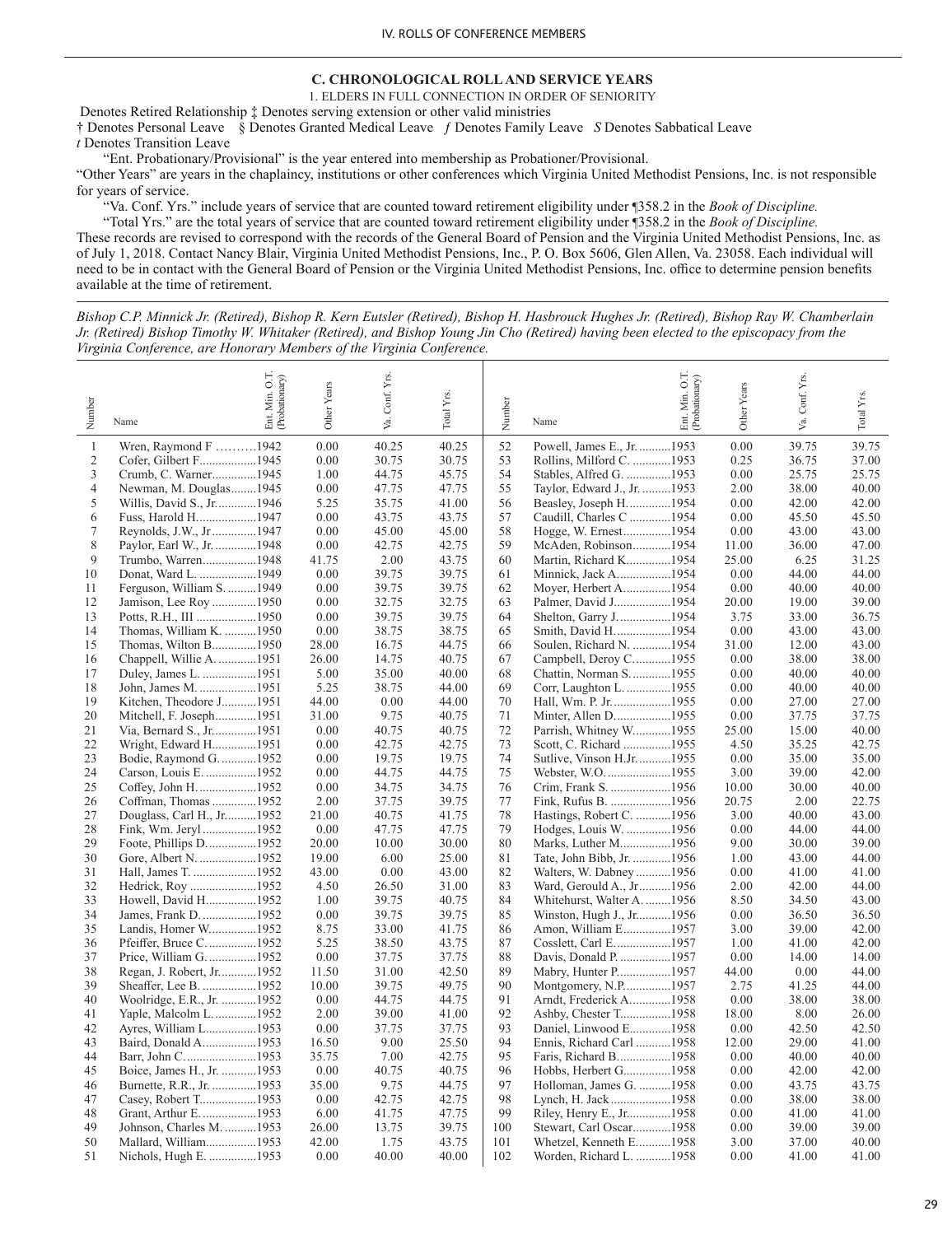| Number | Name       |                                                       | O.T.<br>Ent. Min. O.T.<br>(Probationary) | Other Years   | Va. Conf. Yrs. | $\mbox{Total Yrs.}$ | Number       | Name                                                | Ent. Min. O.T.<br>(Probationary) | Other Years    | Conf. Yrs.<br>Va. | Total Yrs.     |
|--------|------------|-------------------------------------------------------|------------------------------------------|---------------|----------------|---------------------|--------------|-----------------------------------------------------|----------------------------------|----------------|-------------------|----------------|
|        | 103        | Arrington, H.R1959                                    |                                          | 0.00          | 44.75          | 44.75               | 175          | Allport, Braxton, Jr. 1965                          |                                  | 3.00           | 32.00             | 35.00          |
|        | 104        | Beane, Wendell C. 1959                                |                                          | 28.00         | 14.00          | 42.00               | 176          | Boger, David R 1965                                 |                                  | 0.00           | 36.00             | 36.00          |
|        | 105<br>106 | Casey, Carlton D1959<br>DeVerter, John S1959          |                                          | 0.00<br>0.00  | 39.00<br>40.00 | 39.00<br>40.00      | 177<br>178   | Cannon, Glen H. 1965<br>Chamberlain, C.D1965        |                                  | 26.00<br>37.00 | 14.00<br>3.00     | 40.00<br>40.00 |
|        | 107        | Edmonds, R.H., Jr1959                                 |                                          | 11.75         | 33.00          | 44.75               | 179          | Davis, Creed S., Jr. 1965                           |                                  | 0.00           | 40.00             | 40.00          |
|        | 108        | Erbach, William W1959                                 |                                          | 31.00         | 15.00          | 46.00               | 180          | Garrett, Ed M., Jr. 1965                            |                                  | 0.00           | 41.00             | 42.00          |
|        | 109        | Garner, Robert H. 1959                                |                                          | 0.00          | 32.00          | 32.00               | 181          | Harris, Hugh T1965                                  |                                  | 0.00           | 31.00             | 31.00          |
|        | 110<br>111 | Gue, Robert L. 1959<br>Hunsicker, Philip N. 1959      |                                          | 24.00<br>0.00 | 13.00<br>41.00 | 37.00<br>41.00      | 182<br>183   | Harris, Kelsey H. 1965<br>Jones, C. Bailey1965      |                                  | 14.00<br>0.00  | 23.00<br>26.00    | 37.00<br>26.00 |
|        | 112        | Jennings, Thomas E1959                                |                                          | 0.00          | 30.00          | 30.00               | 184          | King, Charles B. 1965                               |                                  | 0.00           | 41.00             | 41.00          |
|        | 113        | Mayton, Wilfred M1959                                 |                                          | 0.00          | 44.00          | 44.00               | 185          | McMahan, Wm. F1965                                  |                                  | 0.00           | 34.00             | 34.00          |
|        | 114        | McDonald, James F. 1959                               |                                          | 0.00          | 41.00          | 41.00               | 186          | Parsons, Robert L. 1965                             |                                  | 0.00           | 36.00             | 36.00          |
|        | 115<br>116 | Morefield, David C1959<br>Morgan, Lewis H1959         |                                          | 0.00<br>0.00  | 42.00<br>36.00 | 42.00<br>36.00      | 187<br>188   | Paul-Coker, Isaac S1965<br>Pratt, John David1965    |                                  | 11.00<br>26.50 | 30.00<br>8.50     | 41.00<br>35.00 |
|        | 117        | NeSmith, Samuel E. 1959                               |                                          | 7.00          | 33.00          | 40.00               | 189          | Rideout, Amos S. Jr. 1965                           |                                  | 0.00           | 38.00             | 38.00          |
|        | 118        | Pollok, William H1959                                 |                                          | 0.00          | 35.00          | 35.00               | 190          | Spear, Harry B., II 1965                            |                                  | 0.00           | 39.00             | 39.00          |
|        | 119        | Thornton, P.E., Jr. 1959                              |                                          | 27.00         | 13.00          | 40.00               | 191          | Tingle, Larry O. 1965                               |                                  | 0.00           | 39.00             | 39.00          |
|        | 120<br>121 | Vaiden, Gerald M, Jr1959<br>Withers, William R. 1959  |                                          | 2.00<br>6.00  | 39.00<br>37.00 | 41.00<br>43.00      | 192<br>193   | Tyndall, L.Glenn1965<br>Wade, David L1965           |                                  | 0.00<br>0.00   | 44.00<br>40.00    | 44.00<br>40.00 |
|        | 122        | Athearn, W. James1960                                 |                                          | 0.00          | 42.00          | 42.00               | 194          | Wellman, Dana R1965                                 |                                  | 44.75          | 2.50              | 47.25          |
|        | 123        | Davis, M. Ott1960                                     |                                          | 0.00          | 36.00          | 36.00               | 195          | Wilson, Douglas K. 1965                             |                                  | 0.00           | 35.00             | 35.00          |
|        | 124        | Gravely, James L. III 1960                            |                                          | 24.00         | 15.00          | 39.00               | 196          | Arthur, Wesley E1966                                |                                  | 0.00           | 35.00             | 35.00          |
|        | 125<br>126 | Jarvis, David F., II 1960<br>Knox, Robert T. 1960     |                                          | 3.00<br>0.00  | 37.00<br>39.00 | 40.00<br>39.00      | 197<br>198   | Bailey, Melbourne 1966<br>Cock, John P. 1966        |                                  | 13.00<br>19.25 | 26.00<br>0.75     | 39.00<br>20.00 |
|        | 127        | Luker, Maurice S., Jr. 1960                           |                                          | 34.00         | 10.00          | 44.00               | 199          | Cooke, James R. 1966                                |                                  | 0.00           | 34.50             | 34.50          |
|        | 128        | Morse, Christopher1960                                |                                          | 30.00         | 15.00          | 46.00               | 200 i        | Greer, William T. 1966                              |                                  | 46.00          | 0.00              | 46.00          |
|        | 129        | Parker, John S1960                                    |                                          | 9.00          | 26.00          | 35.00               | 201          | McWilliams, Jos. C. 1966                            |                                  | 34.00          | 5.00              | 39.00          |
|        | 130<br>131 | Sikkelee, Albert D. 1960<br>Stith, W. Hewlett, Jr1960 |                                          | 0.00<br>3.50  | 42.00<br>23.50 | 42.00<br>27.00      | 202<br>203   | Murphy, Floyd A. 1966<br>Pruitt, C. Edward1966      |                                  | 0.00<br>0.00   | 28.00<br>44.00    | 28.00<br>44.00 |
|        | 132        | Watts, Robert L1960                                   |                                          | 0.00          | 41.00          | 41.00               | 204          | Ricketts, W.A., Jr. 1966                            |                                  | 0.00           | 37.00             | 37.00          |
|        | 133        | Will, William A., Jr1960                              |                                          | 18.00         | 19.00          | 37.00               | 205          | Satterwhite, E.H1966                                |                                  | 0.00           | 25.00             | 25.00          |
|        | 134        | Dixon, Roger L1961                                    |                                          | 31.00         | 12.00          | 44.00               | 206          | Savinsky, Joseph G1966                              |                                  | 0.00           | 39.00             | 39.00          |
|        | 135<br>136 | Draper, James W1961<br>Galloway, Jeremy Q. 1961       |                                          | 0.00<br>0.00  | 39.00<br>36.50 | 39.00<br>36.50      | 207<br>208   | Zeigler, Gary A. 1966<br>Adams, Larry E. 1967       |                                  | 2.00<br>8.00   | 30.00<br>32.50    | 32.00<br>40.50 |
|        | 137        | Jones, LeRoy V1961                                    |                                          | 3.00          | 35.00          | 38.00               | 209          | Bare, I. William 1967                               |                                  | 0.00           | 24.00             | 24.00          |
|        | 138        | Leonard, P.E., Jr1961                                 |                                          | 0.00          | 42.00          | 42.00               | 210          | Burgess, Stephen W1967                              |                                  | 0.00           | 38.00             | 38.00          |
|        | 139<br>140 | Lewis, David B1961                                    |                                          | 0.00          | 44.00          | 44.00               | 211          | Cobb, Richard E. 1967                               |                                  | 13.50          | 30.00             | 43.50          |
|        | 141        | Nuckols, W.H. 1961<br>Righter, James D1961            |                                          | 2.00<br>0.00  | 15.00<br>38.00 | 17.00<br>38.00      | 212<br>213   | Curry, Henry L., III1967<br>Franklin, A. Howell1967 |                                  | 26.00<br>0.00  | 10.00<br>36.00    | 36.00<br>36.00 |
|        | 142        | White, James D1961                                    |                                          | 17.00         | 20.00          | 37.00               | 214          | Hawkins, Robert E. 1967                             |                                  | 0.00           | 31.00             | 31.00          |
|        | 143        | Wimer, John N., Jr. 1961                              |                                          | 7.00          | 29.00          | 36.00               | 215          | Layman, William A. 1967                             |                                  | 3.00           | 39.00             | 42.00          |
|        | 144<br>145 | Armentrout, L.C., Jr1962<br>Cushnie, William D. 1962  |                                          | 0.00<br>1.00  | 26.75<br>10.00 | 26.75<br>11.00      | 216<br>217   | Lotts, Joseph L. 1967<br>Mariner, Kirk C 1967       |                                  | 0.00<br>0.00   | 28.00<br>38.00    | 28.00<br>38.00 |
|        | 146        | Hattle, George B1962                                  |                                          | 27.00         | 1.00           | 28.00               | 218          | Miller, Gerald M1967                                |                                  | 0.00           | 25.25             | 25.25          |
|        | 147        | Morrison, John, Jr. 1962                              |                                          | 18.00         | 20.75          | 38.75               | 219          |                                                     |                                  | 0.00           | 37.00             | 37.00          |
|        | 148        | Mullaney, Fahy G. 1962                                |                                          | 24.00         | 1.00           | 25.00               | 220          | Siegle, John A1967                                  |                                  | 0.00           | 38.00             | 38.00          |
|        | 149<br>150 | Rowe, James Paul1962<br>Seely, Donald H1962           |                                          | 23.25<br>3.00 | 17.00<br>37.00 | 40.25<br>40.00      | 221<br>222   | Watson, H. Douglas1967<br>White, Robert E1967       |                                  | 43.25<br>0.00  | 00.00<br>33.00    | 43.25<br>33.00 |
|        | 151        | Thomason, Robert T. 1962                              |                                          | 26.25         | 8.75           | 35.00               | 223          | Wingfield, A.W. 1967                                |                                  | 0.00           | 43.75             | 43.75          |
|        | 152        | Blankenship, R.C1963                                  |                                          | 0.00          | 40.00          | 40.00               | 224          | Cofield, R.F., Jr1968                               |                                  | 0.00           | 39.00             | 39.00          |
|        | 153<br>154 | Bomberger, C. Grant1963                               |                                          | 18.00<br>0.00 | 18.00<br>39.00 | 36.00<br>39.0       | 225<br>226   | Garrett, Daniel L1968<br>LeGault, John T. 1968      |                                  | 0.00<br>0.00   | 35.00<br>43.00    | 35.00          |
|        | 155        | Brusati, John F. 1963<br>Donnelly, Robert J1963       |                                          | 0.00          | 38.00          | 38.00               | 227          | Parsley, G. Wayne1968                               |                                  | 0.00           | 39.00             | 43.00<br>39.00 |
|        | 156        | Gardner, William P. 1963                              |                                          | 0.00          | 29.00          | 29.00               | 228          | Reames, Waverly G1968                               |                                  | 0.00           | 41.00             | 41.00          |
|        | 157        | Hicks, Harold L. 1963                                 |                                          | 3.00          | 41.00          | 44.00               | 229          | Sirk, Wade L1968                                    |                                  | 5.00           | 30.00             | 35.00          |
|        | 158        | Hill, L. Douglas 1963                                 |                                          | 0.00          | 42.00          | 42.00               | 230<br>231   | Smith, Charles H., III 1968                         |                                  | 6.00           | 33.00             | 39.00          |
|        | 159<br>160 | Ivey, Daniel K1963<br>Kim, Myung J1963                |                                          | 0.00<br>0.00  | 40.00<br>40.00 | 40.00<br>40.00      | 232          | Vann, William L, III1968<br>Washington, Alton 1968  |                                  | 0.00<br>12.00  | 37.00<br>23.00    | 37.00<br>35.00 |
|        | 161        | Logan, William C. 1963                                |                                          | 0.00          | 38.00          | 38.00               | 233          | White, Weldon D. 1968                               |                                  | 0.00           | 29.00             | 29.00          |
|        | 162        | Munford, J. Wade, Jr1963                              |                                          | 0.00          | 37.00          | 37.00               | 234          | Wilkins, Mary M. 1968                               |                                  | 28.00          | 6.00              | 34.00          |
|        | 163<br>164 | Murphy, E.T., Jr. 1963<br>Reeves, Warren L. 1963      |                                          | 0.00<br>3.00  | 39.00<br>37.75 | 39.00<br>40.75      | 235<br>236 ‡ | Acklin, Clarence E1969<br>Beals, Kenneth A. 1969    |                                  | 9.00<br>34.00  | 26.00<br>11.00    | 35.00<br>45.00 |
|        | 165        | Ritter, James N. 1963                                 |                                          | 0.00          | 39.00          | 39.00               | 237          | Camden, David B. 1969                               |                                  | 0.25           | 24.50             | 24.75          |
|        | 166        | Gillis, R. Franklin, Jr. 1964                         |                                          | 0.00          | 37.00          | 37.00               | 238          | Crawford, John, III 1969                            |                                  | 0.00           | 36.00             | 36.00          |
|        | 167        | Gosnell, Howard M. 1964                               |                                          | 11.00         | 26.00          | 37.00               | 239          | Day, Robert J. 1969                                 |                                  | 0.00           | 26.00             | 26.00          |
|        | 168<br>169 | Larkin, R. Eugene1964<br>Moore, Robert 1964           |                                          | 20.00<br>0.00 | 22.00<br>40.00 | 42.00<br>40.00      | 240<br>241 ‡ | Dunkum, Thomas R1969<br>Eldridge, Joseph T. 1969    |                                  | 0.00<br>45.00  | 37.00<br>0.00     | 37.00<br>45.00 |
|        | 170        | Nobles, Michael, Sr. 1964                             |                                          | 0.00          | 39.00          | 39.00               | 242          | Gant, Edward P1969                                  |                                  | 0.00           | 32.00             | 32.00          |
|        | 171        | Pillow, C. Douglas1964                                |                                          | 0.00          | 30.00          | 30.00               | 243          | Godwin, James B1969                                 |                                  | 3.00           | 27.00             | 30.00          |
|        | 172        | Pratt, W. Benjamin1964                                |                                          | 17.00         | 20.00          | 37.00               | 244          | Hamilton, F.C. 1969                                 |                                  | 0.00           | 37.00             | 37.00          |
|        | 173<br>174 | Ridout, Edward M 1964<br>Truxell, James McG. 1964     |                                          | 2.00<br>36.00 | 21.00<br>13.00 | 23.00<br>49.00      | 245<br>246   | Hanke, Jay M1969<br>Harless, Charles H. 1969        |                                  | 0.00<br>3.25   | 39.00<br>28.00    | 39.00<br>31.25 |
|        |            |                                                       |                                          |               |                |                     |              |                                                     |                                  |                |                   |                |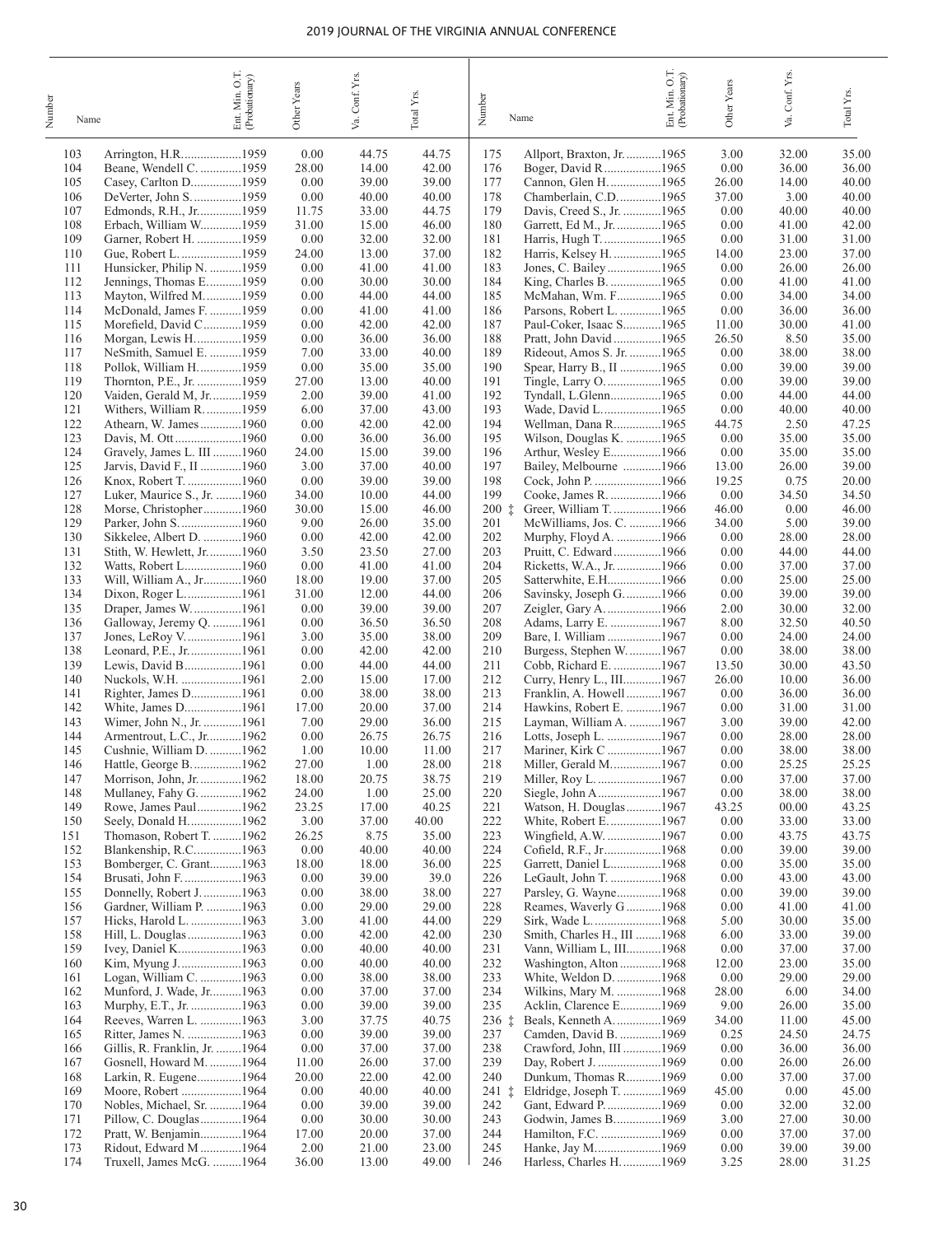| Number            | Name                                                 | Ent. Min. O.T.<br>(Probationary) | Other Years    | Va. Conf. Yrs. | Total Yrs.     | Number<br>Name                                                        | Ent. Min. O.T.<br>(Probationary) | Other Years    | Va. Conf. Yrs  | Total Y <sub>IS</sub> |
|-------------------|------------------------------------------------------|----------------------------------|----------------|----------------|----------------|-----------------------------------------------------------------------|----------------------------------|----------------|----------------|-----------------------|
| 247               | Joyce, Thomas L1969                                  |                                  | 0.00           | 44.00          | 44.00          | 319<br>Harlow, C. Randall 1974                                        |                                  | 0.00           | 37.50          | 37.50                 |
| 248               | Kanney, Douglas W. 1969                              |                                  | 0.00           | 35.00          | 35.00          | 320 ‡<br>Herndon, Ernest, Jr. 1974                                    |                                  | 5.75           | 35.00          | 40.75                 |
| 249               | Keever, Evelyn G. 1969                               |                                  | 35.25          | 0.00           | 35.25          | 321<br>Horne, K.C., Jr1974                                            |                                  | 13.00          | 21.00          | 34.00                 |
| 250               |                                                      |                                  | 17.00          | 12.00          | 29.00          | 322<br>Hudson, Sara L. 1974                                           |                                  | 1.00           | 33.00          | 34.00                 |
| 251<br>252        | Long, Donald L. 1969<br>Mahaffey, James L1969        |                                  | 0.00<br>0.00   | 31.00<br>37.00 | 31.00<br>37.00 | $323 \pm$<br>Hurley-Browning, L. 1974<br>324<br>Kutz, Margaret T1974  |                                  | 37.00<br>0.00  | 3.00<br>39.00  | 40.00<br>39.00        |
| 253               | Shinn, Samuel1969                                    |                                  | 6.00           | 19.00          | 25.00          | 325<br>Manner, David E., Jr.  1974                                    |                                  | 12.00          | 24.00          | 36.00                 |
| 254               | Smith, Rudy L. 1969                                  |                                  | 0.00           | 38.00          | 38.00          | 326 ‡<br>Ogren, Mark V. 1974                                          |                                  | 0.00           | 40.00          | 40.00                 |
| 255               | Spilman, Martin K1969                                |                                  | 0.00           | 30.00          | 30.00          | 327<br>Parish, Frederick L. 1974                                      |                                  | 0.00           | 37.00          | 37.00                 |
| 256               | Stewart, George W1969                                |                                  | 0.00           | 36.00          | 36.00          | 328<br>Pendley, Dee F., III 1974                                      |                                  | 0.00           | 33.00          | 33.00                 |
| 257               | Tanner, W. D., Jr. 1969                              |                                  | 31.50<br>0.00  | 4.00<br>45.00  | 35.50<br>45.00 | 329<br>Pendrak, Gary A. 1974<br>330<br>Wilkins, Edward F. 1974        |                                  | 21.00<br>2.75  | 11.00<br>34.00 | 32.00<br>36.75        |
| 258<br>259        | Tongue, James M1969<br>Brown, G.Thomas, Jr1970       |                                  | 0.00           | 40.00          | 40.00          | 331<br>Willson, J. Brooke 1974                                        |                                  | 0.00           | 40.00          | 40.00                 |
| 260               | Canada, David M1970                                  |                                  | 16.00          | 19.00          | 35.00          | 332<br>Young, Stephen E. 1974                                         |                                  | 16.00          | 20.00          | 36.00                 |
| 261               | Carlton, Donald E1970                                |                                  | 0.00           | 36.00          | 36.00          | 333<br>Browder, Michael H. 1975                                       |                                  | 0.00           | 40.00          | 40.00                 |
| 262               | Eccard, E.W., Jr. 1970                               |                                  | 2.00           | 30.00          | 32.00          | 334<br>Burgess, Ruth 1975                                             |                                  | 1.50           | 27.00          | 28.50                 |
| 263               | Freeman, George H. 1970                              |                                  | 9.00           | 32.00          | 41.00          | 335<br>Buxton, Lawrence W. 1975                                       |                                  | 0.00           | 39.00          | 39.00                 |
| 264<br>265        | Geoghegan, Richard Jr1970<br>Harris, Charles E. 1970 |                                  | 0.00<br>41.00  | 43.00<br>0.00  | 43.00<br>41.00 | 336<br>Colby, Donald V. 1975<br>337<br>Edwards, Robert A. 1975        |                                  | 3.00<br>0.00   | 33.00<br>39.00 | 36.00<br>39.00        |
| 266               | Markham, T.T., Jr1970                                |                                  | 0.00           | 33.00          | 33.00          | 338<br>Gee, Gene C1975                                                |                                  | 0.00           | 24.00          | 24.00                 |
| 267               | Meloy, D. Michael1970                                |                                  | 0.00           | 35.00          | 35.00          | 339<br>Horton, Alvin J. 1975                                          |                                  | 0.00           | 39.00          | 39.00                 |
| 268 ‡             | Noseworthy, James A. 1970                            |                                  | 36.75          | 0.00           | 36.75          | 340<br>Keller, Richard S. 1975                                        |                                  | 0.00           | 31.00          | 31.00                 |
| 269               | Plymale, Steven R. 1970                              |                                  | 25.00          | 17.00          | 42.00          | 341 §<br>Kubat, J. Michael1975                                        |                                  | 0.00           | 39.00          | 39.00                 |
| 270               | Sawyer, Jack C. 1970                                 |                                  | 2.00           | 29.50          | 31.50          | 342<br>Manner, Sara L. 1975                                           |                                  | 10.00          | 28.00          | 38.00                 |
| 271<br>272        | Snider, Michael L 1970<br>Weaver, Clyde W., Jr1970   |                                  | 0.00<br>0.00   | 31.50<br>31.00 | 31.50<br>31.00 | 343<br>Mucha, David R. 1975<br>344<br>Pittard, Vickie E1975           |                                  | 0.00<br>0.00   | 32.25<br>27.00 | 32.25<br>27.00        |
| 273               | Au, Thomas H 1971                                    |                                  | 6.75           | 23.25          | 30.00          | 345<br>Reynolds, T.P., Jr. 1975                                       |                                  | 0.00           | 30.00          | 30.00                 |
| 274               | Beighley, Paul A., III 1971                          |                                  | 2.50           | 33.50          | 36.00          | 346<br>Rorrer, Sebert W. 1975                                         |                                  | 4.00           | 34.00          | 38.00                 |
| 275               | Davis, Paul B., Jr. 1971                             |                                  | 0.00           | 32.00          | 32.00          | 347<br>Sims, Phillip E1975                                            |                                  | 3.00           | 18.00          | 21.00                 |
| 276               | Jones, E. Eugene1971                                 |                                  | 0.00           | 29.00          | 29.00          | 348<br>Swadley, Charles E1975                                         |                                  | 0.00           | 34.00          | 34.00                 |
| 277               | Martin, John T., Jr. 1971                            |                                  | 0.00           | 41.00          | 41.00          | 349<br>Sweat, Thomas W. 1975                                          |                                  | 4.00           | 34.00          | 38.00                 |
| 278<br>279        | Mateer, Ronald W. 1971<br>McHose, Charles1971        |                                  | 0.00<br>17.00  | 41.00<br>18.00 | 41.00<br>35.00 | 350<br>Thomas, Howe O1975<br>351<br>Unterberger, Gail L1975           |                                  | 28.00<br>15.00 | 11.00<br>19.00 | 39.00<br>35.00        |
| 280               | Morris, Robert L., Jr. 1971                          |                                  | 0.00           | 27.00          | 27.00          | 352<br>White, Roy P1975                                               |                                  | 0.00           | 37.00          | 37.00                 |
| 281               |                                                      |                                  | 10.25          | 4.75           | 15.00          | 353<br>Breeden, Frederic L1976                                        |                                  | 0.00           | 30.25          | 30.25                 |
| 282               |                                                      |                                  | 0.00           | 42.00          | 42.00          | 354<br>Butler, Willie E1976                                           |                                  | 4.00           | 27.00          | 31.00                 |
| 283               | Reifsnyder, Alan G. 1971                             |                                  | 0.00           | 39.00          | 39.00          | 355<br>Clever, A.J. Edwin1976                                         |                                  | 0.00           | 37.00          | 37.00                 |
| 284               | Setchel, Eugene A1971<br>Shoop, Darreld R. 1971      |                                  | 0.00<br>0.00   | 28.00<br>22.00 | 28.00<br>22.00 | 356<br>Corley, Cynthia A. 1976<br>357                                 |                                  | 0.00           | 35.00<br>38.00 | 35.00<br>38.00        |
| 285<br>286        | Sisson, Richard B. 1971                              |                                  | 0.00           | 35.00          | 35.00          | Felumlee, Alan R. 1976<br>358<br>Finley, Jeanne T. 1976               |                                  | 0.00<br>25.00  | 10.00          | 35.50                 |
| 287               | Thornton, Harold E1971                               |                                  | 0.00           | 35.00          | 35.00          | 359<br>Gilfillan, Douglas Y. 1976                                     |                                  | 0.00           | 33.00          | 33.00                 |
| 288               | Wade, William N. 1971                                |                                  | 3.00           | 37.00          | 40.00          | 360<br>Grogan, Louis J., Jr1976                                       |                                  | 0.00           | 36.00          | 36.00                 |
| 289               | Chadsey, John S1972                                  |                                  | 0.00           | 42.00          | 42.00          | 361                                                                   |                                  | 3.00           | 18.00          | 21.00                 |
| 290               | David, Ted E1972                                     |                                  | 0.00           | 42.00          | 42.00          | 362 ‡<br>Hanak, Paul A1976                                            |                                  | 25.00          | 10.00          | 35.00                 |
| 291<br>292        | Erickson, W.D., Jr. 1972<br>Espinoza, Samuel J1972   |                                  | 0.00<br>0.00   | 42.00<br>31.00 | 42.00<br>31.00 | Hewitt, James A. III1976<br>$363 \&$<br>364<br>Kincannon, Keary C1976 |                                  | 0.00<br>6.00   | 38.00<br>22.00 | 38.00<br>29.00        |
| 293               | Hain, James A1972                                    |                                  | 0.00           | 22.00          | 22.00          | 365<br>Lavender, James, Jr1976                                        |                                  | 0.00           | 38.00          | 38.00                 |
| 294               | Hassmer, Stephen B1972                               |                                  | 0.00           | 42.00          | 42.00          | Maddox, James R. 1976<br>366                                          |                                  | 0.00           | 35.00          | 35.00                 |
| 295               | Marks, Milton E. 1972                                |                                  | 0.00           | 42.00          | 42.00          | 368<br>Nelson, Clyde T. 1976                                          |                                  | 0.00           | 38.00          | 38.00                 |
| 296               | Meek, C. Eugene. 1972                                |                                  | 0.00           | 40.00          | 40.00          | 369<br>Nelson, Matthew M1976                                          |                                  | 2.00           | 29.00          | 31.00                 |
| 297<br>298        | Wilbur, Lynn R. 1972                                 |                                  | 16.00<br>13.00 | 20.00<br>23.00 | 36.00<br>36.00 | 370<br>Porter, W. Forest, Jr. 1976<br>371<br>Robbins, Gary L. 1976    |                                  | 0.00<br>3.00   | 35.00<br>35.00 | 35.00<br>38.00        |
| 299               | Andrews, John M. 1973                                |                                  | 0.00           | 39.00          | 39.00          | 372<br>Savage, Carl E, III 1976                                       |                                  | 0.00           | 21.00          | 21.00                 |
| 300               | Burgess, Reginald D1973                              |                                  | 0.00           | 37.00          | 37.00          | Shepherd, W. Joseph1976<br>373                                        |                                  | 0.00           | 37.00          | 37.00                 |
| $301 \pm$         | Carl, David E1973                                    |                                  | 41.00          | 0.00           | 41.00          | 374<br>Smith, Riley R., Jr. 1976                                      |                                  | 0.00           | 42.00          | 42.00                 |
| 302               | Close, George H., Jr1973                             |                                  | 0.00           | 31.50          | 31.50          | 375<br>Tanner, David R1976                                            |                                  | 4.00           | 31.00          | 35.00                 |
| $303\_1$          | Farabaugh, Timothy1973                               |                                  | 37.00          | 0.00           | 37.00          | 376<br>Turbyfill, Margaret1976                                        |                                  | 0.00           | 20.00          | 20.00                 |
| 304<br>305        | Hindman, David M1973<br>Houff, D. Michael1973        |                                  | 0.00<br>0.00   | 41.00<br>40.00 | 41.00<br>40.00 | 377<br>Ullian, James C1976<br>378<br>Vaughn, Peter M1976              |                                  | 11.00<br>0.00  | 22.00<br>30.75 | 33.00<br>30.75        |
| 306               | Johnston, Robert F1973                               |                                  | 0.00           | 21.75          | 21.75          | Vaughn, Robert E., Jr1976<br>379                                      |                                  | 0.00           | 38.00          | 38.00                 |
| $307\_{\ddagger}$ |                                                      |                                  | 0.00           | 41.00          | 41.00          | 380<br>Williams, Gene M1976                                           |                                  | 0.00           | 29.00          | 29.00                 |
| 308               | Leavitt, Charles, Jr1973                             |                                  | 34.50          | 6.00           | 40.50          | 381<br>Wilson, Donald W1976                                           |                                  | 0.00           | 32.00          | 32.00                 |
| 309               | Patrick, Kenneth K. 1973                             |                                  | 0.00           | 41.00          | 41.00          | 382<br>Woodfin, Robert H1976                                          |                                  | 6.00           | 25.25          | 31.25                 |
| 310               | Payne, Michael D. 1973                               |                                  | 2.00           | 33.00          | 35.00          | 383<br>Anderson, Joseph R.  1977                                      |                                  | 0.00           | 26.00          | 26.00                 |
| 311<br>312        | Roberts, Donald H. 1973<br>Robinson, E. Kirk1973     |                                  | 0.00<br>0.00   | 40.00<br>33.00 | 40.00<br>33.00 | 384<br>Babel, Ernest R1977<br>385<br>Barclay, Richard A1977           |                                  | 0.00<br>0.00   | 30.00<br>23.00 | 30.00<br>23.00        |
| 313               | Barnett, C.H., Jr. 1974                              |                                  | 0.00           | 16.00          | 16.00          | 386<br>Beethoven, Charlene1977                                        |                                  | 0.00           | 31.00          | 31.00                 |
| 314               | Bray, Stephen G1974                                  |                                  | 0.00           | 40.00          | 40.00          | 387<br>Blubaugh, J. Blaine 1977                                       |                                  | 3.50           | 39.00          | 42.50                 |
| 315 ‡             | Buchanan, Ray A. 1974                                |                                  | 33.00          | 7.00           | 40.00          | 388 ‡<br>Brown, Marc D1977                                            |                                  | 0.00           | 37.00          | 37.00                 |
| 316               | Davidson, Wm. G. 1974                                |                                  | 0.00           | 39.00          | 39.00          | 389<br>Burgess, Mark A1977                                            |                                  | 0.00           | 37.00          | 37.00                 |
| 317               | Evans, Glen C., Jr. 1974<br>Finley, Wm. M., III1974  |                                  | 5.00<br>4.00   | 32.00          | 37.00<br>37.00 | Burrough, David R. 1977<br>390<br>391<br>Butcher, Jeffrey1977         |                                  | 0.00           | 43.50<br>37.00 | 43.50<br>37.00        |
| 318               |                                                      |                                  |                | 33.00          |                |                                                                       |                                  | 0.00           |                |                       |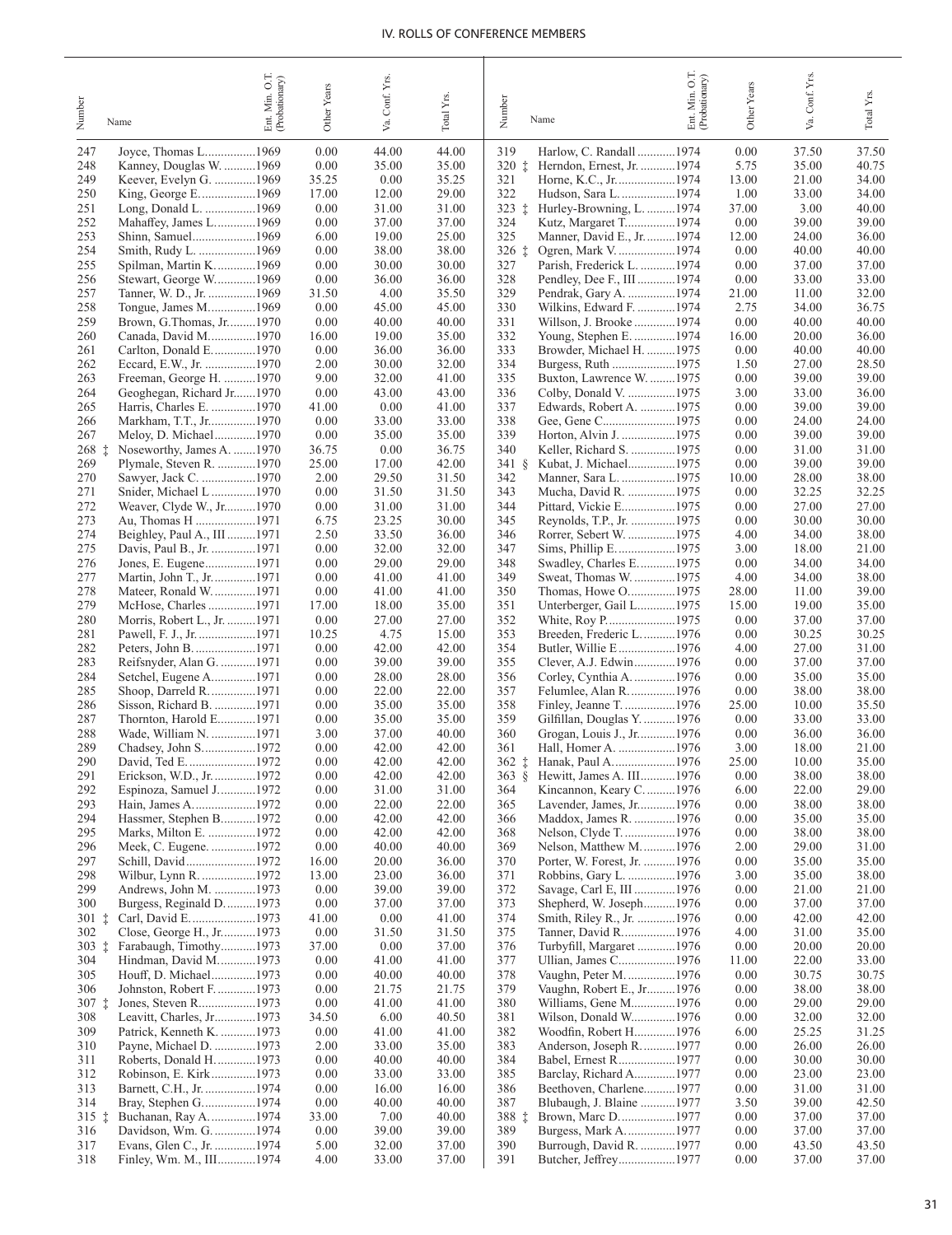| Number                | Name                                                | Ent. Min. O.T.<br>(Probationary) | Other Years   | Va. Conf. Yrs. | Total Y <sub>ps</sub> | Number       | Name                                               | OT.<br>Ent. Min. O.T.<br>(Probationary) | Other Years    | Va. Conf. Yrs  | Total Yrs.     |
|-----------------------|-----------------------------------------------------|----------------------------------|---------------|----------------|-----------------------|--------------|----------------------------------------------------|-----------------------------------------|----------------|----------------|----------------|
| 392                   | Carrier, John H. 1977                               |                                  | 0.00          | 33.00          | 33.00                 | 464          | Woodall, Richard T1979                             |                                         | 0.00           | 33.00          | 33.00          |
| 393                   | Copenhaver, J.D., Jr1977                            |                                  | 26.00         | 11.00          | 36.50                 | 465          | Akers, C. Douglas 1980                             |                                         | 0.00           | 34.00          | 34.00          |
| 394                   | Dameron, John C1977                                 |                                  | 0.00          | 33.00          | 33.00                 | 466          | Austin, Deborah L. 1980                            |                                         | 0.00           | 32.00          | 32.00          |
| 395                   | Davidson, Ronald T. 1977                            |                                  | 0.00          | 35.25          | 35.25                 | 467          |                                                    |                                         | 0.00           | 35.00          | 35.00          |
| 396                   | Donigian, George H1977                              |                                  | 22.75         | 14.00          | 36.75                 | 468          | Barrow, Vernie, Jr. 1980                           |                                         | 0.00           | 24.00          | 24.00          |
| 397                   | Finn-McKenzie, M.D. 1977                            |                                  | 0.00          | 37.00          | 37.00                 | 469          | Bollfrass, Katha M. 1980                           |                                         | 0.00           | 20.00          | 20.00          |
| 398                   | Fisher, John A. 1977                                |                                  | 0.00          | 29.25          | 29.25                 | 470          | Burns, James E 1980                                |                                         | 0.00           | 31.00          | 31.00          |
| 399                   | Friend, Robt E., Jr1977                             |                                  | 3.00          | 31.00          | 34.00                 | 471          | Daily, Richard A. 1980                             |                                         | 6.00           | 24.00          | 30.00          |
| $400 \text{ }$<br>401 | Gibson, R. Gordon1977                               |                                  | 0.00<br>0.00  | 38.00<br>30.00 | 38.00<br>30.00        | 472<br>473 i | Dawson, William K. 1980                            |                                         | 9.00<br>28.00  | 24.00<br>6.00  | 33.00<br>34.00 |
| 402                   | Harrison-Davidson, C1977<br>Helveston, Richard1977  |                                  | 0.00          | 23.00          | 23.00                 | 474          | Gerde, Timothy R. 1980                             |                                         | 4.00           | 30.00          | 34.00          |
| 403                   | Jones, Harry B. 1977                                |                                  | 0.00          | 27.00          | 27.00                 | 475          | Hassmer, James W1980                               |                                         | 0.00           | 30.00          | 30.00          |
| 404                   | Jones, Matthew, IV1977                              |                                  | 0.00          | 37.00          | 37.00                 | 476 ‡        | Hulme, Gary Lee 1980                               |                                         | 26.00          | 8.00           | 34.00          |
| 405                   | Langston, D. Glen 1977                              |                                  | 0.00          | 2700           | 27.00                 | 477 i        | Kincannon, Karla M. 1980                           |                                         | 28.00          | 6.00           | 34.00          |
| 406                   | Martin, P. Douglas 1977                             |                                  | 0.00          | 37.00          | 37.00                 | 478          | Lee, Thomas G. 1980                                |                                         | 0.00           | 34.00          | 34.00          |
| 407                   | Moore, Charles N. 1977                              |                                  | 0.00          | 36.00          | 36.00                 | 479          | Newsome, Kenneth1980                               |                                         | 0.00           | 34.00          | 34.00          |
| 408                   | Olewiler, William E1977                             |                                  | 0.00          | 27.00          | 27.00                 | 480          | O'Quinn, Dorothy 1980                              |                                         | 0.00           | 34.00          | 34.00          |
| 409<br>410            | Pearson, George, Jr. 1977<br>Rickman, S. Wayne 1977 |                                  | 2.00<br>0.00  | 35.00<br>37.00 | 37.00<br>37.00        | 481 i<br>482 | O'Quinn, James G. 1980<br>Phillips, Bradford L1980 |                                         | 22.00<br>0.00  | 12.00<br>34.00 | 34.00<br>34.00 |
| 411                   | Seibert, H. Leroy 1977                              |                                  | 0.00          | 37.00          | 37.00                 | 483          | Roberts, Charles H. 1980                           |                                         | 2.00           | 23.00          | 25.00          |
| 412                   | Sharp, Robert W. 1977                               |                                  | 0.00          | 37.00          | 37.00                 | 484          | Seemann, Herbert K. 1980                           |                                         | 0.00           | 32.00          | 32.00          |
| 413 ‡                 | Sherrod, Thomas W. 1977                             |                                  | 28.00         | 9.00           | 37.00                 | 485          | Stroud, Robt. L., Jr. 1980                         |                                         | 0.00           | 34.00          | 34.00          |
| 414                   | Sprouse, James, Jr1977                              |                                  | 0.00          | 38.00          | 38.00                 | 486          |                                                    |                                         | 2.00           | 35.00          | 37.00          |
| 415                   | VanDyck, Edward S1977                               |                                  | 0.00          | 33.00          | 33.00                 | 487          | Wadsworth, Anthony1980                             |                                         | 1.00           | 25.00          | 26.00          |
| 416                   | Walters, Gordon, Jr. 1977                           |                                  | 20.50         | 14.50          | 35.00                 | 488          | Westbrook, W.W. 1980                               |                                         | 0.00           | 34.00          | 34.00          |
| 417                   | Wilborn, Roger E1977                                |                                  | 0.00          | 28.25          | 28.25                 | 489          | Allen, Earl W. 1981                                |                                         | 0.00           | 22.00          | 22.00          |
| 418<br>419            | Adkins, Gregory L1978                               |                                  | 0.00<br>0.00  | 36.00<br>32.00 | 36.00<br>32.00        | 490<br>491   | Astin, C. Wesley, Jr1981                           |                                         | 26.00<br>9.00  | 8.00<br>24.00  | 34.00<br>33.00 |
| 420                   | Alvis, Gary F. 1978<br>Ashby, Jay F…………………1978      |                                  | 0.00          | 21.50          | 21.50                 | 492          | Blinn, Mary Beth1981                               |                                         | 10.00          | 22.50          | 32.50          |
| 421                   | Burrough, William F1978                             |                                  | 0.00          | 40.00          | 40.00                 | 493          | Carson, Joseph T., III1981                         |                                         | 0.00           | 33.00          | 33.00          |
| 422                   | Callis, Rita A1978                                  |                                  | 2.00          | 36.00          | 38.00                 | 494 i        | Colby, Rhonda VanD1981                             |                                         | 7.50           | 24.50          | 32.00          |
| 423 ‡                 |                                                     |                                  | 33.00         | 3.00           | 36.00                 | 495          | Davis, William A., Jr1981                          |                                         | 0.00           | 33.00          | 33.00          |
| 424                   | Drinkard, David R. 1978                             |                                  | 0.00          | 36.00          | 36.00                 | 496          | Greer, Steven W1981                                |                                         | 0.00           | 33.00          | 33.00          |
| 425                   | Goodman, R.B., Jr. 1978                             |                                  | 0.00          | 27.00          | 27.00                 | 497          | Hunter, Rodney M. 1981                             |                                         | 0.00           | 32.50          | 32.50          |
| 426                   | Hampton, David T. 1978                              |                                  | 2.00          | 26.00          | 28.00                 | 498          | Johnson, Edward H1981                              |                                         | 0.00           | 33.00          | 33.00          |
| 427 ‡<br>428          | Hollar, Barry Penn1978<br>Hundley, Stephen C.  1978 |                                  | 27.00<br>0.00 | 9.00<br>36.00  | 36.00<br>36.00        | 499<br>500 ‡ | Klotz, Joseph H., Jr1981<br>Melson, James M1981    |                                         | 0.00<br>13.00  | 33.00<br>20.00 | 33.00<br>33.00 |
| 429                   | King, William M1978                                 |                                  | 41.00         | 00.00          | 41.00                 | 501          | Mullen, Alyce B.M1981                              |                                         | 0.00           | 18.00          | 18.00          |
| 430                   | Lough, David E. 1978                                |                                  | 1.00          | 29.00          | 30.00                 | 502          | Neas, George B1981                                 |                                         | 0.00           | 29.25          | 29.25          |
| 431                   | McDowell, J. Richard1978                            |                                  | 0.00          | 36.00          | 36.00                 | 503          | Ramsey, M. Lee, Jr. 1981                           |                                         | 0.00           | 20.00          | 20.00          |
| 432 ‡                 | Mickle, Jeffrey P1978                               |                                  | 0.00          | 36.00          | 36.00                 | 504          | Ripley, Robert C. 1981                             |                                         | 0.00           | 33.00          | 33.00          |
| 433                   | Morris, Ronald K1978                                |                                  | 0.00          | 36.00          | 36.00                 | 505 f        | Strickler, Louis M1981                             |                                         | 0.00           | 33.00          | 33.00          |
| 434                   | Morris, M. Mochel 1978                              |                                  | 0.00          | 35.00          | 35.00                 | 506 §        |                                                    |                                         | 0.00           | 34.00          | 34.00          |
| 435 i<br>436          | Pugh, Jeffrey C. 1978<br>Throckmorton, R., Jr1978   |                                  | 36.00<br>0.00 | 2.00<br>36.00  | 38.00<br>36.00        | 507<br>508   | Tony, Patsy B1981<br>Torrence, C. David, Jr1981    |                                         | 0.00<br>0.00   | 33.00<br>35.00 | 33.00<br>35.00 |
| 437                   | Winfree, W. Joseph1978                              |                                  | 0.00          | 36.00          | 36.00                 | 509          | Tucker, Rudolph, Jr1981                            |                                         | 0.00           | 33.00          | 33.00          |
| 438                   | Adkins, David L. 1979                               |                                  | 1.00          | 34.00          | 35.00                 | 510          | Weakley, Jeffrey B1981                             |                                         | 0.00           | 33.00          | 33.00          |
| 439                   | Atwell, William F. 1979                             |                                  | 0.00          | 26.00          | 26.00                 | 511          | Ashley, John W. 1982                               |                                         | 0.00           | 32.50          | 32.50          |
| 440                   | Bennett, Judith M. 1979                             |                                  | 24.00         | 0.00           | 24.00                 | 512          | Butler, Henry D. 1982                              |                                         | 0.00           | 22.00          | 22.00          |
| 441                   | Burch, Edwin G1979                                  |                                  | 2.00          | 21.00          | 23.00                 | 513          | Cook, Linwood G. 1982                              |                                         | 14.50          | 20.00          | 34.50          |
| 442                   | Conner, John E. 1979                                |                                  | 0.00          | 31.00          | 31.00                 | 514          | Dyson, Ernest 1982                                 |                                         | 0.00           | 10.50          | 10.50          |
| 443<br>444            | Crowder, Nolan R1979<br>Davis, Jack E. 1979         |                                  | 0.00<br>7.50  | 33.00<br>27.50 | 33.00<br>35.00        | 515<br>516   | Hannah, Susan 1982<br>Holley, H. Frank 1982        |                                         | 18.25<br>19.00 | 13.00<br>13.00 | 31.25<br>32.00 |
| 445                   | Earley, II James N1979                              |                                  | 0.00          | 35.00          | 35.00                 | 517          | Hopkins, Edward A1982                              |                                         | 0.00           | 32.00          | 32.00          |
| 446                   | Edmonds, Larry J. 1979                              |                                  | 8.00          | 27.00          | 35.00                 | 518          | Hundley, Lynne M1982                               |                                         | 14.00          | 16.00          | 30.00          |
| 447                   | Finn-McKenzie, E.L1979                              |                                  | .50           | 28.75          | 29.25                 | 519          |                                                    |                                         | 6.00           | 25.00          | 31.00          |
| 448                   | Garrett, Susan S1979                                |                                  | 0.00          | 29.00          | 29.00                 | 520 i        | Kesner, Danny J1982                                |                                         | 0.00           | 32.00          | 32.00          |
| 449                   | Harris, James A1979                                 |                                  | 2.00          | 25.00          | 27.00                 | 521          | Lord, David W. 1982                                |                                         | 1.00           | 30.00          | 31.00          |
| 500                   | Helmbrecht, Beth Marie  1979                        |                                  | 0.00          | 30.00          | 30.00                 | 522          | Marion, Deborah T. 1982                            |                                         | 0.00           | 32.00          | 32.00          |
| 451                   | Hemphill, Eugene R. 1979                            |                                  | 0.00          | 21.00          | 21.00                 | 523          | Maddrey, Thomas D. 1982                            |                                         | 0.00           | 26.00          | 26.00          |
| 452<br>453            | Hendrix, Jeffry L. 1979<br>Mercer, Thomas L. 1979   |                                  | 0.00<br>0.00  | 21.00<br>35.00 | 21.00<br>35.00        | 524<br>526 ‡ | Rigg, Edward1982<br>Snead, Marshall W1982          |                                         | 0.00<br>0.00   | 32.00<br>32.00 | 32.00<br>32.00 |
| 454                   | Mottley, Keith A. 1979                              |                                  | 0.00          | 37.00          | 37.00                 | 527 ‡        | Talley, Kathryn F. 1982                            |                                         | 11.50          | 20.25          | 31.75          |
| 455                   | Perry, Dennis 1979                                  |                                  | 3.00          | 35.00          | 38.00                 | 528          | Thomas, Eugene F. 1982                             |                                         | 0.00           | 31.50          | 31.50          |
| 456                   | Price, John C1979                                   |                                  | 0.00          | 32.00          | 32.00                 | 529          | Chapman, Robert M                                  | 1983                                    | 13.00          | 17.00          | 30.00          |
| 457                   | Reynolds, David T. 1979                             |                                  | 0.00          | 35.00          | 35.00                 | 530          | Driscoll, James R1983                              |                                         | 0.00           | 31.00          | 31.00          |
| 458 ‡                 | Rivero, Janice 1979                                 |                                  | 15.00         | 18.25          | 33.25                 | 531          | Fathbruckner, Alexis1983                           |                                         | 2.00           | 19.50          | 21.50          |
| 459                   | Rowley, Ralph W1979                                 |                                  | 3.00          | 35.00          | 38.00                 | 532          |                                                    |                                         | 0.00           | 30.00          | 30.00          |
| 460                   | Spivey, Robert A1979                                |                                  | 0.00          | 18.00          | 18.00                 | 533<br>534   | Guill, Willie B. 1983<br>Harrell, Manning B1983    |                                         | 0.00           | 32.00          | 32.00<br>28.00 |
| 461<br>462 ‡          | Tangeman, Karl K. 1979<br>Thompson, L.R., Jr. 1979  |                                  | 0.00<br>2.00  | 16.00<br>36.00 | 16.00<br>38.00        | 535          | Hays, Brant K. 1983                                |                                         | 3.00<br>0.00   | 25.00<br>31.00 | 31.00          |
| 463                   | Waters, Maria M1979                                 |                                  | 1.00          | 18.00          | 19.00                 | 536          | Hull, John Francis1983                             |                                         | 0.00           | 28.00          | 28.00          |
|                       |                                                     |                                  |               |                |                       |              |                                                    |                                         |                |                |                |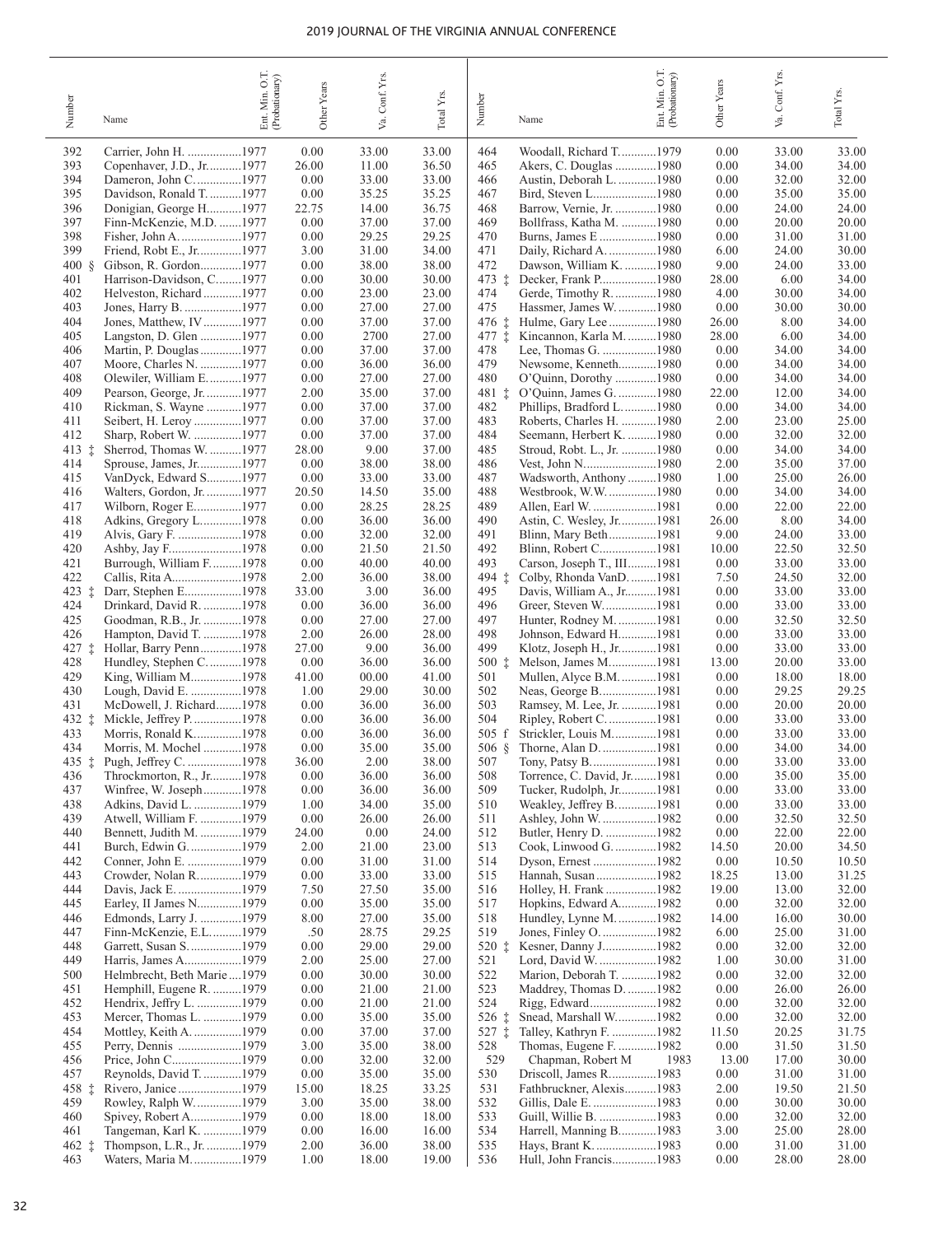| Number           | Name                                               | Ent. Min. O.T.<br>(Probationary) | Other Years   | Conf. Yrs.<br>Va. | Total Y <sub>IS</sub> | Number<br>Name                                                    | OT.<br>Ent. Min. O.T.<br>(Probationary) | Other Years    | Va. Conf. Yrs. | Total Yrs.     |
|------------------|----------------------------------------------------|----------------------------------|---------------|-------------------|-----------------------|-------------------------------------------------------------------|-----------------------------------------|----------------|----------------|----------------|
| 537<br>ş.        | Justis, Robert E1983                               |                                  | 0.00          | 31.00             | 31.00                 | 609<br>Insley, George T., 1986                                    |                                         | 0.00           | 24.00          | 24.00          |
| 538              | Martin, Edward S.H1983                             |                                  | 0.00          | 29.00             | 29.00                 | 610<br>Keezel, Teresa M. 1986                                     |                                         | 0.00           | 28.00          | 28.00          |
| 539<br>- §       | Milstead, Gary W1983                               |                                  | 0.00          | 31.00             | 31.00                 | $611 \pm$<br>McAllister-Wilson, D. 1986                           |                                         | 12.00          | 16.00          | 28.00          |
| 540              | Norman, David A. 1983                              |                                  | 0.00          | 31.00             | 31.00                 | 612<br>Monge, K. M.R1986                                          |                                         | 0.00           | 28.00          | 28.00          |
| 541              | Patterson, John E. 1983                            |                                  | 5.50          | 26.00             | 31.50                 | 613<br>Shipley, Patricia L. 1986                                  |                                         | 0.00           | 25.00          | 25.00          |
| 542              | Paysour, Douglas B. 1983                           |                                  | 0.00<br>0.00  | 31.00<br>22.50    | 31.00<br>22.50        | $614$ $\ddagger$<br>Smith, Theodore 1986<br>$615$ $\ddagger$      |                                         | 0.00           | 28.00          | 28.00<br>28.00 |
| 543<br>544       | Reuter, Mark A. 1983<br>Rhodes, Cheryl M.B1983     |                                  | 17.50         | 5.00              | 22.50                 | Soulen, R. Kendall1986<br>616<br>Thomas, James D. 1986            |                                         | 28.00<br>0.00  | 00.00<br>30.00 | 30.00          |
| 545              | Riggins, G. S., III 1983                           |                                  | 0.00          | 31.00             | 31.00                 | $617 \pm$<br>Watkins, James P. 1986                               |                                         | 19.50          | 8.00           | 27.50          |
| 546 ‡            | Rowley, Charles E. 1983                            |                                  | 17.00         | 15.00             | 32.00                 | 618<br>White, Burton E1986                                        |                                         | 0.00           | 30.00          | 30.00          |
| 547              |                                                    |                                  | 6.50          | 24.00             | 30.50                 | 619<br>White, Mary S.V1986                                        |                                         | 1.00           | 19.00          | 20.00          |
| 548              | Tuttle, Bruce D. 1983                              |                                  | 0.00          | 30.00             | 30.00                 | 620<br>Allen, George J1987                                        |                                         | 8.00           | 30.00          | 38.00          |
| 549              | Walker, Edward R1983                               |                                  | 0.00          | 31.00             | 31.00                 | 621<br>Berlin, Thomas M1987                                       |                                         | 0.00           | 27.00          | 27.00          |
| 550              | Wash, Willard 1983                                 |                                  | 0.00          | 31.00             | 31.00                 | 622<br>Clark, Jay E. 1987<br>623                                  |                                         | 6.50           | 14.00          | 20.50          |
| 551<br>552 $\pm$ | Webster, Harold F1983<br>Webster, Kathleen O1983   |                                  | 0.00<br>0.00  | 31.00<br>31.00    | 31.00<br>31.00        | Creech, Stephen R. 1987<br>624<br>Davis, Scott E. 1987            |                                         | 0.00<br>10.00  | 26.25<br>17.00 | 26.25<br>27.00 |
| 553              | Wright, Elizabeth A.S1983                          |                                  | 0.00          | 18.00             | 18.00                 | 625<br>Goodpasture, David 1987                                    |                                         | 0.00           | 28.00          | 28.00          |
| 554              | Burch, David M. 1984                               |                                  | 0.00          | 32.00             | 32.00                 | 626<br>Hardman-Cromwell, Y1987                                    |                                         | 20.00          | 6.00           | 26.00          |
| 555              | Canody, James D. 1984                              |                                  | 0.00          | 30.00             | 30.00                 | 627<br>Hawks, Harold D., Jr. 1987                                 |                                         | 0.00           | 27.00          | 27.00          |
| 556              | Childress, Nancy B1984                             |                                  | 2.25          | 27.75             | 30.00                 | 628<br>Johnson, Joyce E. 1987                                     |                                         | 0.00           | 13.00          | 13.00          |
| 557              | DeLoach, Travis L1984                              |                                  | 0.00          | 32.00             | 32.00                 | 629<br>Lipke, Dennis C1987                                        |                                         | 0.00           | 24.75          | 24.75          |
| 558<br>559       | Dorsey, Jeffrey L. 1984                            |                                  | 0.00<br>0.00  | 28.00<br>29.50    | 28.00<br>29.50        | 630<br>McMillen, Sandra A. 1987<br>631<br>Michie-Bent-Susan L.    | 1987                                    | 0.00<br>0.00   | 27.00<br>22.00 | 27.00<br>22.00 |
| 560              | Estep, Tammy L1984<br>Failes, Walter B., Jr1984    |                                  | 0.00          | 30.00             | 30.00                 | 632<br>Southall-Vess, M.F1987                                     |                                         | 6.00           | 21.00          | 27.00          |
| 561<br>÷         | Greenawalt, David J. 1984                          |                                  | 12.00         | 11.00             | 23.00                 | 633<br>Zuchelli, David J. 1987                                    |                                         | 11.75          | 17.00          | 27.75          |
| 562 $\ddagger$   | Hargraves, J. Stanley 1984                         |                                  | 13.00         | 17.00             | 30.00                 | 634<br>Boggs, Kerry David1988                                     |                                         | 0.00           | 27.00          | 27.00          |
| 563              | Hatcher, Myrtle F1984                              |                                  | 0.00          | 30.00             | 30.00                 | 635<br>Bookwalter, Carol I 1988                                   |                                         | 0.00           | 17.00          | 17.00          |
| 564              | Hay, Stephen D1984                                 |                                  | 0.00          | 30.00             | 30.00                 | 636<br>Casey-Rutland, H. 1988                                     |                                         | 2.50           | 13.00          | 15.50          |
| 565              | Hubbard, Chas. W, Jr. 1984                         |                                  | 0.00          | 11.00             | 11.00                 | $637 \pm$<br>Davies, Larry E1988                                  |                                         | 0.00           | 28.00          | 28.00          |
| 566<br>567       | Jackson, Charles V1984<br>Keithley, Thomas J. 1984 |                                  | 17.50<br>1.50 | 14.00<br>30.50    | 31.50<br>32.00        | 638<br>DeJong, John E1988<br>639<br>Derflinger, Michael1988       |                                         | 0.00<br>0.00   | 18.00<br>26.00 | 18.00<br>26.00 |
| 568              | King, Stephen P. 1984                              |                                  | 5.50          | 27.00             | 32.50                 | 640<br>Gestwick, Douglas1988                                      |                                         | 2.00           | 24.00          | 26.00          |
| 569              |                                                    |                                  | 2.00          | 27.00             | 29.00                 | 641<br>Gunn, Alda V. 1988                                         |                                         | 0.00           | 18.00          | 18.00          |
| 570              | Lyle, Michael1984                                  |                                  | 0.00          | 30.00             | 30.00                 | 642<br>Knick, W. Clay 1988                                        |                                         | 0.00           | 26.00          | 26.00          |
| 571              | Miller, Mark1984                                   |                                  | 0.00          | 30.00             | 30.00                 | 643<br>LeMon, Carl J1988                                          |                                         | 0.00           | 29.00          | 29.00          |
| 572<br>573       | Minter, Barbara1984<br>Palmer, David R. 1984       |                                  | 2.00<br>0.00  | 11.00<br>35.00    | 13.00<br>35.00        | 644<br>Martin, Louis A. 1988<br>645<br>McAllister-Wilson, D. 1988 |                                         | 12.00<br>28.00 | 20.00<br>0.00  | 32.00<br>28.00 |
| 574              | Wishmyer, James N1984                              |                                  | 0.00          | 30.00             | 30.00                 | 646<br>Mills, Ronald V1988                                        |                                         | 0.00           | 23.00          | 23.00          |
| 575              | Wolz, Arthur 1984                                  |                                  | 0.00          | 31.00             | 31.00                 | 647<br>Moore, Wayne C1988                                         |                                         | 0.00           | 31.00          | 31.00          |
| 576              | Bennett, Morris A 1985                             |                                  | 0.00          | 29.00             | 29.00                 | 648<br>Orndorff, James R1988                                      |                                         | 0.00           | 26.00          | 26.00          |
| 577              | Bowen, C.W., Jr. 1985                              |                                  | 0.00          | 20.00             | 20.00                 | 649<br>Rodden, James R. 1988                                      |                                         | 0.00           | 27.00          | 27.00          |
| 578<br>579       | Bowen, Sallye" 1985<br>Breeden, David W1985        |                                  | 3.00<br>0.00  | 20.00             | 23.00                 | 650 ‡<br>Smith, Teresa S1988                                      |                                         | 7.25           | 18.00          | 25.25<br>28.00 |
| 580              | Burton, O.H. 1985                                  |                                  | 0.00          | 31.00<br>29.00    | 31.00<br>29.00        | 651<br>Taylor, James J. 1988<br>652<br>Un, Won H1988              |                                         | 0.00<br>0.00   | 28.00<br>26.00 | 26.00          |
| 581              | Craddock, Larry E. 1985                            |                                  | 0.00          | 29.00             | 29.00                 | White, Nancy B. 1988<br>653                                       |                                         | 0.00           | 12.00          | 12.00          |
| 582              | Ford, David V. 1985                                |                                  | 4.00          | 25.00             | 29.00                 | 654<br>White, William M1988                                       |                                         | 0.00           | 26.00          | 26.00          |
| 583              | Hazlett, Timothy D. 1985                           |                                  | 18.00         | 11.00             | 29.00                 | Wickham, Charles 1988<br>655                                      |                                         | 0.00           | 26.00          | 26.00          |
| 584              | Hittel, Karen B1985                                |                                  | 13.00         | 15.00             | 28.00                 | Bennett, Jonathan L1989<br>656                                    |                                         | 0.00           | 29.00          | 29.00          |
| 585<br>586 †     | Kennon, Harry G. 1985<br>Kidd, Timothy W. 1985     |                                  | 0.00<br>13.50 | 27.00<br>13.00    | 27.00<br>26.50        | 657<br>Bishop, Jerry Lee1989<br>658<br>Brosnan, David R. 1989     |                                         | 4.50<br>0.00   | 17.25<br>16.00 | 21.75<br>16.00 |
| 587              | Litten, Ronald A. 1985                             |                                  | 0.00          | 30.50             | 30.50                 | $659 \pm$<br>Burks, Benjamin D. 1989                              |                                         | 20.00          | 5.00           | 25.00          |
| 588              | Noland, James R1985                                |                                  | 0.00          | 30.00             | 30.00                 | Chandler, James H1989<br>660                                      |                                         | 0.00           | 24.25          | 24.25          |
| 589              | Phillips, Paul L. 1985                             |                                  | 0.00          | 30.00             | 30.00                 | Clark, Larry D. 1989<br>661                                       |                                         | 0.00           | 15.00          | 15.00          |
| 590              |                                                    |                                  | 0.00          | 31.00             | 31.00                 | Cloud, Becky Jane1989<br>662                                      |                                         | 0.00           | 25.00          | 25.00          |
| 591<br>592       | Proctor, Stephen A. 1985<br>Rash, David A1985      |                                  | 0.00<br>0.00  | 28.00<br>29.00    | 28.00<br>29.00        | $663 \pm$<br>Colwell, Robin L. 1989<br>Cooper, Frances1989<br>664 |                                         | 0.00           | 30.00          | 30.00          |
| 593 §            | Rhodes, Stephen 1985                               |                                  | 0.00          | 28.00             | 28.00                 | Copeland, Michael1989<br>665                                      |                                         | 0.00<br>0.00   | 25.00<br>26.00 | 25.00<br>26.00 |
| 594              | Ritchie, Keith E. 1985                             |                                  | 0.00          | 29.00             | 29.00                 | Eo, Yunho 1989<br>666                                             |                                         | 6.00           | 19.25          | 25.25          |
| 595              | Teates, Timothy E1985                              |                                  | 0.00          | 29.00             | 29.00                 | Forstall, Walton, II1989<br>667                                   |                                         | 0.00           | 26.00          | 26.00          |
| 596              | Tuck, Reginald D1985                               |                                  | 1.00          | 28.00             | 29.00                 | Foss, Elizabeth A. 1989<br>668                                    |                                         | 0.00           | 25.00          | 25.00          |
| 597              | Walters, William L1985                             |                                  | 0.00          | 24.00             | 24.00                 | 669<br>Geeting, Robert D1989                                      |                                         | 0.00           | 25.00          | 25.00          |
| 598<br>599       | Wells, Steven B. 1985<br>Wines, Tracy McN1985      |                                  | 0.00<br>0.00  | 29.00<br>29.00    | 29.00<br>29.00        | Hadley-Goggin, R.B1989<br>670 §<br>Hill, Lorenzo D1989<br>671     |                                         | 0.00<br>0.00   | 24.75<br>26.00 | 24.75<br>26.00 |
| 600              | Wingert, James R1985                               |                                  | 21.00         | 8.00              | 29.00                 | 672<br>Hines, Garland K, Jr. 1989                                 |                                         | 0.00           | 23.00          | 23.00          |
| 601              | Wright, Lea Stanley, Jr. 1985                      |                                  | 0.00          | 32.00             | 32.00                 | 673<br>Holbert, David A. 1989                                     |                                         | 0.00           | 21.00          | 21.00          |
| 602              | Yoo, Sung-Jun 1985                                 |                                  | 6.00          | 14.00             | 20.00                 | Honeycutt, J. Denise1989<br>$674$ $\ddagger$                      |                                         | 6.50           | 18.00          | 24.50          |
| 603              | Biler, Brenda J. 1986                              |                                  | 0.00          | 28.00             | 28.00                 | Jennings, Frank T1989<br>675                                      |                                         | 0.00           | 30.00          | 30.00          |
| 604<br>605       | Carlson, Judith E. 1986<br>Dalton, Elinor R. 1986  |                                  | 0.00<br>0.00  | 12.50<br>19.00    | 12.50<br>19.00        | 676<br>Johnson, James L1989<br>677<br>Jordan, Preston L. 1989     |                                         | 12.00<br>0.00  | 9.00<br>7.75   | 21.00<br>7.75  |
| 606              | Gochenour, Robert1986                              |                                  | 0.00          | 29.00             | 29.00                 | Joyner, Alexander B.  1989<br>$678 \pm$                           |                                         | 4.00           | 21.00          | 25.00          |
| 607              | Haley, Robert L. 1986                              |                                  | 0.00          | 28.00             | 28.00                 | 679<br>Legg, Floetta1989                                          |                                         | 0.00           | 23.00          | 23.00          |
| 608              | Heaton, Gary E. 1986                               |                                  | 0.00          | 28.00             | 28.00                 | 680<br>McPhail, Sam E1989                                         |                                         | 0.00           | 24.00          | 24.00          |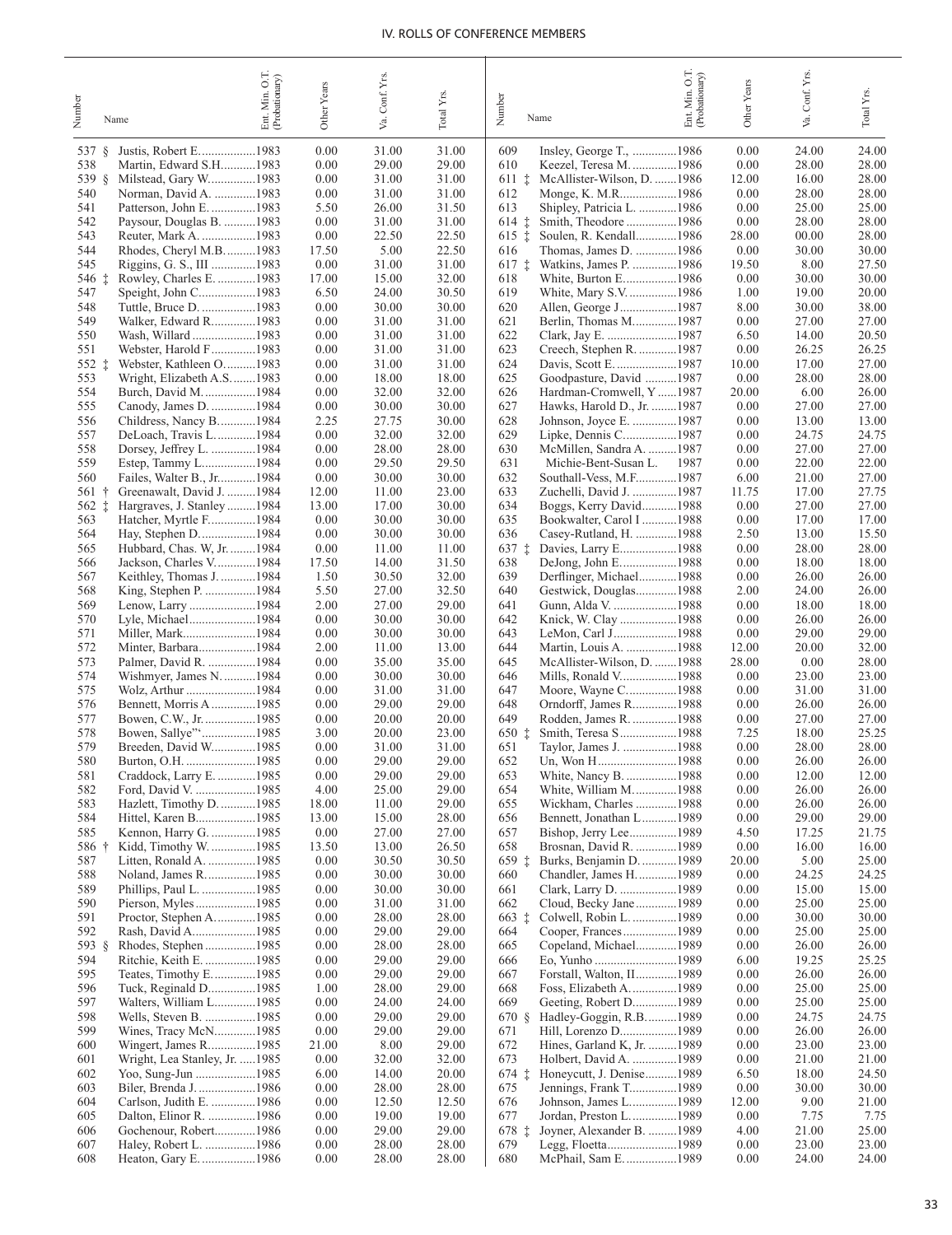|                  |                                            | Min. O.T.<br>(Probationary) |               | Conf. Yrs.     |                       |                                                          | Ent. Min. O.T.<br>(Probationary) | Other Years   | Va. Conf. Yrs. |                |
|------------------|--------------------------------------------|-----------------------------|---------------|----------------|-----------------------|----------------------------------------------------------|----------------------------------|---------------|----------------|----------------|
| Number           | Name                                       | Ent.                        | Other Years   | Уa.            | Total Y <sub>rs</sub> | Number<br>Name                                           |                                  |               |                | Total Yrs.     |
| 681              | Miller, Gretchen A1989                     |                             | 0.00          | 23.00          | 23.00                 | 753<br>Hough, Neil R1993                                 |                                  | 0.00          | 21.00          | 21.00          |
| $682 \pm$        | Miranda, Edgar1989                         |                             | 10.25         | 4.00           | 14.25                 | 754<br>McMillion, Steven1993                             |                                  | 0.00          | 25.00          | 25.00          |
| 683              | Moore, Keith D1989                         |                             | 0.00          | 30.00          | 30.00                 | 755<br>Rowland, Raymond.  1993                           |                                  | 0.00          | 24.00          | 24.00          |
| 684              | Nave, G. Kirk 1989                         |                             | 0.00          | 26.00          | 26.00                 | 756<br>Singleton, Dawn M1993                             |                                  | 0.00          | 20.50          | 20.50          |
| 685              | Page, Jean H. 1989                         |                             | 0.00          | 14.00          | 14.00                 | 757<br>Smith, Jr., Robert W1993                          |                                  | 0.00          | 20.00          | 20.00          |
| 686              | Radford, James O. 1989                     |                             | 0.00          | 29.00          | 29.00                 | 758<br>Tate, Timothy T1993                               |                                  | 0.00          | 21.00          | 21.00          |
| 687              | Swartz, Ronna L. 1989                      |                             | 0.00          | 18.00          | 18.00                 | 759<br>Thornton, J. W. Sr1993                            |                                  | 0.00          | 23.00          | 23.00          |
| 688              | Bonney, David J1990                        |                             | 0.00          | 24.00          | 24.00                 | Warnick, Harvey L. 1993<br>760                           |                                  | 0.00          | 9.00           | 9.00           |
| 689              | Bradley, Stephen E. 1990                   |                             | 0.00          | 21.75          | 21.75                 | 761<br>Waltz, Philip M1993                               |                                  | 0.00          | 21.00          | 21.00          |
| 690              | Carson, Joseph D. 1990                     |                             | 0.00          | 24.00          | 24.00                 | 762<br>Work, Kathleen1993                                |                                  | 0.00          | 19.00          | 19.00          |
| 691<br>692       | Carter, L. Wayne1990                       |                             | 0.00          | 25.00          | 25.00                 | 763<br>Beckley, Harlan R1994<br>764                      |                                  | 45.00<br>0.00 | 0.00           | 45.00          |
| 693              | Cory, Penny Pugh1990                       |                             | 0.00<br>22.00 | 24.00<br>1.00  | 24.00<br>23.00        | Burkholder, Barry1994<br>765                             |                                  | 0.00          | 21.00<br>22.75 | 21.00<br>22.75 |
| 694 ‡            | Ferrell, Dwala J. 1990                     |                             | 19.00         | 6.00           | 25.00                 | Cannon, Jeffery L. 1994<br>766                           |                                  | 15.00         | 20.00          | 35.00          |
| 695              | Gestwick, Clara 1990                       |                             | 0.00          | 16.75          | 16.75                 | Christian, Mark E. 1994<br>767<br>Cooper, Robert E1994   |                                  | 0.00          | 20.00          | 20.00          |
| 696              | Grow, Ralph H., Jr. 1990                   |                             | 3.00          | 16.00          | 19.00                 | 768<br>Earley, Phyllis R. 1994                           |                                  | 0.00          | 20.00          | 20.00          |
| 697              | Hancock, Maurice G1990                     |                             | 1.00          | 15.00          | 16.00                 | 769<br>Hyeon, Seong 1994                                 |                                  | 0.00          | 13.00          | 13.00          |
| 698              | House, Robert L. 1990                      |                             | 0.00          | 26.00          | 26.00                 | 770<br>Jones Jr., Robert O1994                           |                                  | 0.00          | 20.00          | 20.00          |
| 699              | Kirkland, M. Davies1990                    |                             | 0.00          | 24.00          | 24.00                 | 771<br>Koolman, Derek P1994                              |                                  | 0.00          | 19.00          | 19.00          |
| 700 §            | Nesselrodt, David L1990                    |                             | 0.00          | 23.00          | 23.00                 | 772<br>McDonald, Jean G1994                              |                                  | 0.00          | 15.00          | 15.00          |
| 701 §            | Perdue, Frankie L. 1990                    |                             | 0.00          | 26.00          | 26.00                 | 773 §<br>Oldham, Bryan 1994                              |                                  | 0.00          | 18.50          | 18.50          |
| 702              | Ray, Linda Driver 1990                     |                             | 9.00          | 8.00           | 17.00                 | 774<br>Plummer, John A. 1994                             |                                  | 0.00          | 20.00          | 20.00          |
| 703              | Riedel, Christopher1990                    |                             | 0.00          | 26.00          | 26.00                 | Reynolds, Charles F1994<br>775 ‡                         |                                  | 0.00          | 20.00          | 20.00          |
| 704 §            | Robbins, Michael1990                       |                             | 0.00          | 27.50          | 27.50                 | 776<br>Robinson, Burton1994                              |                                  | 0.00          | 23.00          | 23.00          |
| 705              | Satter, Ralph G 1990                       |                             | 0.00          | 25.00          | 25.00                 | 777<br>Rodriguez-Colon, Lydia  1994                      |                                  | 12.00         | 8.00           | 20.00          |
| 706              | Shappell, John F1990                       |                             | 0.00          | 25.00          | 25.00                 | 778<br>Seibert, Vickie G. 1994                           |                                  | 0.00          | 21.00          | 21.00          |
| 707              | Short, Judith Ellen 1990                   |                             | 5.00          | 14.00          | 19.00                 | 779<br>Shepherd, Edward, Jr1994                          |                                  | 2.00          | 14.25          | 16.25          |
| 708              | Southall-Vess, L.M. 1990                   |                             | 5.00          | 20.00          | 25.00                 | Shoemaker, Rochelle1994<br>780 ‡                         |                                  | 0.00          | 20.00          | 20.00          |
| 709              | Suerdieck, Christina 1990                  |                             | 4.00          | 15.00          | 19.00                 | 781<br>Stamps, Robert J1994                              |                                  | 28.00         | 12.00          | 40.00          |
| 710              | Sykes, Lisa K1990                          |                             | 0.00          | 24.00          | 24.00                 | 782<br>Taylor, Andrew R. 1994                            |                                  | 28.00         | 12.00          | 40.00          |
| 711              | Taylor, Elizabeth W. 1990                  |                             | 0.00          | 23.00          | 23.00                 | 783<br>Zottoli, Helen M. 1994                            |                                  | 0.00          | 21.00          | 21.00          |
| 712 ‡            | Watts, P. Michael 1990                     |                             | 16.50         | 9.00           | 25.50                 | 784 §<br>Williams, Russell1994                           |                                  | 0.00          | 23.00          | 23.00          |
| 713              | Williams, H.C., Jr. 1990                   |                             | 0.00          | 21.00          | 21.00                 | 785<br>Alley-Grant, M. Lynn1995                          |                                  | 0.00          | 17.00          | 17.00          |
| 714              | Zavitz, Dwight L., Jr1990                  |                             | 0.00          | 20.00          | 20.00                 | 786<br>Bair, Tracy R1995                                 |                                  | 0.00          | 15.00          | 15.00          |
| $715$ $\ddagger$ | Baker, Dori L1991                          |                             | 22.75         | 0.00           | 22.75                 | 787 †<br>Basehore, Betsy1995                             |                                  | 0.00          | 17.00          | 17.00          |
| $716$ $\ddagger$ | Barker-Brugman, Kim1991                    |                             | 9.00          | 7.50           | 16.50                 | 788<br>Bright, John A1995                                |                                  | 0.00          | 19.00          | 19.00          |
| 717              | Barnett, Edward S1991                      |                             | 7.00          | 16.00          | 23.00                 | 789<br>Crichlow, Winston L1995                           |                                  | 0.00          | 13.00          | 13.00          |
| 718              | Brooks, N. Burton 1991                     |                             | 2.50          | 21.50          | 24.00                 | 790<br>Crabill, Ralph H. 1995                            |                                  | 0.00          | 21.00          | 21.00          |
| 719              | Daniels, Sherry Lynn1991                   |                             | 15.00         | 8.00           | 23.00                 | 791<br>DeLoach, Clyde1995                                |                                  | 0.00          | 19.00          | 19.00          |
| 720              | Erbin, Lawrence A1991                      |                             | 0.00          | 23.00          | 23.00                 | 792                                                      |                                  | 0.00          | 19.00          | 19.00          |
| 721              | Foster, Barry Scott1991                    |                             | 0.00          | 23.00          | 23.00                 | 793<br>Hanak, Christine1995                              |                                  | 10.00         | 0.00           | 10.00          |
| 722              | Gochenour, Kathy B1991                     |                             | 0.00          | 23.00          | 23.00                 | 794<br>Harris, Ralph 1995                                |                                  | 0.00          | 22.00          | 22.00          |
| 723              | Gordon, Richard S1991                      |                             | 0.00          | 23.00          | 23.00                 | 795<br>Hopkins, Scott D. 1995                            |                                  | 9.00          | 12.00          | 21.00          |
| 724 §            | Hetherington, Jo E1991                     |                             | 0.00          | 24.00          | 24.00                 | 796<br>Kendall, Michael 1995                             |                                  | 0.00          | 19.00          | 19.00          |
| 725<br>726       | McMillen, Randall1991<br>Moon, Peter M1991 |                             | 0.50<br>0.00  | 23.50<br>23.00 | 24.00<br>23.00        | 797<br>Lucas, Debra R. 1995<br>798<br>Marsh, Corinne1995 |                                  | 0.00<br>0.00  | 17.00<br>17.00 | 17.00<br>17.00 |
| 727              | Bird, Marianne1992                         |                             | 0.00          | 14.00          | 14.00                 | 799<br>Murphy, Patricia A1995                            |                                  | 0.00          | 11.50          | 11.50          |
| 728              | Comstock, Ellen W1992                      |                             | 11.50         | 10.00          | 21.50                 | Nelson, Michael L. 1995<br>800                           |                                  | 0.00          | 18.00          | 18.00          |
| 729              | Frank, Michael T1992                       |                             | 0.00          | 26.00          | 26.00                 | Norton, Vera Ann1995<br>801                              |                                  | 0.00          | 14.00          | 14.00          |
| 730              | Heath, H. Celeste1992                      |                             | 0.00          | 19.00          | 19.00                 | Rajanayakam, Arthur 1995<br>802                          |                                  | 0.00          | 21.00          | 21.00          |
| 731              |                                            |                             | 0.00          | 22.00          | 22.00                 | 803<br>Rice, Grace E1995                                 |                                  | 0.00          | 12.00          | 12.00          |
| 732              | Hottle, Lucy B. M1992                      |                             | 0.00          | 22.00          | 22.00                 | Sault, Stephanie M. 1995<br>804                          |                                  | 9.00          | 17.00          | 26.00          |
| 733              | Jones, Patricia A. 1992                    |                             | 0.00          | 20.00          | 20.00                 | Schlechty, David T 1995<br>805                           |                                  | 0.00          | 19.00          | 19.00          |
| 734              | Loehr, Judy L1992                          |                             | 7.00          | 14.50          | 21.50                 | Sixbey, Brian K. 1995<br>806                             |                                  | 0.00          | 18.00          | 18.00          |
| 735              | McClain, L. Bryan1992                      |                             | 4.00          | 18.00          | 22.00                 | Smith, Timothy T1995<br>$807 \ddagger$                   |                                  | 0.00          | 27.00          | 27.00          |
| 736              | Meadows, Patricia 1992                     |                             | 0.00          | 21.00          | 21.00                 | Stacy, Charles R1995<br>808                              |                                  | 0.00          | 18.00          | 18.00          |
| 737              | Nottingham, Saundra1992                    |                             | 0.00          | 18.00          | 18.00                 | Throckmorton, Barry1995<br>809                           |                                  | 0.00          | 22.00          | 22.00          |
| 738 ‡            | Parks, Robert J., Jr. 1992                 |                             | 0.00          | 31.00          | 31.00                 | Tinney, James W1995<br>810                               |                                  | 0.00          | 19.00          | 19.00          |
| 739              |                                            |                             | 0.00          | 24.00          | 24.00                 | 811                                                      |                                  | 0.00          | 18.00          | 18.00          |
| 740              | Rimer, Scott M. 1992                       |                             | 0.00          | 22.00          | 22.00                 | 812<br>Carswell, Warren R1996                            |                                  | 8.00          | 9.00           | 17.00          |
| 741              | Song, Moon Sup1992                         |                             | 0.00          | 22.00          | 22.00                 | 813<br>Childers, Denise 1996                             |                                  | 8.00          | 13.00          | 21.00          |
| 742              | Tillapaugh, Charles1992                    |                             | 0.00          | 22.00          | 22.00                 | Fair, Deborah R. 1996<br>814 †                           |                                  | 0.00          | 17.00          | 17.00          |
| 743              | Tippens, Norman G. 1992                    |                             | 0.00          | 24.75          | 24.75                 | 815<br>Forrester, Joseph D1996                           |                                  | 0.00          | 17.00          | 17.00          |
| 744              | Witt, Jeffrey A1992                        |                             | 0.00          | 27.00          | 27.00                 | Haynes, John B1996<br>816                                |                                  | 0.00          | 18.00          | 18.00          |
| 745              | Boyette, Keith D1993                       |                             | 0.00          | 21.00          | 21.00                 | 817<br>Heinzman, William E. 1996                         |                                  | 0.00          | 18.00          | 18.00          |
| 746              | Brown, Clarence R. 1993                    |                             | 1.50          | 21.00          | 22.50                 | 818<br>Horner, Patricia M. 1996                          |                                  | 0.00          | 11.00          | 11.00          |
| 747              | Carper, Alan Bruce 1993                    |                             | 0.00          | 23.00          | 23.00                 | 819<br>Hoskins, Robert N. 1996                           |                                  | 0.00          | 18.00          | 18.00          |
| 748              | Craig, Timothy P1993                       |                             | 0.00          | 21.00          | 21.00                 | Howard, Janine1996<br>$820$ $\ddagger$                   |                                  | 0.00          | 18.00          | 18.00          |
| 749              | Duncan, Carl R. 1993                       |                             | 0.00          | 22.00          | 22.00                 | 821<br>Johnson, Jan1996                                  |                                  | 8.00          | 8.00           | 16.00          |
| 750              | Ecklund, Richard H. 1993                   |                             | 0.00          | 24.00          | 24.00                 | Kelchner, John J. 1996<br>822                            |                                  | 0.00          | 18.00          | 18.00          |
| 751              |                                            |                             | 0.00          | 21.00          | 21.00                 | $823 \; \S$<br>Martin, John A1996                        |                                  | 0.00          | 19.75          | 19.75          |
| $752 +$          | Hough, Elizabeth A1993                     |                             | 0.00          | 17.00          | 17.00                 | 824<br>Montgomery, Wm. B1996                             |                                  | 0.00          | 18.00          | 18.00          |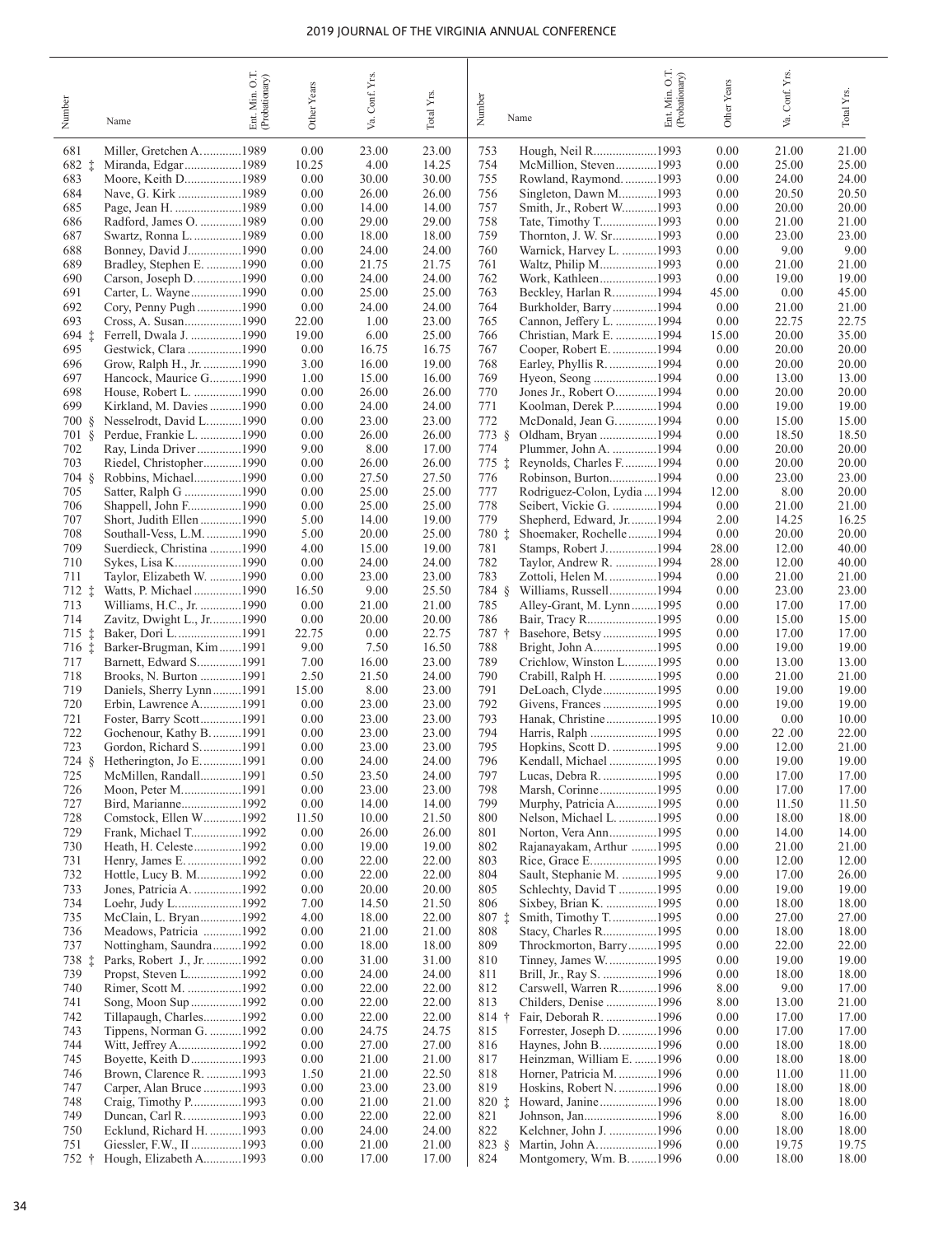| Number                | Name                                                | Ent. Min. O.T.<br>(Probationary) | Other Years   | Conf. Yrs<br>Š. | Total Yrs.     | Number           | Name                                                   | O.T.<br>Ent. Min. O.T.<br>(Probationary) | <b>Other Years</b> | Conf. Yrs.<br>Уa. | Total Yrs.     |
|-----------------------|-----------------------------------------------------|----------------------------------|---------------|-----------------|----------------|------------------|--------------------------------------------------------|------------------------------------------|--------------------|-------------------|----------------|
| 825                   | Parrish, Delia M. 1996                              |                                  | 0.00          | 19.00           | 19.00          | 898 §            | Whitlock, Edwin C1999                                  |                                          | 0.00               | 15.00             | 15.00          |
| 826                   |                                                     |                                  | 0.00          | 18.00           | 18.00          | 899              | Abbott, Daniel P. 2000                                 |                                          | 0.00               | 23.50             | 23.50          |
| 827                   | Plasters, Sandra 1996                               |                                  | 0.00          | 19.00           | 19.00          | 900              | Brack, Susan Fae 2000                                  |                                          | 0.00               | 15.00             | 15.00          |
| 828                   | Reiss, Bonnie A. 1996                               |                                  | 0.00          | 7.00            | 7.00           | 901              | Bridges, Tilden 2000                                   |                                          | 0.00               | 14.00             | 14.00          |
| 829                   | Staul, Rita 1996                                    |                                  | 0.00          | 18.00           | 18.00          | 902              | Caudill, Elizabeth G. 2000                             |                                          | 0.00               | 13.00             | 13.00          |
| $830 \pm$             | Tang, Ann On-Lin1996                                |                                  | 6.00          | 12.00           | 18.00          | 903              | Cheatham, Russell2000                                  |                                          | 18.50              | 14.00             | 32.50          |
| 831                   | Welch, Rosemary G1996                               |                                  | 0.00          | 16.00           | 16.00          | 904<br>905       | Dore, Livingstone2000                                  |                                          | 3.00<br>0.00       | 10.00             | 13.00          |
| $832 +$<br>833        | Yang, Chong Ho 1996<br>Andress, John C1997          |                                  | 3.00<br>0.00  | 11.00<br>17.00  | 14.00<br>17.00 | 906              | Dulaney, Bradley S2000<br>Gunsalus, Richard 2000       |                                          | 0.00               | 14.00<br>19.00    | 14.00<br>19.00 |
| 834                   | Bowen, Donna M. 1997                                |                                  | 0.00          | 8.25            | 8.25           | 907              | Haugh, Jeffrey J2000                                   |                                          | 0.00               | 14.00             | 14.00          |
| 835                   |                                                     |                                  | 0.00          | 17.00           | 17.00          | 908              | Heckstall, Marilyn2000                                 |                                          | 0.00               | 14.00             | 14.00          |
| 836                   | Byrd, Doris V1997                                   |                                  | 0.00          | 17.00           | 17.00          | 909              | Kim, Eumin Oh 2000                                     |                                          | 7.00               | 8.00              | 15.00          |
| 837                   | Cailles, Joseph J. 1997                             |                                  | 0.00          | 17.00           | 17.00          | 910              | Lawson, Hae Rin 2000                                   |                                          | 2.00               | 13.00             | 15.00          |
| 838                   | Clark, Terry L. 1997                                |                                  | 0.00          | 23.00           | 23.00          | 911              | Lee, Stephen K. 2000                                   |                                          | 4.75               | 9.00              | 13.75          |
| 839                   | Cole, John W., II1997                               |                                  | 0.00          | 17.00           | 17.00          | 912              | Lee, Hyo Joong2000                                     |                                          | 2.00               | 15.00             | 17.00          |
| $840 \pm$             | Crews, Tammy1997                                    |                                  | 17.00         | 0.00            | 17.00          | $913 +$          | Lock, Mary J2000                                       |                                          | 0.00               | 10.50             | 10.50          |
| 841<br>İ<br>$842 \pm$ | Daniely, James G1997<br>Dunlap, Melissa1997         |                                  | 0.00<br>0.00  | 17.00<br>13.25  | 17.00<br>13.25 | 914<br>915       | Martin, Candace L2000<br>Maxwell, Michael T2000        |                                          | 0.00<br>0.00       | 14.00<br>14.00    | 14.00<br>14.00 |
| 843                   | Duley, Jason B1997                                  |                                  | 0.00          | 18.50           | 18.50          | 916              | McClung, William Jr. 2000                              |                                          | 0.00               | 14.00             | 14.00          |
| 844                   | Fair, John A1997                                    |                                  | 0.00          | 12.00           | 12.00          | 917              | Samson, Angelito G2000                                 |                                          | 8.00               | 14.00             | 22.00          |
| 845                   | Foerster, Abigail E1997                             |                                  | 0.00          | 14.00           | 14.00          | 918              | Sharp, Donna D. 2000                                   |                                          | 5.75               | 5.00              | 10.75          |
| 846                   | Haynes, Kevin W1997                                 |                                  | 0.00          | 19.00           | 19.00          | 919              | Shoop, Joseph A. 2000                                  |                                          | 0.00               | 17.00             | 17.00          |
| 847                   | Johnson, Robert B. 1997                             |                                  | 0.00          | 18.00           | 18.00          | 920              | Simmons, Myron I2000                                   |                                          | 0.00               | 13.00             | 13.00          |
| 848                   | Jones, John Robt Sr. 1997                           |                                  | 0.00          | 19.00           | 19.00          | 921              | Smith, James M. 2000                                   |                                          | 0.00               | 18.00             | 18.00          |
| 849                   | Julcher, John G. 1997                               |                                  | 0.00          | 11.00           | 11.00          | 922              | Teague, Forrest H. Jr2000                              |                                          | 0.00               | 14.00             | 14.00          |
| 850                   | Lagerveld, David C. 1997                            |                                  | 0.00          | 20.00           | 20.00          | $923 \pm$        | West, Gregory B. 2000                                  |                                          | 0.00               | 15.00             | 15.00          |
| 851<br>852            | Lindsey, Michelle E1997<br>Mott, Donna L.S1997      |                                  | 0.00<br>0.00  | 17.00<br>12.00  | 17.00<br>12.00 | 924<br>$925 \S$  | Winkler, Edward P. 2000<br>Woodfin, Robert II2000      |                                          | 0.00<br>0.00       | 14.00<br>14.00    | 14.00<br>14.00 |
| 853                   | Prentace, Janice 1997                               |                                  | 0.00          | 17.00           | 17.00          | 926              | Alderman, Luis E2001                                   |                                          | 7.25               | 6.00              | 13.25          |
| 854                   | Riggs, Patricia A1997                               |                                  | 0.00          | 17.00           | 17.00          | 927‡             | Almy, Robert A2001                                     |                                          | 0.00               | 13.00             | 13.00          |
| 855                   | Siddons, James D. 1997                              |                                  | 0.00          | 14.00           | 14.00          | 928              | Berghuis, J. Robert2001                                |                                          | 0.00               | 16.00             | 16.00          |
| 857                   | Spigener, Laney S1997                               |                                  | 0.00          | 19.00           | 19.00          | 929 †            | Card, Kathleene B. 2001                                |                                          | 0.00               | 12.75             | 12.75          |
| 858                   | Swager, Kendra D1997                                |                                  | 3.00          | 8.00            | 11.00          | 930              | Da Silva, Paulo2001                                    |                                          | 5.00               | 8.00              | 13.00          |
| 859                   | Vornov, Steven1997                                  |                                  | 0.00          | 17.00           | 17.00          | 931              | Frederick, Lou Ann2001                                 |                                          | 0.00               | 11.25             | 11.25          |
| 860                   | Waclo, Kenneth 1997                                 |                                  | 0.00          | 18.00           | 18.00          | 932              | Freund, Elizabeth P2001                                |                                          | 0.00               | 8.00              | 8.00           |
| 861<br>862            | Bates, Matthew W1998                                |                                  | 14.00<br>0.00 | 15.00<br>16.00  | 29.00<br>16.00 | 933<br>934       | Hartman, Gary W2001<br>Holder, Donna C2001             |                                          | 0.00<br>0.00       | 6.00<br>13.00     | 6.00<br>13.00  |
| 863                   | Carey, Jr. James H. 1998<br>Carter, Vernell M. 1998 |                                  | 0.00          | 16.00           | 16.00          | 935 ‡            |                                                        |                                          | 9.50               | 3.50              | 13.00          |
| $864 \; \S$           | Davis, Richard H. 1998                              |                                  | 0.00          | 16.00           | 16.00          | 936              | Lewis, Robert D. 2001                                  |                                          | 0.00               | 8.00              | 8.00           |
| 865                   | Duncan, Dewayne A1998                               |                                  | 7.00          | 9.00            | 16.00          | 937              | McGarr, L. Raymond2001                                 |                                          | 0.00               | 16.00             | 16.00          |
| 866                   | Gentry, Kay Barstow 1998                            |                                  | 0.00          | 16.75           | 16.75          | 938              | Mitchell, Bass M. 2001                                 |                                          | 0.00               | 20.00             | 20.00          |
|                       | 867 : Holton, Margaret 1998                         |                                  | 16.00         | 0.00            | 16.00          | 939              | Morton, Lyle E. 2001                                   |                                          | 15.00              | 7.00              | 22.00          |
| 868                   | Hauck, Robert L. 1998                               |                                  | 0.00          | 14.00           | 14.00          | 940              | Pruitt, Gordon K. 2001                                 |                                          | 0.00               | 14.00             | 14.00          |
| 869                   | Hong, Jung Pyo 1998                                 |                                  | 0.00          | 12.00           | 12.00          | 941 i<br>942     | Rose, Brenda L2001<br>Stewart, Douglas 2001            |                                          | 0.00<br>0.00       | 10.50<br>13.00    | 10.50<br>13.00 |
| 870<br>-Š<br>871      | Lewandowski, Robt1998<br>MacNicoll, Donald C1998    |                                  | 0.00<br>2.00  | 16.00<br>8.75   | 16.00<br>10.75 | 943              | Stewart, Sydney E. 2001                                |                                          | 0.00               | 8.50              | 8.50           |
| 872                   | Meadows, Sylvia S1998                               |                                  | 0.00          | 16.00           | 16.00          | 944              | Vineyard, Stephen T. 2001                              |                                          | 0.00               | 16.00             | 16.00          |
| 873                   | Nelson, Gretchen O. 1998                            |                                  | 0.00          | 16.00           | 16.00          | $945$ $\ddagger$ | Allen, Justin2002                                      |                                          | 8.00               | 5.00              | 13.00          |
| 874                   | Powell, Debra Ann 1998                              |                                  | 0.00          | 16.00           | 16.00          | 946              | Anderson-Cloud, R2002                                  |                                          | 0.00               | 12.00             | 12.00          |
| 875                   | Ramsey, Norman III 1998                             |                                  | 3.00          | 20.00           | 23.00          | 947              | Boone, Sandra L. 2002                                  |                                          | 0.00               | 11.00             | 11.00          |
| 876                   | Reed, David D. 1998                                 |                                  | 22.00         | 10.00           | 32.00          | 948              | Cloud, Bert 2002                                       |                                          | 0.00               | 12.00             | 12.00          |
| 877                   | Salmon, Sue Ann 1998                                |                                  | 0.00          | 16.00           | 16.00          | 949              | Freeman, William R2002                                 |                                          | 0.00               | 11.00             | 11.00          |
| $878 \pm$<br>879      | White, Adam J. 1998<br>Barnard, Thomas R1999        |                                  | 7.00<br>0.00  | 10.00<br>19.00  | 17.00<br>19.00 | 940<br>950       | Gibbs-Morris, Connie 2002<br>Jacobs, Barbara2002       |                                          | 0.00<br>0.00       | 11.00<br>12.50    | 11.00<br>12.50 |
| 880                   | Bates, Denise P. 1999                               |                                  | 0.00          | 15.00           | 15.00          | 951              | John, William H2002                                    |                                          | 0.00               | 14.00             | 14.00          |
| 881                   | Carter, Carroll C. 1999                             |                                  | 0.00          | 15.00           | 15.00          | 952              | Lock, John E2002                                       |                                          | 0.00               | 14.00             | 14.00          |
| 882                   | Dunkum, Jeane D. 1999                               |                                  | 0.00          | 19.00           | 19.00          | 953              | Mayton, Michel Q. 2002                                 |                                          | 0.00               | 13.00             | 13.00          |
| 883                   | Ecklund, Elizabeth 1999                             |                                  | 0.00          | 15.00           | 15.00          | 954              | McLain, Christina R. 2002                              |                                          | 0.00               | 12.50             | 12.50          |
| 884                   | Ford, Robert W. 1999                                |                                  | 5.00          | 19.50           | 24.50          | 955              | Roberson, C. Marc2002                                  |                                          | 0.00               | 18.00             | 18.00          |
| 885<br>Ť.             | Kim, Seon-Young1999                                 |                                  | 0.00          | 15.00           | 15.00          | 956              | Smith, Jeffrey B2002                                   |                                          | 0.00               | 14.00             | 14.00          |
| 886<br>İ              | Nassef, Marianne Kehoe  1999                        |                                  | 11.00         | 4.00            | 15.00          | 957              | Snyder, John Bennett2002                               |                                          | 0.00               | 15.00             | 15.00          |
| 887<br>888            | Piluso, Phyllis S1999<br>Reaves, Michael B1999      |                                  | 0.00<br>0.00  | 14.75<br>15.00  | 14.75<br>15.00 | 958<br>959       | Turner-Haga, Christy2002<br>Walker, Elizabeth v. T2002 |                                          | 0.00<br>0.00       | 12.00<br>14.00    | 12.00<br>14.00 |
| 889                   | Reaves, Susan M. 1999                               |                                  | 0.00          | 15.00           | 15.00          | 960              | Bates, Charles F. 2003                                 |                                          | 0.00               | 13.00             | 13.00          |
| 890                   | Richardson Mark D. 1999                             |                                  | 0.00          | 16.00           | 16.00          | 961              | Beck, Timothy A2003                                    |                                          | 0.00               | 15.00             | 15.00          |
| 891                   | Roberts, Jeffry J1999                               |                                  | 0.00          | 15.00           | 15.00          | 962              | Clark Egan, Pamela 2003                                |                                          | 0.00               | 11.00             | 11.00          |
| $892 \pm$             | Rochford III, David1999                             |                                  | 0.00          | 15.00           | 15.00          | 963              | Compher, Nancy H2003                                   |                                          | 0.00               | 11.00             | 11.00          |
| 893                   | Rosario, Ileana1999                                 |                                  | 0.00          | 15.00           | 15.00          | 964              | Cundiff, Clark D. 2003                                 |                                          | 1.00               | 11.00             | 12.00          |
| 894                   | Townsend, Charles 1999                              |                                  | 0.00          | 17.00           | 17.00          | 965              | Gable, Pamela Jo 2003                                  |                                          | 0.00               | 11.00             | 11.00          |
| 895                   | Urban, Russell T. 1999                              |                                  | 0.00          | 15.00           | 15.00          | 966              | Garber, Amanda M. 2003                                 |                                          | 0.00               | 11.00             | 11.00          |
| 896                   | Werner, Paula P1999                                 |                                  | 0.00          | 15.00           | 15.00          | 967              | Gomez, Victor R2003                                    |                                          | 4.00               | 6.50              | 10.50          |
| 897                   | Wilson, Stephanie L. 1999                           |                                  | 0.00          | 10.00           | 10.00          | 968‡             | Gunther, Allen E2003                                   |                                          | 3.50               | 9.50              | 13.00          |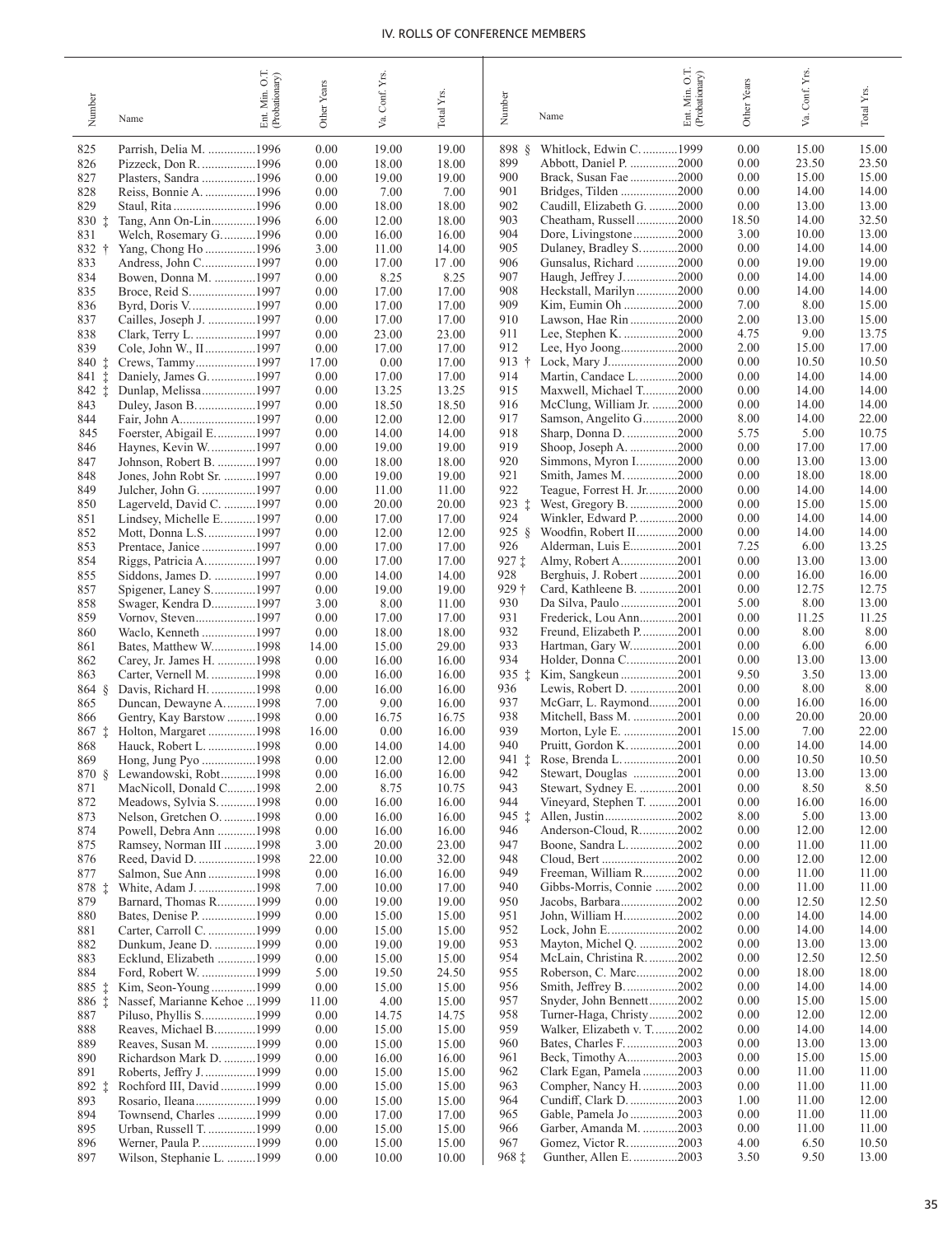| Number             | Name                                                     | Ent. Min. O.T.<br>(Probationary) | Other Years  | Conf. Yrs.<br>Va. | Total Y <sub>rs</sub> | Number           | Name                                                    | OT.<br>Ent. Min. O.T.<br>(Probationary) | Other Years  | Va. Conf. Yrs. | Total Yrs.     |
|--------------------|----------------------------------------------------------|----------------------------------|--------------|-------------------|-----------------------|------------------|---------------------------------------------------------|-----------------------------------------|--------------|----------------|----------------|
| 969‡               | Haushalter, Julie A2003                                  |                                  | 0.00         | 10.00             | 10.00                 | 1039             | Teague, ReNe'e R2006                                    |                                         | 0.00         | 9.50           | 9.50           |
| 970 f              | Jessee, Samantha P. 2003                                 |                                  | 0.00         | 10.00             | 10.00                 | 1040             | Warner, George M. 2006                                  |                                         | 0.00         | 8.00           | 8.00           |
| 971                | Johnson, Dorothy G2003                                   |                                  | 5.00         | 5.00              | 10.00                 | 1041             | Whaley, Michael Lee2006                                 |                                         | 0.00         | 8.00           | 8.00           |
| 972                | Martin, Julian H. Jr. 2003                               |                                  | 0.00         | 11.50             | 11.50                 | 1042             | Worthington, Judith G. 2006                             |                                         | 0.00         | 10.00          | 10.00          |
| 973 ‡              | Parson, Derrick2003                                      |                                  | 0.00         | 14.00             | 14.00                 | 1043             | Ahn, Byong H2007                                        |                                         | 0.00         | 5.00           | 5.00           |
| 974                | Smith, Matthew G. 2003                                   |                                  | 0.00         | 13.00             | 13.00                 | 1044             | Anderson, Elizabeth S. 2007                             |                                         | 0.00         | 8.00           | 8.00           |
| 975<br>976         | Smith, T. Bryson2003<br>Stallings, Claudia H2003         |                                  | 0.00<br>0.00 | 12.00<br>11.00    | 12.00<br>11.00        | 1045<br>1046     | Cunningham, David L. 2007<br>Day, Jennifer L. 2007      |                                         | 0.00<br>0.00 | 7.00<br>7.00   | 7.00<br>7.00   |
| 977                | Stover, Patricia2003                                     |                                  | 0.00         | 20.00             | 20.00                 | 1047             | Elmore, Daniel E. 2007                                  |                                         | 0.00         | 7.00           | 7.00           |
| 978                | Wilson, Jr. Penny L2003                                  |                                  | 0.00         | 14.00             | 14.00                 | 1048             | Griffin, Calvin J. 2007                                 |                                         | 0.00         | 11.00          | 11.00          |
| 979                | Bennett, Christopher M. 2004                             |                                  | 0.00         | 11.00             | 11.00                 | 1049             | Grissett, Janet F. 2007                                 |                                         | 0.00         | 7.00           | 7.00           |
| 980                | Benninghove, Loretta 2004                                |                                  | 0.00         | 15.00             | 15.00                 | 1050             | Holbrook, Kristin M. 2007                               |                                         | 0.00         | 8.00           | 8.00           |
| 981 ‡              | Calvert, Sarah L. K2004                                  |                                  | 0.00         | 10.00             | 10.00                 | 1051             | Jamison, Donald2007                                     |                                         | 0.00         | 7.00           | 7.00           |
| 982                | Douce, Tonya M. 2004                                     |                                  | 0.00         | 9.00              | 9.00                  | 1052             | Johnson, Edward H. Jr. 2007                             |                                         | 0.00         | 8.00           | 8.00           |
| 983<br>984         | Forbes, Sharon Lee2004                                   |                                  | 0.00<br>0.00 | 11.00<br>10.00    | 11.00<br>10.00        | 1053<br>1054     | Joyner, James W. 2007<br>Kim, Young Bong2007            |                                         | 0.00<br>2.00 | 7.00<br>9.00   | 7.00<br>11.00  |
| 985                | Harlow, Jeffrey Y. 2004<br>Herndon, Chad M. 2004         |                                  | 0.00         | 10.00             | 10.00                 | 1055             | Lee, Won Gyu2007                                        |                                         | 0.00         | 7.00           | 7.00           |
| 986                | Jeffreys, Herndon P. III2004                             |                                  | 0.00         | 12.00             | 12.00                 | 1056             | Lefon, David A. 2007                                    |                                         | 0.00         | 12.00          | 12.00          |
| 987 ‡              | Lewis, Deborah E. 2004                                   |                                  | 0.00         | 10.00             | 10.00                 |                  | 1057 : McNabb, Meredith Leigh2007                       |                                         | 0.00         | 7.00           | 7.00           |
| 988                | Micheli, Jason A. 2004                                   |                                  | 0.00         | 11.00             | 11.00                 | 1058             | McQueen, Sarah May2007                                  |                                         | 0.00         | 7.00           | 7.00           |
| 989                | Monroe, Linda H. 2004                                    |                                  | 0.00         | 10.00             | 10.00                 | 1059             | McRoberts, Teresa K. 2007                               |                                         | 0.00         | 7.00           | 7.00           |
| 990                | Mrini, A. Mark2004                                       |                                  | 0.00         | 11.00             | 11.00                 |                  | 1060 $\ddagger$ Meiser, Richard Lee 2007                |                                         | 0.00         | 16.00          | 16.00          |
| 991                | Ritter, Valerie W2004                                    |                                  | 0.00         | 12.00             | 12.00                 | 1060             | Minor, Rebecca L. 2007                                  |                                         | 0.00         | 7.00           | 7.00           |
| 992<br>993         | Shepherd, Thomas B. 2004<br>Summers, Steven J. 2004      |                                  | 0.00<br>0.00 | 19.00<br>14.00    | 19.00<br>14.00        | 1061<br>1062     | Porter-Miller, Melissa D2007<br>Pearsall, Lemuel Jr2007 |                                         | 0.00<br>0.00 | 7.00<br>8.00   | 7.00<br>8.00   |
| 994                | Weedling, Faith M2004                                    |                                  | 0.00         | 10.00             | 10.00                 | 1063             | Perkins, Christina Marie2007                            |                                         | 0.00         | 7.00           | 7.00           |
| 995                | Bennett, Erich David 2005                                |                                  | 0.00         | 9.00              | 9.00                  | 1064             | Pusso, Brenda Lee 2007                                  |                                         | 0.00         | 6.00           | 6.00           |
| 996 §              | Carey, Deborah L2005                                     |                                  | 0.00         | 8.25              | 8.25                  | 1065             | Robinette, Talmadge J 2007                              |                                         | 0.00         | 8.00           | 8.00           |
| 997                | DeLong, Leah C. 2005                                     |                                  | 0.00         | 8.00              | 8.00                  | 1066             | Tipton, Thomas G2007                                    |                                         | 0.00         | 6.00           | 6.00           |
| 998                | Fitch, Aaron W2005                                       |                                  | 0.00         | 14.00             | 14.00                 | 1067             | Wise, Ronald Kent2007                                   |                                         | 0.00         | 7.00           | 7.00           |
| 999                | Gresham, Edgar R. 2005                                   |                                  | 0.00         | 9.00              | 9.00                  | $1068\dagger$    |                                                         |                                         | 0.00         | 6.00           | 6.00           |
| 1000               | Guest, Catharine T. 2005                                 |                                  | 0.00         | 8.00              | 8.00                  | 1069             | Decker, Nathan 2008                                     |                                         | 0.00         | 10.00<br>6.00  | 10.00          |
| 1001<br>1002       | Hall, Priscilla Gay B2005<br>Haynes, I. Kathleen W2005   |                                  | 0.00<br>0.00 | 12.00<br>9.00     | 12.00<br>9.00         | 1070<br>1071     | Hemming, John T. 2008<br>Hougland, Amy Beth 2008        |                                         | 0.00<br>0.00 | 6.00           | 6.00<br>6.00   |
| 1003               | Haynes, John Berry, Jr. 2005                             |                                  | 0.00         | 9.00              | 9.00                  | 1072             | Jun, Seungsoo 2008                                      |                                         | 0.00         | 5.00           | 5.00           |
| 1004               | Kim, Chul-Ki2005                                         |                                  | 0.00         | 9.00              | 9.00                  | 1073             | Keeling, Sara P. 2008                                   |                                         | 0.00         | 5.00           | 5.00           |
| 1005               | Koontz, Deborah Ann2005                                  |                                  | 0.00         | 9.00              | 9.00                  | 1074             | Kim, Michelle M. 2008                                   |                                         | 0.00         | 6.00           | 6.00           |
| 1006               | Moon, Hyung IL2005                                       |                                  | 0.00         | 11.00             | 11.00                 | 1075             | Lee, Kang Uk2008                                        |                                         | 0.00         | 10.00          | 10.00          |
| 1007<br>1008       | Moore, Edna F. 2005                                      |                                  | 0.00         | 9.00              | 9.00                  | 1077             | 1076 : LeMon, Joel M. 2008                              |                                         | 0.00         | 5.00           | 5.00           |
| 1009               | Pannell, Amy Elizabeth2005<br>Plasters, Michael Wade2005 |                                  | 0.00<br>0.00 | 11.00<br>24.00    | 11.00<br>24.00        | 1078             | Muffley, Craig Alan 2008<br>Rickabaugh, Marc W. 2008    |                                         | 0.00<br>0.00 | 8.00<br>6.00   | 8.00<br>6.00   |
| 1010               | Robertson, Robert J. III 2005                            |                                  | 0.00         | 10.00             | 10.00                 | $1079 \pm$       | Robbins, Brandon P. 2008                                |                                         | 0.00         | 5.00           | 5.00           |
| 1011               | Rumburg, Rebecca L2005                                   |                                  | 0.00         | 11.00             | 11.00                 | 1080             | Robinson, Robert G. 2008                                |                                         | 0.00         | 7.00           | 7.00           |
| 1012               | Snow, Jason W2005                                        |                                  | 0.00         | 9.00              | 9.00                  | 1081             | Sahms, Jacob H. 2008                                    |                                         | 0.00         | 6.00           | 6.00           |
| 1013               | Stearns, Carla P2005                                     |                                  | 0.00         | 9.00              | 9.00                  | 1082             | Song, Eric Chang-gyoon 2008                             |                                         | 0.00         | 8.00           | $8.00\,$       |
| 1014               | Tran, Charles K2005                                      |                                  | 4.00         | 9.00              | 13.00                 | 1083             | Sumpter, Wilhelmina2008                                 |                                         | 0.00         | 4.75           | 4.75           |
| 1015<br>1016       | White, Justin S2005<br>Yoo, Sung IL2005                  |                                  | 0.00<br>0.00 | 10.00<br>11.00    | 10.00<br>11.00        | 1084<br>1085     | Thompson, Stanley A. 2008<br>Weeks, Robert J. 2008      |                                         | 0.00<br>0.00 | 14.00<br>15.00 | 14.00<br>15.00 |
| 1017               | Yu, Hija Lee2005                                         |                                  | 0.00         | 5.25              | 5.25                  | 1086             | Winner, Charles S. 2008                                 |                                         | 0.00         | 6.00           | 6.00           |
| $1018 \pm$         | Abbott, Catherine G2006                                  |                                  | 0.00         | 8.00              | 8.00                  | 1087             | Abarca-Mitchell, Ashley 2009                            |                                         | 0.00         | 7.00           | 7.00           |
| 1019               | Blackmonson, Lisa R2006                                  |                                  | 0.00         | 10.00             | 10.00                 | 1088             | Barbery, Lisa Ann 2009                                  |                                         | 0.00         | 5.00           | 5.00           |
| $1020 +$           | Bottoms, Sandra C2006                                    |                                  | 0.00         | 11.00             | 11.00                 | 1089             | Crosby, Thomas W. 2009                                  |                                         | 0.00         | 5.00           | 5.00           |
| 1021               | Box, Oliver2006                                          |                                  | 3.00         | 5.00              | 8.00                  | 1090             | Eakes, Michael G. 2009                                  |                                         | 0.00         | 5.00           | 5.00           |
| 1022<br>1023       | Cho, Seung-Hie 2006<br>Choi, Ji Hoon2006                 |                                  | 0.00<br>0.00 | 7.00<br>9.00      | 7.00<br>9.00          | 1091<br>1092     | Eisenman, Michael A. 2009<br>Frost, Thomas E. 2009      |                                         | 0.00<br>0.00 | 5.00<br>5.00   | 5.00<br>5.00   |
| 1024               | Combs, Alan T2006                                        |                                  | 0.00         | 6.00              | 6.00                  | 1093             | Gilmore, Brandon L. 2009                                |                                         | 0.00         | 5.00           | 5.00           |
| 1025               | Copeland, Debra C. 2006                                  |                                  | 0.00         | 12.00             | 12.00                 | 1094             | Gilmore, Rachel Marie 2009                              |                                         | 0.00         | 5.00           | 5.00           |
| $1026 \pm$         | Donald, Christopher 2006                                 |                                  | 0.00         | 8.00              | 8.00                  | $1095 \pm$       | Headley, Gerald C. III 2009                             |                                         | 0.00         | 5.00           | 5.00           |
| 1027               | Gibson, Suzanne D2006                                    |                                  | 0.00         | 8.00              | 8.00                  | 1096             | Lee, Ki Cheon 2009                                      |                                         | 0.00         | 5.00           | 5.00           |
| $1028 \pm$         | Gresham, Bret-Ashton G2006                               |                                  | 0.00         | 8.00              | 8.00                  | 1097             | Lim, Hung Su 2009                                       |                                         | 0.00         | 5.00           | 5.00           |
| 1029               | Hughes, Dwight2006                                       |                                  | 6.00         | 4.00              | 10.00                 | 1098             | Livermon, John G2009                                    |                                         | 0.00         | 5.00           | 5.00           |
| $1030 \pm$<br>1030 | Johnson, Amy D. 2006<br>Larch, Julie E2006               |                                  | 0.00<br>0.00 | 7.00<br>8.00      | 7.00<br>$8.00\,$      | 1099<br>1100     | Lobenhofer, Lauren E. 2009<br>Lowe, Linda H. 2009       |                                         | 0.00<br>0.00 | 5.00<br>5.00   | 5.00<br>5.00   |
| 1031               | Lloyd, Robert B. Jr. 2006                                |                                  | 0.00         | 7.00              | 7.00                  | 1101             | Meisenhelter, Matthew A. .2009                          |                                         | 1.25         | 6.25           | 7.50           |
| 1032               | Lutz, Elizabeth A. 2006                                  |                                  | 0.00         | 8.00              | 8.00                  | 1102             | Moore, Lynda D. 2009                                    |                                         | 0.00         | 8.00           | 8.00           |
| 1032               | McMullen, Bradley2006                                    |                                  | 0.00         | 8.00              | 8.00                  | 1103             | Newman, Craig C. 2009                                   |                                         | 0.00         | 6.00           | 6.00           |
| 1033               | Perez, Carl L2006                                        |                                  | 0.00         | 8.00              | 8.00                  | 1104             | Pugh, Sara E. 2009                                      |                                         | 0.00         | 5.00           | 5.00           |
| 1034               | Perkins, Tasi2006                                        |                                  | 0.00         | 9.00              | 9.00                  | 1105             | Sealand, Sarah Grams2009                                |                                         | 0.00         | 5.00           | 5.00           |
| 1035               | Petreski, Kitan 2006                                     |                                  | 0.00         | 12.00             | 12.00                 | $1106 \;{\rm t}$ | Shea, Thomas M2009                                      |                                         | 0.00         | 6.00           | 6.00           |
| 1036<br>1037       | Salbert, Janet P2006<br>Seusy, Brent M. 2006             |                                  | 0.00<br>0.00 | 8.00<br>8.00      | 8.00<br>8.00          | 1107<br>1108     | Squires, Jessica2009<br>Tanner, Melody P2009            |                                         | 0.00<br>0.00 | 5.00<br>5.00   | 5.00<br>5.00   |
| 1038               | Siegle, Brian D. 2006                                    |                                  | 0.0          | 7.00              | 7.00                  | 1109             | Vaughan, David F2009                                    |                                         | 0.00         | 5.00           | 5.00           |
|                    |                                                          |                                  |              |                   |                       |                  |                                                         |                                         |              |                |                |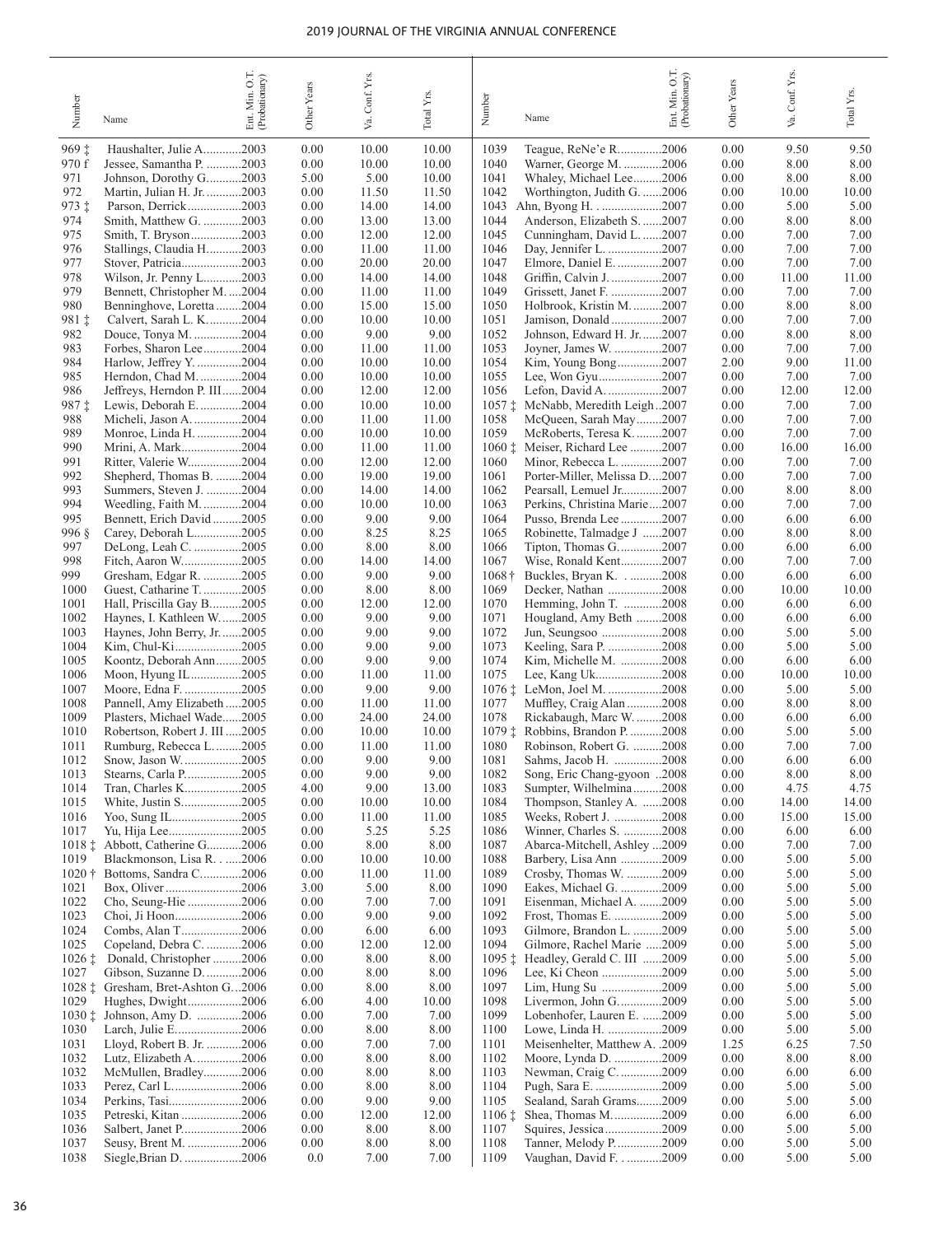| Number     | Name                         | Ent. Min. O.T.<br>(Probationary) | Other Years | Va. Conf. Yrs. | Total Y <sub>rs</sub> | Number | Name |  | Ent. Min. O.T.<br>(Probationary) | Other Years | Conf. Yrs<br>Уa. | Total Yrs. |
|------------|------------------------------|----------------------------------|-------------|----------------|-----------------------|--------|------|--|----------------------------------|-------------|------------------|------------|
| 1110       | Willson, Andrew B. 2009      |                                  | 0.00        | 6.00           | 6.00                  |        |      |  |                                  |             |                  |            |
| 1111       | Book, Andrew H2010           |                                  | 0.00        | 5.00           | 5.00                  |        |      |  |                                  |             |                  |            |
| 1112       | Henley, Bobbie Jo2010        |                                  | 0.00        | 4.00           | 4.00                  |        |      |  |                                  |             |                  |            |
| 1113       | Lee, Hyeon Ho2010            |                                  | 0.00        | 6.00           | 6.00                  |        |      |  |                                  |             |                  |            |
| 1114       | Lough, Robert DeWayne2010    |                                  | 0.00        | 4.00           | 4.00                  |        |      |  |                                  |             |                  |            |
| 1115       | May, Rachel Gene 2010        |                                  | 0.00        | 4.00           | 4.00                  |        |      |  |                                  |             |                  |            |
| 1116       | Porras, Deborah Dickison2010 |                                  | 0.00        | 4.00           | 4.00                  |        |      |  |                                  |             |                  |            |
| 1117       | Rosner, Alison G2010         |                                  | 0.00        | 4.00           | 4.00                  |        |      |  |                                  |             |                  |            |
| 1118       | Saucier, Megan J2010         |                                  | 0.00        | 4.00           | 4.00                  |        |      |  |                                  |             |                  |            |
| 1119       | Wilson, Jeffrey Dean 2010    |                                  | 0.00        | 4.00           | 4.00                  |        |      |  |                                  |             |                  |            |
| 1120       | Benton, J. Matthew2011       |                                  | 0.00        | 3.00           | 3.00                  |        |      |  |                                  |             |                  |            |
| 1121       | Coffey, Jennifer D2011       |                                  | 0.00        | 4.00           | 4.00                  |        |      |  |                                  |             |                  |            |
| 1122       | James, Thomas Glenn2011      |                                  | 0.00        | 3.00           | 3.00                  |        |      |  |                                  |             |                  |            |
| 1123       | Johnson, Brian2011           |                                  | 0.00        | 3.00           | 3.00                  |        |      |  |                                  |             |                  |            |
| $1124 \pm$ | Montgomery, Mark2011         |                                  | 6.00        | 0.00           | 6.00                  |        |      |  |                                  |             |                  |            |
| 1125       | Page, Jonathan J. 2011       |                                  | 0.00        | 3.00           | 3.00                  |        |      |  |                                  |             |                  |            |
| 1126       | Sowder, James A2011          |                                  | 0.00        | 3.00           | 3.00                  |        |      |  |                                  |             |                  |            |
|            |                              |                                  |             |                |                       |        |      |  |                                  |             |                  |            |

#### 2. SERVICE YEARS FOR ASSOCIATE MEMBERS IN ORDER OF SENIORITY

| Number     | Name                      | Ent. Min. O.T.<br>(Probationary) | Other Years | Va. Conf. Yrs. | Total Yrs. | Number               | Name                     | O.T.<br>Ent. Min. O.T.<br>(Probationary) | Other Years | /a. Conf. Yrs. | Total Yrs. |
|------------|---------------------------|----------------------------------|-------------|----------------|------------|----------------------|--------------------------|------------------------------------------|-------------|----------------|------------|
| 1          | McIntrye, Robert L1968    |                                  | 18.00       | 3.50           | 21.50      | 39                   | Wyatt, Doyle1992         |                                          | 0.00        | 20.00          | 20.00      |
| $\sqrt{2}$ | Bender, Harley1969        |                                  | 0.00        | 31.00          | 31.00      | 40                   | Durrett, James1993       |                                          | 0.00        | 11.00          | 11.00      |
| 3          | Hensley, Holley M1969     |                                  | 11.00       | 18.00          | 29.00      | 41                   | Pigg, Kathryn Lee1994    |                                          | 20.00       | 9.00           | 29.00      |
| 4          | Monroe, Ralph E. 1969     |                                  | 17.00       | 19.00          | 36.00      | 42                   | Branton, Grover, III1996 |                                          | 0.00        | 23.00          | 23.00      |
| 5          | Pack, R. Elwood 1969      |                                  | 2.00        | 27.00          | 29.00      | 43                   | Brothers, Emily H1996    |                                          | 0.00        | 13.00          | 13.00      |
| 6          | Rowan, Darwood1969        |                                  | 0.00        | 41.00          | 41.00      | 44                   | Galbreath, Richard1996   |                                          | 0.00        | 10.00          | 10.00      |
| 7          | Stalter, Ralph A1969      |                                  | 0.00        | 32.00          | 32.00      | 45                   | Hammond, Joseph, Jr1996  |                                          | 0.00        | 26.00          | 26.00      |
| 8          | Boggs, Thomas R. 1970     |                                  | 7.50        | 27.00          | 34.50      | 46                   | Schooler, Jack L. 1996   |                                          | 0.00        | 21.00          | 21.00      |
| 9          | Burleigh, W. James1971    |                                  | 0.00        | 40.00          | 40.00      | 47                   | Huffman, Denise R. 1997  |                                          | 0.00        | 16.00          | 16.00      |
| 10         | Ramsey, Luther S1971      |                                  | 6.00        | 13.00          | 19.00      | 48                   | Maas, Robert E. 1997     |                                          | 0.00        | 12.00          | 12.00      |
| 11         | Richmond, James F1971     |                                  | 4.00        | 4.00           | 8.00       | 49                   | Craig, David E1998       |                                          | 0.00        | 21.00          | 21.00      |
| 12         | Soots, Virgil W1971       |                                  | 0.00        | 30.00          | 30.00      | 50                   | Clemens, Frederick1999   |                                          | 0.00        | 14.25          | 14.25      |
| 13         | Lamb, Bobby H. 1972       |                                  | 14.50       | 25.00          | 38.50      | 51                   | Parks, III, Charles1999  |                                          | 0.00        | 21.00          | 21.00      |
| 14         | Clark, Wm. M., Jr. 1975   |                                  | 0.00        | 31.00          | 31.00      | 52                   | Wagner, R.C1999          |                                          | 0.00        | 10.00          | 10.00      |
| 15         | Tatum, Gene C1975         |                                  | 0.00        | 41.00          | 41.00      | 53                   | James, William A2000     |                                          | 0.00        | 19.00          | 19.00      |
| 16         | Caldwell, Samuel F1976    |                                  | 1.00        | 20.00          | 21.00      | 54                   | Miller, Gary C2000       |                                          | 0.00        | 19.25          | 19.25      |
| $17 \S$    | Green, Alfred M1976       |                                  | 0.00        | 42.75          | 42.75      | 55                   | Gross, Barbara2001       |                                          | 0.00        | 15.00          | 15.00      |
| 18         | Worley, Otis H. 1977      |                                  | 0.00        | 26.00          | 26.00      | 56                   | Shull, Don L 2001        |                                          | 0.00        | 10.00          | 10.00      |
| 19         | Tucker, Clay B1978        |                                  | 0.00        | 25.00          | 25.00      | 57                   | Simmons, James W2001     |                                          | 0.00        | 22.00          | 22.00      |
| 20         | Collins, Donald Lee1979   |                                  | 1.00        | 24.00          | 25.00      | 58                   | Brenneke, John S2002     |                                          | 0.00        | 20.00          | 20.00      |
| 21         | Crockett, Albert Lee 1979 |                                  | 0.00        | 26.00          | 26.00      | 59                   | Briggs, John G. Jr2002   |                                          | 0.00        | 12.00          | 12.00      |
| 22         | Harris, Paul C. 1979      |                                  | 2.00        | 21.00          | 23.00      | $60 \; \; \text{\&}$ | Carlson, Susan K. 2002   |                                          | 0.00        | 19.00          | 19.00      |
| 23         | Messner, James A. 1979    |                                  | 0.00        | 28.00          | 28.00      | 61                   | Frye, Cynthia Lee 2002   |                                          | 6.00        | 5.00           | 11.00      |
| 24         | Vanhook, Bettie Jean 1979 |                                  | 0.00        | 18.00          | 18.00      | 62                   | Wiest, Charles N2002     |                                          | 0.00        | 18.00          | 18.00      |
| 25         | Sowder, Robert J1980      |                                  | 0.00        | 24.00          | 24.00      | 63                   | Lanasa, Ruth Kay 2003    |                                          | 0.00        | 10.00          | 10.00      |
| 26         | Blankenship, James H 1981 |                                  | 1.00        | 24.00          | 25.00      | 64                   | Spaugh, Daniel G. 2003   |                                          | 0.00        | 11.00          | 11.00      |
| 27         | Tarpley, Emory N. 1982    |                                  | 3.00        | 22.00          | 25.00      | 65                   | Knott, Janet C2004       |                                          | 0.00        | 9.00           | 9.00       |
| 28         | Parker, Steven D. 1983    |                                  | 0.00        | 30.00          | 30.00      | 66                   | Early, William Glen2006  |                                          | 0.00        | 7.00           | 7.00       |
| 29         | Mann, Larry F1984         |                                  | 0.00        | 39.00          | 39.00      | 67                   | Hall, John Robert2006    |                                          | 0.00        | 11.00          | 11.00      |
| 30         | Wright, Wm C., Jr1984     |                                  | 0.00        | 24.00          | 24.00      | 68                   | Wilson, Jeffrey D2006    |                                          | 0.00        | 7.00           | 7.00       |
| 31         | Lewis, Steve J1986        |                                  | 0.00        | 31.00          | 31.00      | 69                   | Gorman. George 2007      |                                          | 0.00        | 11.00          | 11.00      |
| 32         | Pruitt, Jack D. 1987      |                                  | 0.00        | 15.00          | 15.00      | $70\delta$           | Sandoval, Karen 2007     |                                          | 0.00        | 10.50          | 10.50      |
| 33         | Rumburg, Reginald1987     |                                  | 0.00        | 30.00          | 30.00      | 71                   | Armstrong, Kenneth 2008  |                                          | 0.00        | 11.00          | 11.00      |
| 34         | James, Kenneth S. 1988    |                                  | 0.00        | 11.00          | 11.00      |                      |                          |                                          |             |                |            |
| 35         | Angle, James Shank 1991   |                                  | 0.00        | 16.00          | 16.00      |                      |                          |                                          |             |                |            |
| 36         | Thorne, Robert J. 1991    |                                  | 0.00        | 29.25          | 29.25      |                      |                          |                                          |             |                |            |
| 37         | Fisher, Wm. R1992         |                                  | 3.00        | 36.00          | 39.00      |                      |                          |                                          |             |                |            |
| 38         | Stovall, Lowell P1992     |                                  | 0.00        | 22.75          | 22.75      |                      |                          |                                          |             |                |            |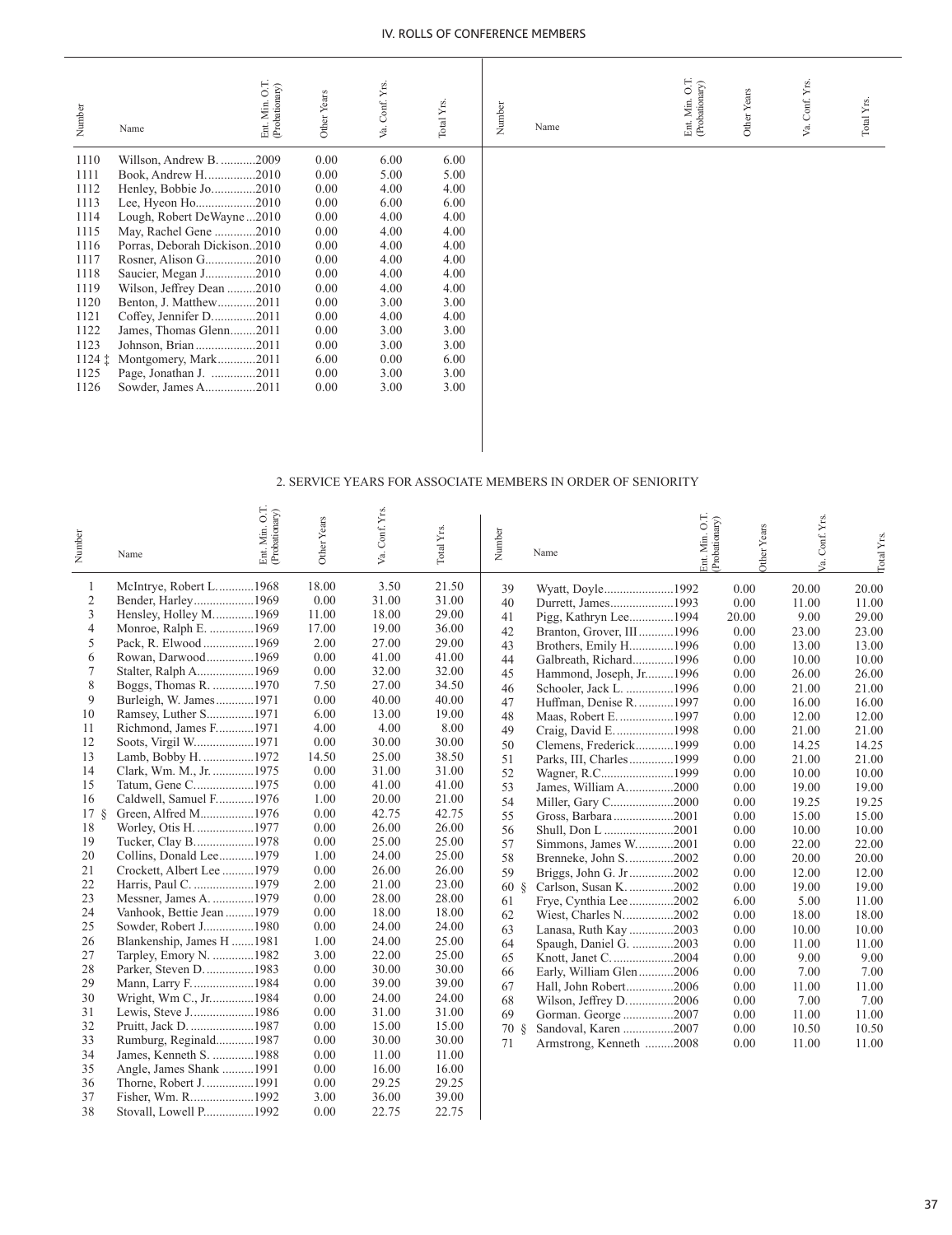#### 3. SERVICE YEARS FOR PROVISIONAL MEMBERS ELECTED UNDER *1992 DISCIPLINE* IN

| Ê | Vam                     | Min. U<br>bationar | ដូ   |       |       |
|---|-------------------------|--------------------|------|-------|-------|
|   | Davenport, John S. 1990 |                    | 2.00 | 7.00  | 9.00  |
|   | Eden, Sharon 1997       |                    | 0.00 | 16.00 | 16.00 |
|   | Heacock, John G1995     |                    | 0.00 | 2.00  | 2.00  |

# 4. SERVICE YEARS FOR PROVISIONAL MEMBERS ELECTED AND COMMISSIONED IN PREPARATION FOR ORDER OF DEACON IN ALPHABETICAL ORDER

| <b>NAME</b>                  | YEAR ELECTED PM/PE | VA. YEARS |
|------------------------------|--------------------|-----------|
| Blakely, Lyndsie Nicole Kidd | 2012               | 1.00      |
|                              | 2013               | 0.00      |
|                              | 2013               | 0.00      |
|                              | 2013               | 0.00      |
| Joyner, Courtney C.          | 2009               | 5.00      |
|                              | 2012               | 1.00      |
|                              | 2013               | 0.00      |
|                              | 2012               | 1.00      |

#### IN PREPARATION FOR ORDER OF ELDER IN ALPHABETICAL ORDER

| NAME                      | <b>APPROVED YEAR</b> | VA. YEARS | <b>NAME</b>                 | APPROVED YEAR VA. YEARS |       |
|---------------------------|----------------------|-----------|-----------------------------|-------------------------|-------|
| †Anderson, Kevin A        | 2010                 | 5.75      |                             | 2013                    | 0.00  |
| Anthony, Katherine Beeler | 2012                 | 1.00      |                             | 2013                    | 2.00  |
| Baker, Paul               | 2012                 | 1.00      | Kimec, Stephanie L          | 2013                    | 0.00  |
| Baldwin, Pamela           | 2012                 | 3.00      |                             | 2013                    | 2.00  |
| Barbery, Steven David     | 2011                 | 2.00      | Lee, Chenda Innis           | 2012                    | 1.00  |
| Barrell, Veronica G.      | 2010                 | 4.00      |                             | 2008                    | 9.00  |
| Barton, Richard Lee       | 2011                 | 2.00      | Lewis, Barbara D.           | 2009                    | 12.00 |
| Baynham, Lindsey M        | 2012                 | 1.00      |                             | 2011                    | 3.00  |
| Beck, Scott Austin        | 2010                 | 10.00     | Lowe, Linda H.              | 2009                    | 4.00  |
| Benton, Matthew J.        | 2011                 | 2.00      | Lugn, Bruce Nelson          | 2012                    | 1.00  |
| Blagg, Adam L             | 2013                 | 1.00      | Magruder, David C.          | 2010                    | 3.00  |
| Book, Andrew H.           | 2010                 | 4.00      | Mertins, Taylor C.          | 2013                    | 0.00  |
| Brock, Andy Lindsey       | 2011                 | 2.00      | Money, Patricia S.          | 2007                    | 5.00  |
| Carpenter, June           | 2012                 | 1.00      |                             | 2009                    | 7.00  |
| Cho, Kyungsuk             | 2012                 | 1.00      | Mulford, Stanley H. III     | 2010                    | 12.00 |
| Cochran, Larry John       | 2011                 | 2.00      | Nkrumah, Emmanuel           | 2013                    | 3.00  |
| Coffey, Jennifer D.       | 2011                 | 3.00      | Packard, Margaret McMullen  | 2010                    | 3.00  |
| Colby, Drew VanDyke       | 2013                 | 0.00      |                             | 2011                    | 2.00  |
| Cole, Charles H. Jr.      | 2010                 | 5.00      | Paysour, Joanna Marcy       | 2012                    | 1.00  |
| Cook, Marvin T.           | 2004                 | 16.00     |                             | 2011                    | 2.00  |
| Copeland, Debra C         | 2006                 | 11.00     | Porras, Deborah Dickison    | 2010                    | 3.00  |
| Crabbs, Linda E. F        | 2009                 | 4.00      |                             | 2013                    | 4.00  |
| Crenshaw, Maxine C        | 2010                 | 3.00      | Rooks, Mark Vaden           | 2010                    | 3.00  |
| Dadisman, Mary K          | 2011                 | 3.00      |                             | 2012                    | 1.00  |
| Dettmer, Michael          | 2011                 | 5.00      | Sasser, Douglas Reid, Jr    | 2010                    | 6.00  |
| Durrance, Thomas E.       | 2010                 | 8.00      | Schoeman, John R.           | 2013                    | 8.00  |
| Edwards, Darwin G         | 2012                 | 6.00      |                             | 2009                    | 5.00  |
| Estes, Shayne V.          | 2011                 | 2.00      | Sowder, James A.            | 2011                    | 2.00  |
| Fletcher, Jennifer Lynn   | 2013                 | 1.00      |                             | 2013                    | 2.00  |
| Forrest, David Andrew     | 2011                 | 2.00      | Springstead, Christa Mercer | 2013                    | 0.00  |
| Foster, Keiko Tani        | 2012                 | 1.00      |                             | 2012                    |       |
|                           | 2012                 |           | Stribula, Charles           | 2008                    | 1.00  |
| Gibson, Donald D.         | 2007                 | 9.00      | Sumpter, Wilhelmina         |                         | 3.75  |
| Grendahl, Richard Paul    | 2011                 | 10.00     | Thorne, Michelle R.         | 2012                    | 1.00  |
| Guyton, Morgan A.         |                      | 3.00      | † Tripodi, Dorothee E.      | 2011                    | 2.00  |
| Hackman, Ian J            | 2012                 | 1.00      |                             | 2012                    | 5.00  |
| Heinrich, Russell L.      | 2008                 | 8.00      | Waller, William J           | 2013                    | 1.00  |
| Henley, Bobbie Jo         | 2010                 | 3.00      | Wastella, Sarah R.          | 2012                    | 1.00  |
|                           | 2012                 | 3.00      | Weedling, Steven W.         | 2012                    | 1.00  |
| Horrocks, Benjamin E      | 2009                 | 5.00      |                             | 2012                    | 1.00  |
| Huntsman, Marcia K        | 2011                 | 3.25      |                             | 2011                    | 5.00  |
| James, Thomas Glenn       | 2011                 | 2.00      |                             |                         |       |
| Johnson, Brian W.         | 2011                 | 2.00      |                             |                         |       |
| Jones-Wilks, Laurice F    | 2009                 | 4.00      |                             |                         |       |
| Kiel, J. Randall          | 2013                 | 3.00      |                             |                         |       |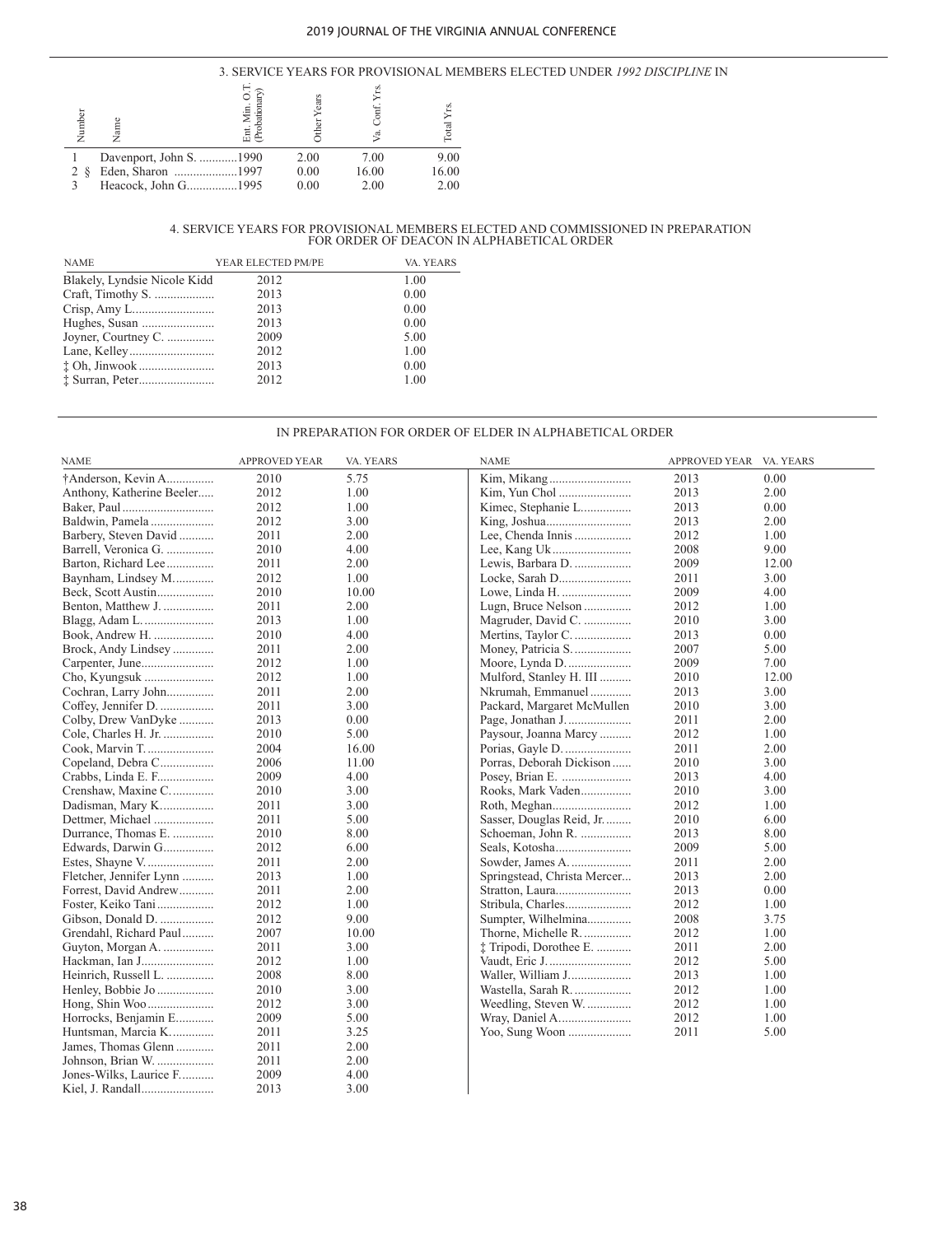|                                                                                                        |                | <b>NAME</b>              | YEAR BECAME<br><b>DIACONAL</b><br><b>MINISTER</b>                  | VA. YEARS<br>AND/OR<br>OTHER YRS. | YR. BECAME<br><b>DEACON IN</b><br>FULL CONN. | 5. SERVICE YEARS OF DEACONS IN FULL CONNECTION OF THE VIRGINIA ANNUAL CONFERENCE | VA. YEARS<br>PD AND/OR<br>${\rm FD}$ |
|--------------------------------------------------------------------------------------------------------|----------------|--------------------------|--------------------------------------------------------------------|-----------------------------------|----------------------------------------------|----------------------------------------------------------------------------------|--------------------------------------|
| 1                                                                                                      |                | Benedict, Jeanetta       | 1977                                                               | 33.00                             | 1997                                         |                                                                                  | 6.00                                 |
| $\overline{\mathbf{c}}$                                                                                | $\ddagger$     | Brynildsen Jr., Herb     | 1986                                                               | 10.00                             | 1997                                         |                                                                                  | 16.00                                |
| 3                                                                                                      |                | Chadsey, Elizabeth       | 1977                                                               | 20.00                             | 1997                                         |                                                                                  | 15.00                                |
| 4                                                                                                      | $\dagger$      | Cho, Kiok Chang          | 1996                                                               | 7.00                              | 2003                                         |                                                                                  | 3.00                                 |
| 5                                                                                                      |                | Cutshaw, Susan D         | 1977                                                               | 30.00                             | 1998                                         |                                                                                  | 12.00                                |
| 6                                                                                                      |                | Douglass, Laura          | 1990                                                               | 10.00                             | 2000                                         |                                                                                  | 13.00                                |
| $\boldsymbol{7}$                                                                                       |                | Dowdy, Roger             | 1981                                                               | 27.00                             | 1998                                         |                                                                                  | 15.00                                |
| 8                                                                                                      |                | Downs, Beth C            | 1977                                                               | 18.50                             | 1998                                         |                                                                                  | 15.00                                |
| 9                                                                                                      | ++++++         | Hall, Judith T.          |                                                                    | 0.00                              | 1998                                         |                                                                                  | 5.00                                 |
| 10                                                                                                     |                | Hawkins, Janet           | 1986                                                               | 11.00                             | 2000                                         |                                                                                  | 13.00                                |
| 11                                                                                                     | $\ddagger$     | Laws, Brenda Lee         | 1988                                                               | 15.00                             | 2003                                         |                                                                                  | 10.00                                |
| 12                                                                                                     |                | Lee, Cynthia A.          | 1989                                                               | 11.00                             | 2000                                         |                                                                                  | 13.00                                |
| 13                                                                                                     | $\ddagger$     | Lee, Virginia A          | 1992                                                               | 5.00                              | 1997                                         |                                                                                  | 14.00                                |
| 14                                                                                                     | t              | Lenow, Amy               | 1987                                                               | 9.00                              | 2000                                         |                                                                                  | 13.00                                |
| 15                                                                                                     |                | Maughlin, Joanne         | 1989                                                               | 8.00                              | 1997                                         |                                                                                  | 5.00                                 |
| 16                                                                                                     |                | Michael, Sharon S        | 1991                                                               | 6.00                              | 1997                                         |                                                                                  | 9.00                                 |
| 17                                                                                                     |                | Mills, C. Ralph          | 2000                                                               | 4.00                              | 2004                                         |                                                                                  | 4.50                                 |
| 18                                                                                                     |                | Oguich, Judith           | 1990                                                               | 10.00                             | 2000                                         |                                                                                  | 13.00                                |
| 19                                                                                                     |                |                          | 1992                                                               | 5.00                              | 1997                                         |                                                                                  | 15.00                                |
|                                                                                                        | $\ddagger$     | Real, Martha M           |                                                                    |                                   |                                              |                                                                                  |                                      |
| 20                                                                                                     |                | Rodgers, III C. Milt     | 1998                                                               | 3.00                              | 2001                                         |                                                                                  | 9.50                                 |
| 21                                                                                                     |                | Stanley, Sandra C.       | 1981                                                               | 22.00                             | 2007                                         |                                                                                  | 6.00                                 |
| 22                                                                                                     |                | Stockberger, Carole      | 1996                                                               | 3.00                              | 1999                                         |                                                                                  | 6.00                                 |
| 23                                                                                                     |                | Swann, Mary Sue          | 1983                                                               | 15.00                             | 1997                                         |                                                                                  | 8.00                                 |
| 24                                                                                                     |                | Swift, Robert G          | 1978                                                               | 26.00                             | 1998                                         |                                                                                  | 7.00                                 |
| 25                                                                                                     |                | Taylor, Leigh Ann        | 2000                                                               | 1.00                              | 2001                                         |                                                                                  | 6.50                                 |
| 26                                                                                                     |                | Tippett, G. Hardy        | 1977                                                               | 32.00                             | 1997                                         |                                                                                  | 4.25                                 |
| 27                                                                                                     |                | Uzzle, Carol T.          | 1977                                                               | 30.00                             | 1999                                         |                                                                                  | 13.25                                |
| 28                                                                                                     |                | Wang, Shirley            | 1995                                                               | 4.00                              | 2000                                         |                                                                                  | 6.50                                 |
| 29                                                                                                     |                | Ward, Barbara D          | 1991                                                               | 6.00                              | 1997                                         |                                                                                  | 3.00                                 |
| 30                                                                                                     | $\ddagger$     | White, John D            | 1994                                                               | 4.00                              | 1998                                         |                                                                                  | 10.75                                |
| 31                                                                                                     | $\ddagger$     | Zirlott, Cynthia I       | 1987                                                               | 14.00                             | 2002                                         |                                                                                  | 8.75                                 |
|                                                                                                        |                | <b>NAME</b>              | YEAR BECAME<br>PROB.DEACON                                         | <b>OTHER</b><br>YEARS             | YEAR BECAME<br>DEACON IN FULL CONN.          |                                                                                  | VA. YEARS<br>PD and FD               |
| 1                                                                                                      |                | Baber, Charles           | 2010                                                               | 0.00                              | 2013                                         |                                                                                  | 3.00                                 |
| $\overline{c}$                                                                                         | t              | Dietz, Joanna S.         | 2007                                                               | 0.00                              | 2010                                         |                                                                                  | 5.50                                 |
| 3                                                                                                      |                | Fender, Judith R         | 2000                                                               | 0.00                              | 2003                                         |                                                                                  | 12.75                                |
| 4                                                                                                      |                | Fuller, Jessica L.       | 2007                                                               | 0.00                              | 2010                                         |                                                                                  | 6.00                                 |
| 5                                                                                                      |                | Hankins, Jean M.         | 2007                                                               | 0.00                              | 2010                                         |                                                                                  | 6.00                                 |
| 6                                                                                                      | $\ddagger$     | Harding, Lynda W.        | 2004                                                               | 0.00                              | 2013                                         |                                                                                  | 10.00                                |
| $\tau$                                                                                                 |                | Hwang, Eoi Kyung         | 2003                                                               | 0.00                              | 2007                                         |                                                                                  | 0.00                                 |
| 8                                                                                                      |                | Manning Michele          | 2004                                                               | 0.00                              | 2007                                         |                                                                                  | 8.00                                 |
| 9                                                                                                      |                | Mcgehee, Lisa M.         | 2010                                                               | 0.00                              | 2013                                         |                                                                                  | 3.00                                 |
| 10                                                                                                     | ŧ              | Robinson, Nancy E.       | 2003                                                               | 0.00                              | 2007                                         |                                                                                  | 9.50                                 |
| 11                                                                                                     | Ť              | Rudisill, Joan Morgan    | 2004                                                               | 0.00                              | 2007                                         |                                                                                  | 6.00                                 |
| 12                                                                                                     |                | Stanley, Jason C.        | 2010                                                               | $0.00\,$                          | 2013                                         |                                                                                  | 3.00                                 |
| 13                                                                                                     | $\ddagger$     | Torrence, Joseph S.      | 2003                                                               | 0.00                              | 2009                                         |                                                                                  | 10.00                                |
| 14                                                                                                     |                | White, Christian S., Jr. | 2004                                                               | 0.00                              | 2009                                         |                                                                                  | 9.00                                 |
|                                                                                                        | $15 \text{ t}$ | White, Valerie L.        | 2010                                                               | 0.00                              | 2013                                         |                                                                                  | 4.00                                 |
|                                                                                                        |                |                          | 6. SERVICE YEARS FOR FULL-TIME LOCAL PASTORS IN ALPHABETICAL ORDER |                                   |                                              |                                                                                  |                                      |
| <b>NAME</b>                                                                                            |                | APPROVED YEAR            | <b>NAME</b>                                                        |                                   | <b>APPROVED YEAR</b>                         | <b>NAME</b>                                                                      | APPROVED YEAR                        |
| Agbosu, Ester N.                                                                                       |                | 0.00                     | Burkholder, Geraldine R.                                           |                                   | 4.50                                         | Decker, Kenneth T.                                                               | 2.00                                 |
| ‡ Ahn, Mi Sook                                                                                         |                | 0.00                     | Burleigh, William T.                                               |                                   | 3.00                                         | Duncan, Alexander                                                                | 3.00                                 |
| Aikens, Lorrie J                                                                                       |                | 1.00                     | Buxton, Elizabeth                                                  |                                   | 11.00                                        | Early, Reginald A.                                                               | 20.00                                |
| Allen, Ashley B.                                                                                       |                | 0.00                     | Carrillo, Eduardo A.                                               |                                   | 3.00                                         | Earnhardt, Timothy R.                                                            | 22.00                                |
|                                                                                                        |                | 3.00                     | Chandler, Reason                                                   |                                   | 12.00                                        | Edinger, David P.                                                                | 2.00                                 |
|                                                                                                        |                | 7.00                     | Childress, Edwin M.                                                |                                   | 16.00                                        | Edwards, James A.                                                                | 2.50                                 |
|                                                                                                        |                |                          |                                                                    |                                   |                                              |                                                                                  |                                      |
|                                                                                                        |                |                          |                                                                    |                                   |                                              |                                                                                  |                                      |
|                                                                                                        |                | 10.00                    | Clark, Deborah S.                                                  |                                   | 5.00                                         | Elder, Gilbert M.                                                                | 4.00                                 |
| Allen, Janet C<br>Allen, Nona R. F.<br>Armstrong, Daniel J.<br>Baldwin, Donald W.<br>Barnwell, Deborah |                | 14.50<br>11.00           | Clayton, William Mark<br>Clemens, Jeffery P.                       |                                   | 11.00<br>14.00                               | Fisher, David P.<br>Fleischer, Morris                                            | 6.00<br>16.00                        |

|                        |       | $1.32$ and $1.1$         |       |                       |       |
|------------------------|-------|--------------------------|-------|-----------------------|-------|
| Agbosu, Ester N.       | 0.00  | Burkholder, Geraldine R. | 4.50  | Decker, Kenneth T.    | 2.00  |
| ‡ Ahn, Mi Sook         | 0.00  | Burleigh, William T.     | 3.00  | Duncan, Alexander     | 3.00  |
| Aikens, Lorrie J       | 1.00  | Buxton, Elizabeth        | 11.00 | Early, Reginald A.    | 20.00 |
| Allen, Ashley B.       | 0.00  | Carrillo, Eduardo A.     | 3.00  | Earnhardt, Timothy R. | 22.00 |
| Allen, Janet C         | 3.00  | Chandler, Reason         | 12.00 | Edinger, David P.     | 2.00  |
| Allen, Nona R. F.      | 7.00  | Childress, Edwin M.      | 16.00 | Edwards, James A.     | 2.50  |
| Armstrong, Daniel J.   | 10.00 | Clark, Deborah S.        | 5.00  | Elder, Gilbert M.     | 4.00  |
| Baldwin, Donald W.     | 14.50 | Clayton, William Mark    | 11.00 | Fisher, David P.      | 6.00  |
| Barnwell, Deborah      | 11.00 | Clemens, Jeffery P.      | 14.00 | Fleischer, Morris     | 16.00 |
| Beach, Lorena E.       | 4.00  | Cleveland, Kenneth E.    | 5.00  | Flood, John E. Sr.    | 0.00  |
| Bearden, William D.    | 4.00  | Coleman, Stephen A.      | 3.00  | Follett, Allan        | 11.00 |
| Bennett, Donald Chris  | 9.00  | Collins-Dinger, Ruth A.  | 1.00  | Franklin, John B.     | 7.00  |
| Blagg, Donald L.       | 3.00  | Cousar, Barbara A.       | 1.00  | Garner, Stephen A.    | 3.00  |
| Bock, Avis B.          | 5.00  | Crosby, Lee J            | 13.00 | Gearheart, Timothy W. | 5.00  |
| Bollinger, James A.    | 6.00  | Crummett, William A      | 10.00 | Geoffrion, Erin       | 3.00  |
| Branson, Allen Lee     | 6.50  | Culpepper. Robert K.     | 1.00  | Gess, William T.      | 1.00  |
| Brayton, Lawrence S.   | 3.00  | Davidson, Ruth Ann       | 5.00  | Gillespie, Paul F.    | 9.00  |
| Brockhausen, Frederick | 8.50  | Davis, Jr. Albert M      | 13.00 | Gilmer, Eileen A.     | 0.00  |
| Brown, David C         | 11.00 | Davis, Jr. George J.     | 1.00  | Glisson, Hannah       | 9.00  |
| Brown, James F.        | 18.00 | Davis, Marsha            | 0.00  | Godwin, Philip Gene   | 6.00  |
| Bryant, Jason Lee      | 9.50  | Dawson, Richard B.       | 3.00  | Goode, Leslie G.      | 19.00 |
| Buddenhagen, Ralph     | 13.00 | Day, Michael G.          | 20.00 | Green, Robert E.      | 12.00 |

÷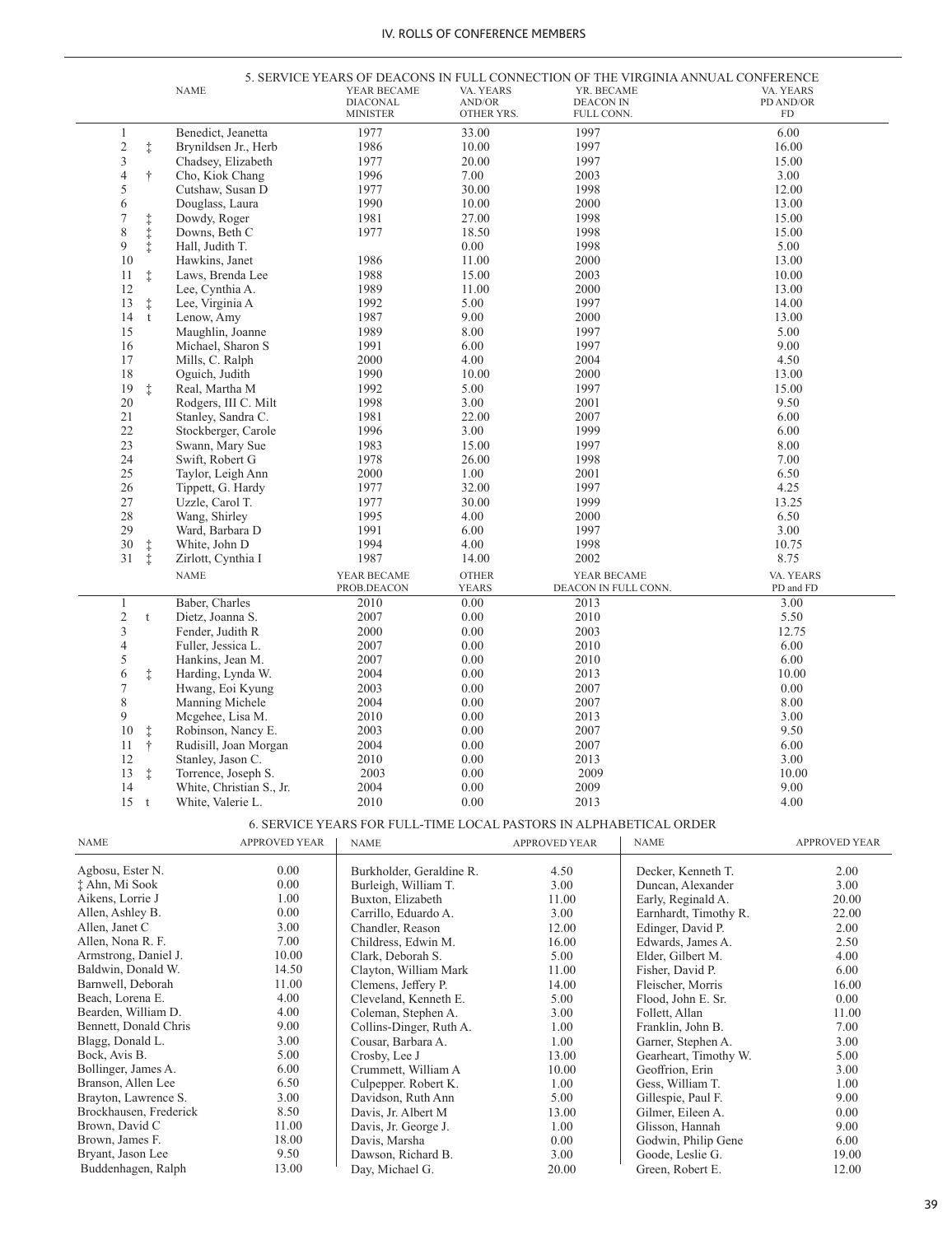| Greer, William A.        | 7.00  | Matheson, Penny           | 0.00     | Segovia, Gustavo A.     | 0.00  |
|--------------------------|-------|---------------------------|----------|-------------------------|-------|
| Greer, William P.        | 13.00 | Mays, Anita E.            | 0.00     | Sergent, Matthew B.     | 6.00  |
| Hall, Stephen M.         | 0.00  | McCallum, Darryl W.       | 0.00     | Sheehan, Edward F.      | 0.00  |
| Hardy, IV, Robert F.     | 4.75  | McCaslin, Henry H., Jr.   | 3.50     | Shelton, Emerson        | 6.00  |
| Harrington, Michael      | 14.00 | McKinley, Neal D.         | 6.50     | Showers, Phillip C.     | 8.50  |
| Hart, JoLynn B.          | 0.00  | Meadows, J. Kermit        | 7.00     | Simmons, Brian          | 8.00  |
| Hatmaker, George         | 11.00 | Mears, Charlene Landes    | 12.75    | Simmons, Joellen M.     | 5.00  |
| Havens, Kevin D.         | 3.00  | Melester, Clyde S.        | 8.00     | Sisson Anne M.          | 5.00  |
| Haynes, John W.          | 12.00 | Mercer, Shirley R.        | 10.00    | Smith, Donna B.         | 2.00  |
| Heatwole, Ellen S.       | 3.00  | Meriwether, III Gordon K. | $1.00\,$ | Smith, Waverly C., III  | 11.00 |
| Hollenbeck, Douglas      | 11.00 | § Miller, John A.         | 28.00    | Song, Jaeyong           | 0.00  |
| Holmes, Randy            | 4.25  | Miner, Barbara F.         | 7.00     | Stefano, Kevin C.       | 1.00  |
| Huffman, Garland M.      | 10.00 | Mitchell, Margaret L.     | 15.00    | Swan, Billy             | 6.00  |
| Huh, Keon                | 2.00  | Mitchell, William D.      | 3.50     | Sweeney, John V.        | 13.00 |
| Hundley, John Michael    | 7.00  | Moore, Emily A.           | 3.00     | Talbott, Carrie Lynn    | 7.00  |
| Irving, Alphonso Leon    | 6.00  | † Moore, Jennifer V.      | 5.00     | Talbott, Robert E.      | 5.00  |
| Jennings, Robert L.      | 0.50  | Morris, Judy G.           | 4.00     | Teixeira, Michael W.    | 14.25 |
| Jeter, Kent L.           | 13.00 | Munnikhuysen, Joshua D.   | 7.00     | Theis, Linda Jean       | 10.00 |
| Johnson, Michael A.      | 0.00  | Murphy, Allan T.          | 13.00    | Thornberry, Gayle       | 13.75 |
| Johnson Nancy J. C.      | 0.00  | Neilsen, Patricia         | 6.75     | Thornberry, Wesley      | 9.50  |
| § Jones, Mary M.         | 13.00 | Nelan, Beverly J          | 7.00     | Thrasher, Kenneth L.    | 14.00 |
| $±$ Jones, Robin C. M.   | 6.00  | Oberdick, Jan             | 8.00     | Tolbert, Michael        | 2.00  |
| Kanten, Rita             | 13.00 | Oliver, Sonja F.          | 9.00     | Tomek, Derek            | 6.00  |
| Kelley, Raymond S.       | 18.00 | Oswald, Ryan              | 2.00     | Townsley, Norma J.      | 0.00  |
| Kelly, Robert Irvin      | 1.00  | Palmer, Nancy A.          | 0.00     | Ulmer, Robert A.        | 1.00  |
| Kennedy, Lester III      | 3.00  | Parker, Barbara L.        | 0.00     | Utz, Vivian             | 3.00  |
| Kesler, Danny L.         | 5.25  | Payne, Clayton W.         | 3.00     | Waddell, Sherry L.      | 0.00  |
| Kim, Chinhyo Daniel      | 0.00  | Petry, Lowell David       | 20.00    | Walthall, Thomas L.     | 7.00  |
| Kim, Jiyeon              | 1.00  | Pettry, Michael W.        | 4.50     | Ward, Timothy           | 4.00  |
| Kirven, Timothy Joe      | 2.00  | Pihlcrantz, Robert M.     | 11.00    | Washer, Deborah L.      | 0.00  |
| Landon, E. Darren        | 5.00  | § Pittman, Gregory D.     | 11.00    | Watkins, Denise Beth D. | 0.00  |
| Langley, Charles L.      | 13.00 | Poeckert, Kevin C.        | 1.00     | Weigel, Jerome          | 8.25  |
| Lanman, Ronald T.        | 5.00  | Powell, Dorian            | 7.00     | Westmoreland, David A.  | 11.00 |
| Lazenby, Elizabeth H.    | 6.00  | Puckett, Evelyn A.        | 16.00    | White, Harold E., Sr.   | 8.00  |
| Little, Joe Stephen, Jr. | 2.00  | Purdom, Daniel            | 0.00     | Wicker, Gerald L.       | 2.00  |
| Lott, Michael T.         | 1.00  | Reynolds, Thomas W        | 5.00     | ‡ Willhauck, Susan      | 16.00 |
| Louk, Michelle Dee       | 4.00  | Robertson, Richard R.     | 0.00     | Williams, Justin L      | 12.25 |
| Loyd, Harry              | 12.00 | Robins, Charles B.        | 4.00     | Williams, Randall S.    | 14.00 |
| Lucy, Curtis D.          | 0.00  | § Russell, Robert L.      | 29.00    | Woodburn, Jon M.        | 6.00  |
| Lynch, Susan T.          | 0.00  | Ryu, David                | 7.00     | Workman, S. Karen       | 6.00  |
| Manieri, Giani           | 4.00  | Sallinger, Murray L.      | 7.00     | Wright, James L.        | 6.00  |
| Mann, Carol              | 10.00 | Salmon, James             | 11.00    | Wright, Sandra L.       | 3.00  |
| Marshall, Betty          | 11.00 | Schooler, Charles         | 20.00    | Yoo-Hess, Jeffry        | 0.00  |
| Marshall, Mary Long      | 4.00  |                           |          |                         |       |
|                          |       |                           |          |                         |       |

#### PART-TIME LOCAL PASTOR PERCENTAGES EFFECTIVE JULY 1, 2013 FOR NEW CLERGY RETIREMENT SECURITY PROGRAM (CRSP) IN ALPHABETICAL ORDER

| <b>NAME</b>               | <b>PERCENTAGE</b> | DATE/YEAR | <b>NAME</b>               | <b>PERCENTAGE</b> | DATE/YEAR |
|---------------------------|-------------------|-----------|---------------------------|-------------------|-----------|
| Adams, Karen Diane Merica | .50               | 7/1/2013  | Dibble, Daniel Ray        | .75               | 7/1/2013  |
| Aguilar, Norma            | 50                | 7/1/2013  | Dietze, Gail Lynn         | .75               | 7/1/2013  |
| Ailstock, Jennifer L.     | .25               | 7/1/2013  | Duncan, Gregory Lee       | .25               | 7/1/2013  |
| Ambrose, Martha Anne Rose | .75               | 7/1/2013  | Edwards, Sr. Kelvin A.    | .50               | 7/1/2013  |
| Baisey, Randal L.         | .75               | 7/1/2013  | Elmore, R. Jason          | .50               | 7/1/2013  |
| Baker, Jonathan           | .50               | 7/1/2013  | Fair, Christopher Kenneth | .25               | 7/1/2013  |
| Banks, Marshall           | .25               | 7/1/2013  | Farrar, Kenneth D         | .50               | 7/1/2013  |
| Barb, Victoria Lynn       | .75               | 7/1/2013  | Foley, William L.         | n/a               | 7/1/2013  |
| Basham, Clyde Leon, Jr.   | n/a               | 7/1/2013  | Foy, Penny M.             | .50               | 7/1/2013  |
| Baugham, Michael E.       | n/a               | 7/1/2013  | Franklin, Melanie Duncan  | .50               | 7/1/2013  |
| BeMiller, Robin           | .25               | 7/1/2013  | Franklin Tammy P.         | .75               | 7/1/2013  |
| Bertrand, Francis Paul    | .25               | 7/1/2013  | Fritzinger, Clifton       | .75               | 7/1/2013  |
| Blythe, Donna Marie       | .75               | 7/1/2013  | Fuss, Christopher         | .50               | 7/1/2013  |
| Brumback, Philip H.       | n/a               | 7/1/2013  | Galford, James E.         | n/a               | 7/1/2013  |
| Bucher, Richard Lee       | .50               | 7/1/2013  | Geoffrion, Peter          | .50               | 7/1/2013  |
| Carte, Ira Cameron        | n/a               | 7/1/2013  | Goodman, Jeffery H.       | .25               | 7/1/2013  |
| Carwile, Elwood E.        | n/a               | 7/1/2013  | Graves, Carolyn           | n/a               | 7/1/2013  |
| Chandler, Marlene         | 50                | 7/1/2013  | Gwaltney, Rebecca W.      | n/a               | 7/1/2013  |
| Chapman, Carl M.          | 25                | 7/1/2013  | Haley, Charles S., Jr.    | .75               | 7/1/2013  |
| Clark, William R.         | .50               | 7/1/2013  | Hall, B. Adam             | .75               | 7/1/2013  |
| Clavez, Jannette V.       | .50               | 7/1/2013  | Hanson, Kenneth E.        | .50               | 7/1/2013  |
| Coffey, Richard           | .50               | 7/1/2013  | Harper, Isaac E.          | n/a               | 7/1/2013  |
| Collins, Mark Randall     | .25               | 7/1/2013  | Hedrick, Doris T.         | .50               | 7/1/2013  |
| Corber, Wesley Sean       | 50                | 7/1/2013  | Hendricks, Terry Lee      | .25               | 7/1/2013  |
| Covington, John B.        | .25               | 7/1/2013  | Henson, David G.          | n/a               | 7/1/2013  |
| Cox, Tina.                | n/a               | 7/1/2013  | Hepler, William A.        | n/a               | 7/1/2013  |
| Craig, Frances Curtis     | n/a               | 7/1/2013  | Houchens, Benjamin F.     | n/a               | 7/1/2013  |
| Culler, Pamela H.         | 50                | 7/1/2013  | Huffman, Robert C.        | n/a               | 7/1/2013  |
| De La Rosa, Martha        | .50               | 7/1/2013  | Hughes, Lucy A. Jackson   | n/a               | 7/1/2013  |
| Dean, Norma J.            | n/a               | 7/1/2013  | Jamieson, Barbara H.      | .50               | 7/1/2013  |